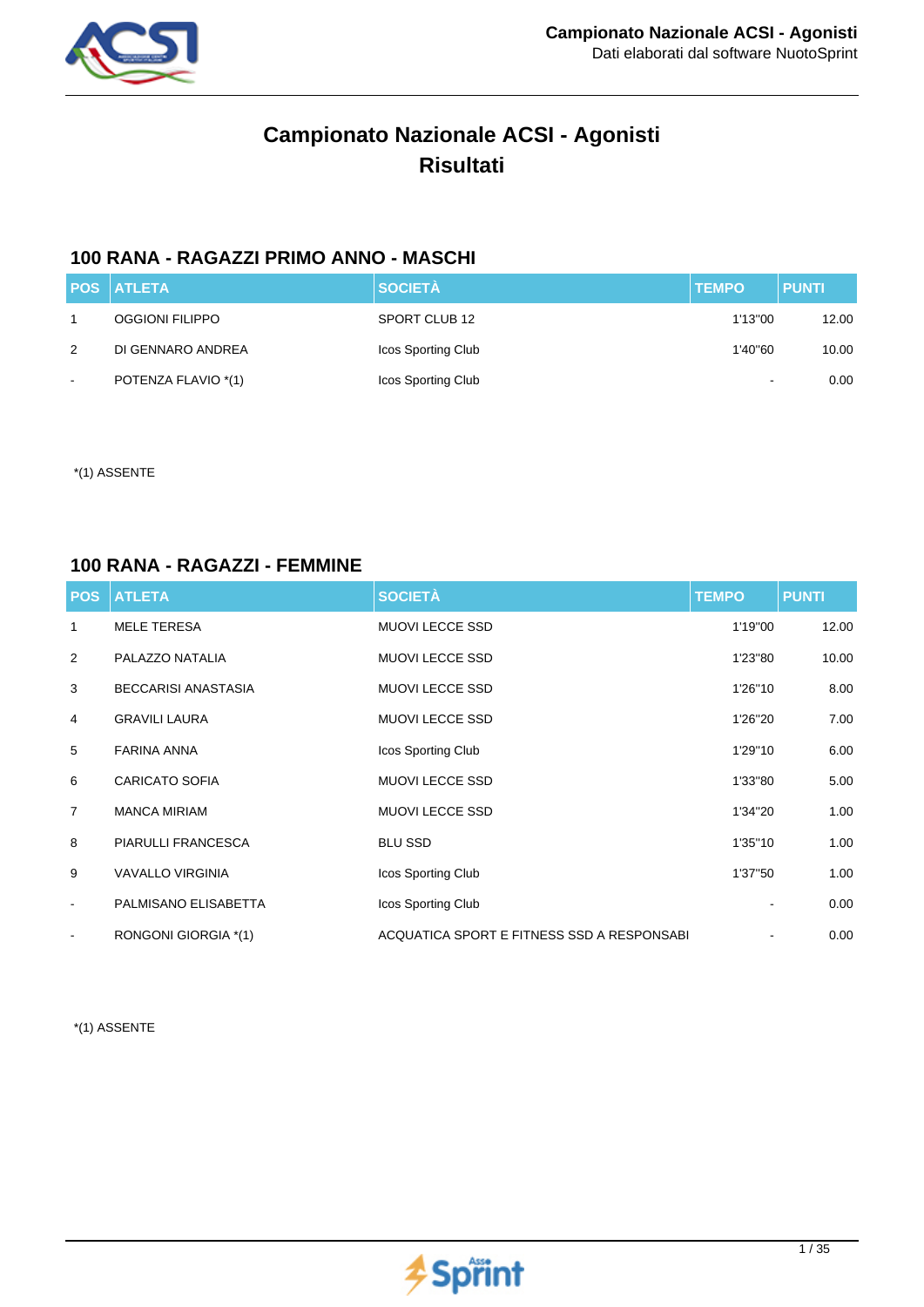

## **100 RANA - RAGAZZI - MASCHI**

| <b>POS</b>               | <b>ATLETA</b>             | <b>SOCIETÀ</b>                              | <b>TEMPO</b> | <b>PUNTI</b> |
|--------------------------|---------------------------|---------------------------------------------|--------------|--------------|
| 1                        | <b>DISSANAYAKE ANUSH</b>  | <b>MUOVI LECCE SSD</b>                      | 1'18"60      | 12.00        |
| 2                        | DI NOI GIAN PAOLO         | Icos Sporting Club                          | 1'21"60      | 10.00        |
| 3                        | <b>D'AMICO MATTIA</b>     | Icos Sporting Club                          | 1'21"70      | 8.00         |
| 4                        | <b>MENGA MATTEO</b>       | Icos Sporting Club                          | 1'22"00      | 7.00         |
| 5                        | <b>VIVA UMBERTO</b>       | <b>SSD OLTREMARE</b>                        | 1'22"10      | 6.00         |
| 6                        | <b>BISIGNANO COSIMO</b>   | Icos Sporting Club                          | 1'25"00      | 5.00         |
| $\overline{7}$           | <b>VARA CRISTIAN</b>      | ACQUATICA SPORT E FITNESS SSD A RESPONSABIL | 1'31"20      | 1.00         |
| 8                        | PINTO VITO                | Icos Sporting Club                          | 1'31"70      | 1.00         |
| 9                        | <b>VILLA LUCA</b>         | ACQUATICA SPORT E FITNESS SSD A RESPONSABI  | 1'32"50      | 1.00         |
| $\overline{\phantom{a}}$ | <b>REA GENNARO ANDREA</b> | Icos Sporting Club                          |              | 0.00         |
|                          | TYLOTTA BRUNO *(1)        | Icos Sporting Club                          |              | 0.00         |

\*(1) ASSENTE

#### **100 RANA - JUNIORES - FEMMINE**

| <b>POS</b>     | <b>ATLETA</b>                  | <b>SOCIETÀ</b>                              | <b>TEMPO</b> | <b>PUNTI</b> |
|----------------|--------------------------------|---------------------------------------------|--------------|--------------|
| 1              | DE RICCARDIS ENRICA            | <b>MUOVI LECCE SSD</b>                      | 1'21"07      | 12.00        |
| 2              | <b>HASA NOEMI</b>              | ACQUATICA SPORT E FITNESS SSD A RESPONSABIL | 1'21"08      | 10.00        |
| 3              | <b>NARDINI OLIVIA</b>          | Icos Sporting Club                          | 1'23"05      | 8.00         |
| 4              | <b>MASSERINI ALESSIA</b>       | <b>BLU SSD</b>                              | 1'24"08      | 7.00         |
| 5              | <b>AGRETTI EMILIA</b>          | ARONA ACTIVE SSD A RL                       | 1'26"03      | 6.00         |
| 6              | <b>MASSERINI SARA</b>          | <b>BLU SSD</b>                              | 1'27"03      | 5.00         |
| $\overline{7}$ | <b>ROTTIGNI EMMA</b>           | <b>BLU SSD</b>                              | 1'29"01      | 1.00         |
| 8              | PIDULO ILARIA                  | Icos Sporting Club                          | 1'29"04      | 1.00         |
| 9              | RAMIREZ ENACHE AILEEN VICTORIA | ACQUATICA SPORT E FITNESS SSD A RESPONSABIL | 1'33"05      | 1.00         |
| 10             | <b>SANTORO CHIARA</b>          | Icos Sporting Club                          | 1'33"07      | 1.00         |
| 11             | SAPONARO ROBERTA               | Icos Sporting Club                          | 1'38"00      | 1.00         |
| $\blacksquare$ | FURLAN CHIARA *(1)             | SPORT CLUB 12                               |              | 0.00         |

\*(1) ASSENTE

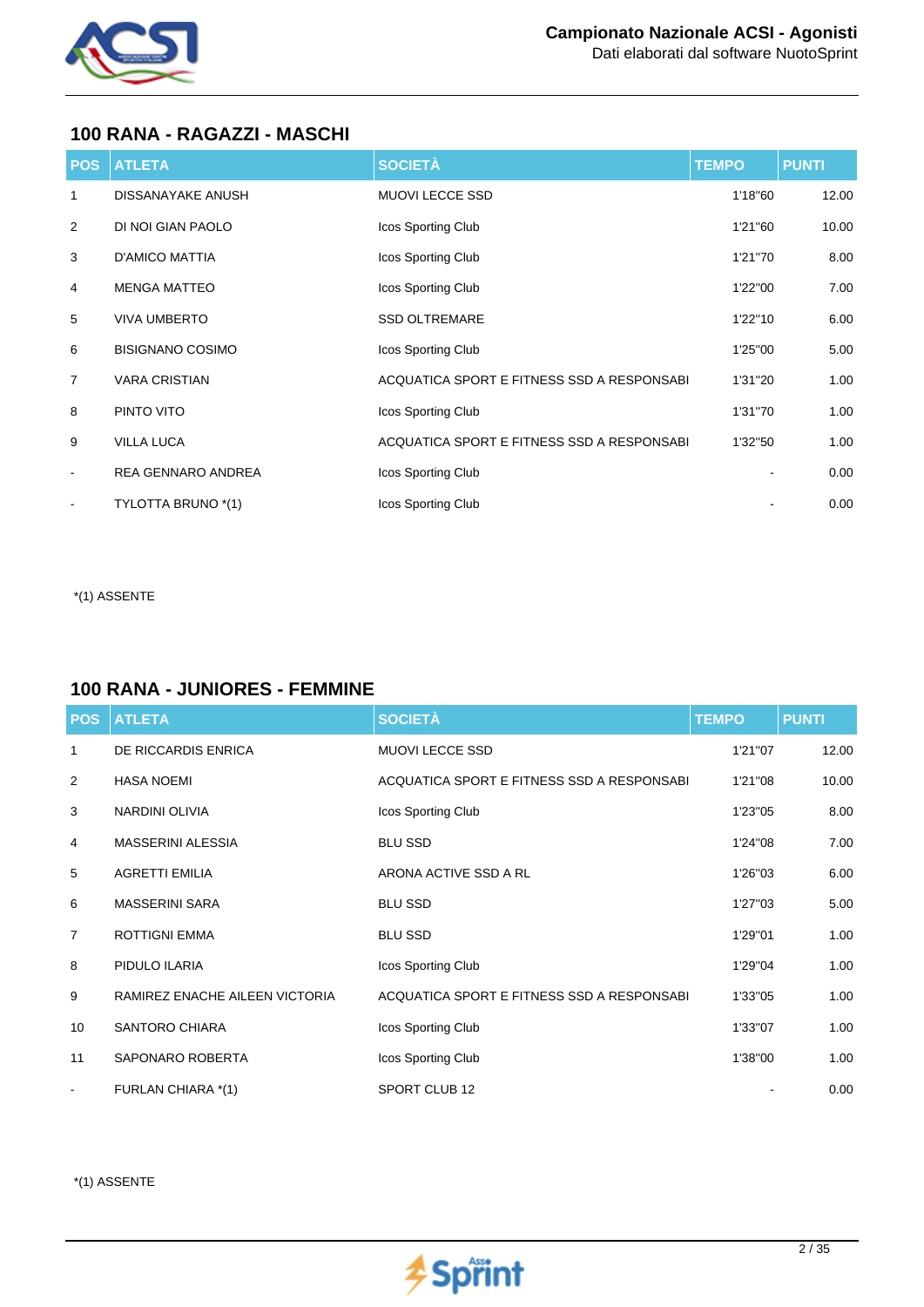

#### **100 RANA - JUNIORES - MASCHI**

|   | <b>POS ATLETA</b>       | <b>SOCIETÀ</b>                              | <b>TEMPO</b> | <b>PUNTI</b> |
|---|-------------------------|---------------------------------------------|--------------|--------------|
|   | <b>FERRINI ARMANDO</b>  | Icos Sporting Club                          | 1'11"03      | 12.00        |
| 2 | <b>BOGAZZI MICHELE</b>  | <b>BLU SSD</b>                              | 1'13"03      | 10.00        |
| 3 | <b>SPORTELLI NIKITA</b> | Icos Sporting Club                          | 1'22"01      | 8.00         |
| 4 | VARA LORENZO            | ACQUATICA SPORT E FITNESS SSD A RESPONSABIL | 1'22"04      | 7.00         |

#### **100 RANA - ASSOLUTI - FEMMINE**

|   | <b>POS ATLETA</b> | <b>SOCIETÀ</b> | <b>TEMPO</b> | <b>PUNTI</b> |
|---|-------------------|----------------|--------------|--------------|
|   | CATTANEO ELISA    | <b>BLU SSD</b> | 1'17"09      | 12.00        |
| 2 | REGONESI SARA     | <b>BLU SSD</b> | 1'29"06      | 10.00        |

### **100 RANA - ASSOLUTI - MASCHI**

|   | <b>POS ATLETA</b> | <b>SOCIETÀ</b>     | <b>TEMPO</b> | <b>PUNTI</b> |
|---|-------------------|--------------------|--------------|--------------|
|   | FACENNA CRISTIAN  | Icos Sporting Club | 1'16"04      | 12.00        |
| 2 | PRECERUTI ANDREA  | BLU SSD            | 1'17"05      | 10.00        |

#### **100 STILE LIBERO - ESORDIENTI B1 - FEMMINE**

|                | <b>POS ATLETA</b>           | <b>SOCIETÀ</b>     | <b>TEMPO</b> | <b>PUNTI</b> |
|----------------|-----------------------------|--------------------|--------------|--------------|
| $\mathbf{1}$   | D'AMICO GINEVRA             | Icos Sporting Club | 1'27"80      | 12.00        |
| 2              | PODICO RAKEB                | SPORT CLUB 12      | 1'36"40      | 10.00        |
| 3              | <b>CARISSIMI MARGHERITA</b> | SPORT CLUB 12      | 1'38"60      | 8.00         |
| $\overline{4}$ | ZIZZI MAIA MATILDE          | Icos Sporting Club | 1'45"60      | 7.00         |
| 5              | <b>TODARO GIULIA</b>        | Icos Sporting Club | 1'47"60      | 6.00         |

## **100 STILE LIBERO - ESORDIENTI B1 - MASCHI**

|   | <b>POS ATLETA</b>    | <b>SOCIETÀ</b>                | <b>TEMPO</b> | <b>PUNTI</b> |
|---|----------------------|-------------------------------|--------------|--------------|
|   | SPORTAIUOLO RICCARDO | <b>SSD OLTREMARE</b>          | 1'18"40      | 12.00        |
| 2 | QUARTA GIORGIO       | A.S.D. SWIM SALENTO - OUTLINE | 1'18"80      | 10.00        |
| 3 | RAGUSA VINCENZO      | <b>MUOVI LECCE SSD</b>        | 1'20"40      | 8.00         |
| 4 | RITELLA DOMENICO     | Icos Sporting Club            | 1'24"20      | 7.00         |

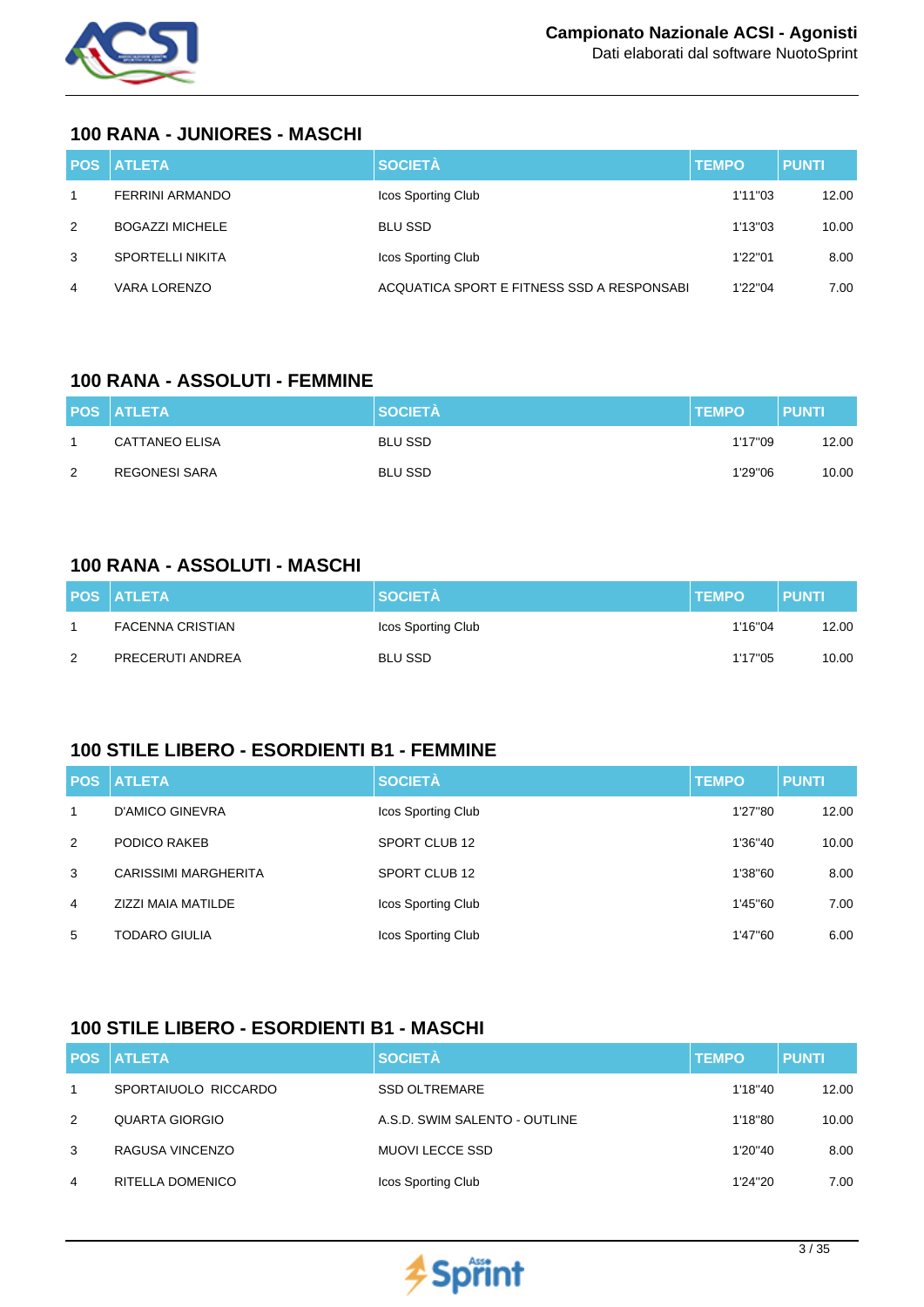

Dati elaborati dal software NuotoSprint

| ROTONDO FRANCESCO | Icos Sporting Club | 1'30"50 | 6.00 |
|-------------------|--------------------|---------|------|
|                   |                    |         |      |

# **100 STILE LIBERO - ESORDIENTI B2 - FEMMINE**

|   | <b>POS ATLETA</b>        | <b>SOCIETÀ</b>            | <b>TEMPO</b> | <b>PUNTI</b> |
|---|--------------------------|---------------------------|--------------|--------------|
|   | PETRAROLI LUCREZIA       | MUOVI LECCE SSD           | 1'19"60      | 12.00        |
| 2 | ZINGARELLI ALESSANDRA    | <b>Icos Sporting Club</b> | 1'26"50      | 10.00        |
| 3 | <b>MANICA MATILDA</b>    | <b>MUOVI LECCE SSD</b>    | 1'37"70      | 8.00         |
| 4 | <b>GARGANESE GIORGIA</b> | Icos Sporting Club        | 1'45"70      | 7.00         |

# **100 STILE LIBERO - ESORDIENTI B2 - MASCHI**

| <b>POS</b>     | <b>ATLETA</b>              | <b>SOCIETÀ</b>                | <b>TEMPO</b> | <b>PUNTI</b> |
|----------------|----------------------------|-------------------------------|--------------|--------------|
| 1              | <b>VALZANO MATTEO</b>      | <b>MUOVI LECCE SSD</b>        | 1'15"20      | 12.00        |
| 2              | <b>LANZILOTTA GABRIELE</b> | Icos Sporting Club            | 1'15"40      | 10.00        |
| 2              | ORTOLANO NICOLÒ            | <b>MUOVI LECCE SSD</b>        | 1'15"40      | 10.00        |
| 4              | <b>MARTINA FEDERICO</b>    | <b>MUOVI LECCE SSD</b>        | 1'15"70      | 7.00         |
| 5              | <b>MELE GIUSEPPE</b>       | <b>MUOVI LECCE SSD</b>        | 1'21"90      | 6.00         |
| 6              | <b>SETTEMBRINI ROCCO</b>   | A.S.D. SWIM SALENTO - OUTLINE | 1'23"90      | 5.00         |
| $\overline{7}$ | ARGESE ALESSIO             | Icos Sporting Club            | 1'26"70      | 1.00         |
| 8              | PALMISANO COSTANTINO       | Icos Sporting Club            | 1'28"60      | 1.00         |
| 9              | <b>LEONE ALESSANDRO</b>    | A.S.D. SWIM SALENTO - OUTLINE | 1'33"90      | 1.00         |
| 10             | SAPONARO ANGELO            | Icos Sporting Club            | 1'35"80      | 1.00         |

## **100 STILE LIBERO - ESORDIENTI A1 - FEMMINE**

| <b>POS</b>     | <b>ATLETA</b>                | <b>SOCIETÀ</b>                | <b>TEMPO</b> | <b>PUNTI</b> |
|----------------|------------------------------|-------------------------------|--------------|--------------|
| 1              | <b>CALO' BIANCA</b>          | Icos Sporting Club            | 1'06"60      | 12.00        |
| 2              | DE RICCARDIS MARIA GABRIELLA | <b>MUOVI LECCE SSD</b>        | 1'13"20      | 10.00        |
| 3              | DE CILLIS CARMEN             | <b>MUOVI LECCE SSD</b>        | 1'13"50      | 8.00         |
| $\overline{4}$ | DE FILIPPI LUDOVICA          | <b>MUOVI LECCE SSD</b>        | 1'15"70      | 7.00         |
| 5              | <b>DISSANAYAKE SHEHELI</b>   | <b>MUOVI LECCE SSD</b>        | 1'17"20      | 6.00         |
| 6              | CACCIAPAGLIA GIULIA          | SPORT CLUB 12                 | 1'17"80      | 5.00         |
| $\overline{7}$ | <b>MASSARO GIORGIA</b>       | A.S.D. SWIM SALENTO - OUTLINE | 1'18"30      | 1.00         |
| 8              | <b>CONT ELISABETTA</b>       | SPORT CLUB 12                 | 1'19"40      | 1.00         |

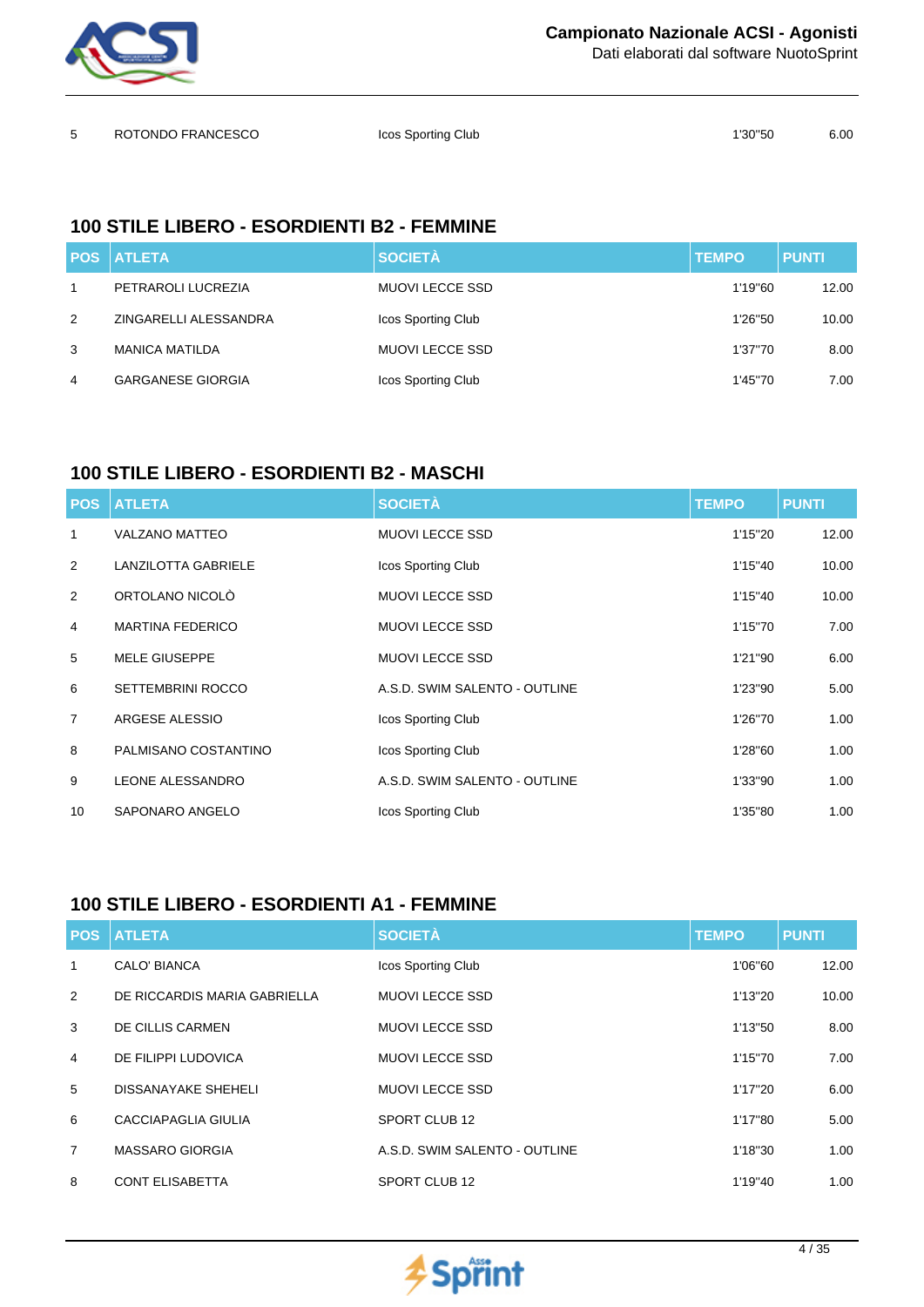

|  |  | <u> 2008 - Ann an Dùbhlachd ann an Dùbhlachd ann an Dùbhlachd ann an Dùbhlachd ann an Dùbhlachd ann an Dùbhlachd a</u> |
|--|--|------------------------------------------------------------------------------------------------------------------------|
|  |  |                                                                                                                        |

| 9                 | <b>SERAFINO ELISA</b>      | <b>MUOVI LECCE SSD</b>        | 1'20"40 | 1.00 |
|-------------------|----------------------------|-------------------------------|---------|------|
| 10 <sup>1</sup>   | NARCISO CLAUDIA            | Icos Sporting Club            | 1'21"80 | 1.00 |
| 11                | <b>GUARELLA ANNACHIARA</b> | Icos Sporting Club            | 1'24"10 | 1.00 |
| $12 \overline{ }$ | <b>CAVALERA MARISOL</b>    | A.S.D. SWIM SALENTO - OUTLINE | 1'25"80 | 1.00 |
| 13                | <b>GALATI VITTORIA</b>     | A.S.D. SWIM SALENTO - OUTLINE | 1'26"40 | 1.00 |
| 14                | CALELLA MANUELA            | <b>Icos Sporting Club</b>     | 1'27"10 | 1.00 |
| 15                | <b>CONVERTINI ROSSELLA</b> | Icos Sporting Club            | 1'32"10 | 1.00 |
| 16                | AMICO JASMINE              | <b>SSD OLTREMARE</b>          | 1'32"60 | 1.00 |
| 17                | <b>MARINELLI REBECCA</b>   | Icos Sporting Club            | 1'40"90 | 1.00 |

## **100 STILE LIBERO - ESORDIENTI A1 - MASCHI**

| <b>POS</b>     | <b>ATLETA</b>               | <b>SOCIETÀ</b>                | <b>TEMPO</b> | <b>PUNTI</b> |
|----------------|-----------------------------|-------------------------------|--------------|--------------|
| 1              | D'OSTUNI VITTORIO MARIA     | A.S.D. SWIM SALENTO - OUTLINE | 1'05"80      | 12.00        |
| 2              | <b>D'ELIA DAVIDE</b>        | A.S.D. SWIM SALENTO - OUTLINE | 1'07"40      | 10.00        |
| 3              | SAPIA DAVIDE                | A.S.D. SWIM SALENTO - OUTLINE | 1'09"30      | 8.00         |
| 4              | <b>STASI GIUSEPPE</b>       | <b>SSD OLTREMARE</b>          | 1'09"70      | 7.00         |
| 5              | <b>GALASSO DAVIDE</b>       | Icos Sporting Club            | 1'13"30      | 6.00         |
| 6              | <b>MAMONE MATTIA</b>        | <b>MUOVI LECCE SSD</b>        | 1'14"50      | 5.00         |
| $\overline{7}$ | <b>SARINELLI VITTORIO</b>   | A.S.D. SWIM SALENTO - OUTLINE | 1'15"70      | 1.00         |
| 8              | <b>GIANNA EDOARDO</b>       | ARONA ACTIVE SSD A RL         | 1'19"10      | 1.00         |
| 9              | <b>GRAVILI CRISTIAN</b>     | <b>MUOVI LECCE SSD</b>        | 1'21"80      | 1.00         |
| 10             | <b>MURGO GIOVANNI MARIA</b> | Icos Sporting Club            | 1'22"90      | 1.00         |
| 11             | <b>VIVA RAFFAELE</b>        | <b>SSD OLTREMARE</b>          | 1'27"50      | 1.00         |

## **100 STILE LIBERO - ESORDIENTI A2 - FEMMINE**

| <b>POS</b> | <b>ATLETA</b>             | <b>SOCIETÀ</b>                | <b>TEMPO</b> | <b>PUNTI</b> |
|------------|---------------------------|-------------------------------|--------------|--------------|
| 1          | <b>MACI CHIARA MARIA</b>  | A.S.D. SWIM SALENTO - OUTLINE | 1'07"50      | 12.00        |
| 2          | DE LUCA ASIA              | Icos Sporting Club            | 1'08"20      | 10.00        |
| 3          | RODIA MARIA SOFIA         | Icos Sporting Club            | 1'10"50      | 8.00         |
| 4          | <b>FRIGERIO SARA</b>      | SPORT CLUB 12                 | 1'12"00      | 7.00         |
| 5          | <b>FIUME FRANCESCA</b>    | Icos Sporting Club            | 1'12"20      | 6.00         |
| 6          | <b>GAMBERINI RACHELE</b>  | SPORT CLUB 12                 | 1'12"50      | 5.00         |
| 7          | <b>MARTINO SUAMY ROEL</b> | <b>Icos Sporting Club</b>     | 1'12"70      | 1.00         |

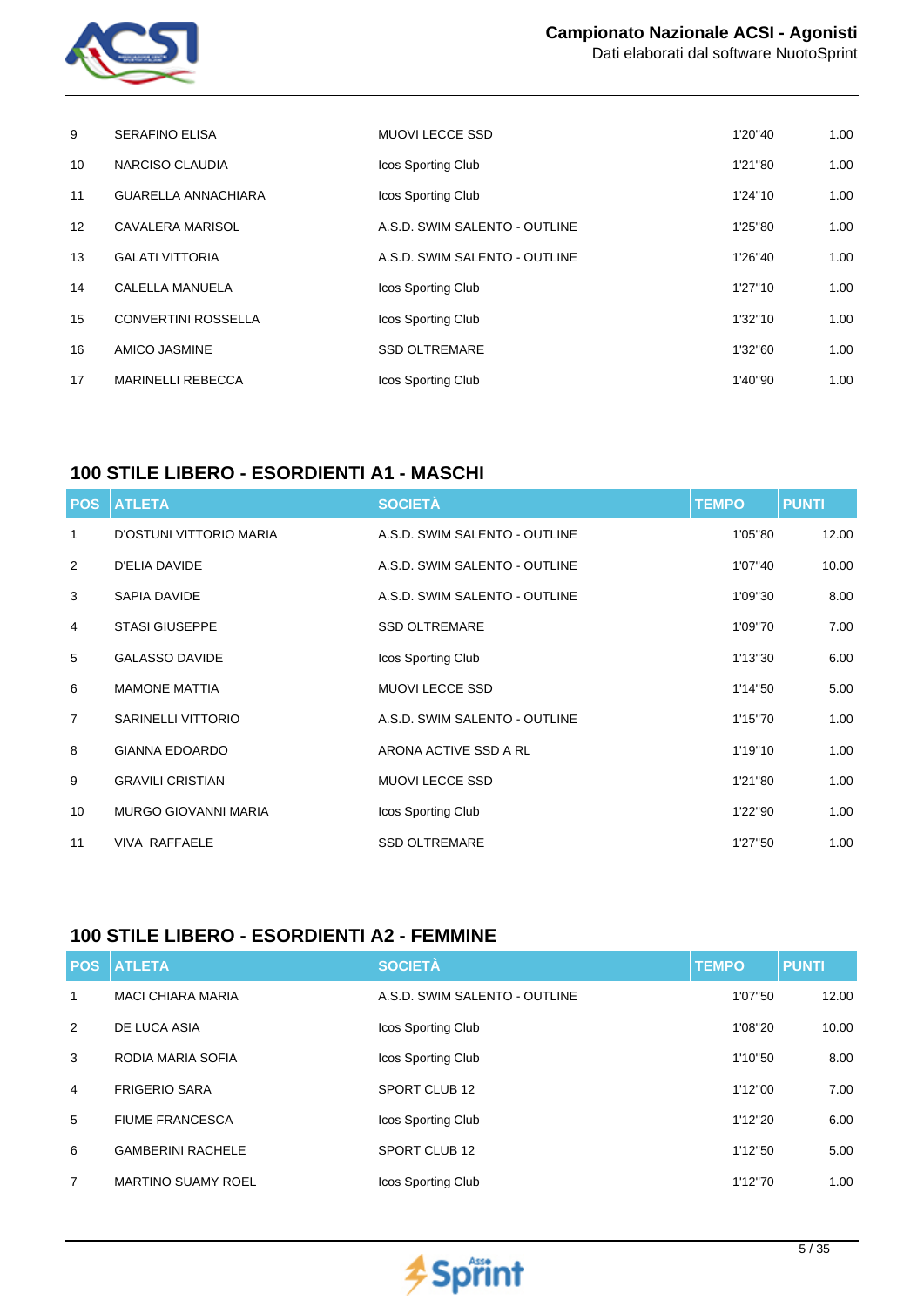

| 8               | <b>RIZZI GIULIA</b>     | Icos Sporting Club            | 1'13"90 | 1.00 |
|-----------------|-------------------------|-------------------------------|---------|------|
| 9               | PISCETTA GIULIA         | ARONA ACTIVE SSD A RL         | 1'14"20 | 1.00 |
| 10              | LOFINO AMALIA FRANCESCA | A.S.D. SWIM SALENTO - OUTLINE | 1'14"40 | 1.00 |
| 11              | <b>FORESTA ERSILA</b>   | A.S.D. SWIM SALENTO - OUTLINE | 1'15"10 | 1.00 |
| 12 <sup>°</sup> | PALLARA EMMA            | A.S.D. SWIM SALENTO - OUTLINE | 1'15"50 | 1.00 |
| 13              | <b>VISPO ALESSANDRA</b> | Icos Sporting Club            | 1'16"10 | 1.00 |
| 14              | <b>GEMITI ERIKA</b>     | SPORT CLUB 12                 | 1'16"60 | 1.00 |
| 15              | <b>ZURLO ANITA</b>      | Icos Sporting Club            | 1'17"10 | 1.00 |
| 16              | CONGEDO SOFIA           | <b>MUOVI LECCE SSD</b>        | 1'17"60 | 1.00 |
| 17              | <b>ZAMBINO GRETA</b>    | Icos Sporting Club            | 1'19"00 | 1.00 |
| 18              | <b>RIZZO BENEDETTA</b>  | A.S.D. SWIM SALENTO - OUTLINE | 1'21"50 | 1.00 |
| $\blacksquare$  | PARISI BENEDETTA *(1)   | Icos Sporting Club            |         | 0.00 |

\*(1) ASSENTE

# **100 STILE LIBERO - ESORDIENTI A2 - MASCHI**

| <b>POS</b> | <b>ATLETA</b>            | <b>SOCIETÀ</b>                | <b>TEMPO</b> | <b>PUNTI</b> |
|------------|--------------------------|-------------------------------|--------------|--------------|
| 1          | <b>REFOLO MICHELE</b>    | MUOVI LECCE SSD               | 58"80        | 12.00        |
| 2          | <b>BORRACINO IVAN</b>    | Icos Sporting Club            | 1'01"80      | 10.00        |
| 3          | SFREGOLA MASSIMO         | Icos Sporting Club            | 1'04"80      | 8.00         |
| 4          | <b>GALIANO GIUSEPPE</b>  | Icos Sporting Club            | 1'06"80      | 7.00         |
| 4          | MONTINARO SAMUEL         | <b>MUOVI LECCE SSD</b>        | 1'06"80      | 7.00         |
| 6          | <b>LAURIOLA DAVIDE</b>   | Icos Sporting Club            | 1'07"20      | 5.00         |
| 7          | DE MOLA TOMMASO          | A.S.D. SWIM SALENTO - OUTLINE | 1'07"60      | 1.00         |
| 8          | <b>SIMONE ANDREA</b>     | ARONA ACTIVE SSD A RL         | 1'07"80      | 1.00         |
| 9          | <b>MARTINA MICHAEL</b>   | A.S.D. SWIM SALENTO - OUTLINE | 1'08"20      | 1.00         |
| 10         | CACCIAPAGLIA GIORGIO     | SPORT CLUB 12                 | 1'08"30      | 1.00         |
| 11         | PISANELLO LUIGI          | <b>SSD OLTREMARE</b>          | 1'10"40      | 1.00         |
| 12         | <b>INGROSSO MATTIA</b>   | Icos Sporting Club            | 1'10"50      | 1.00         |
| 13         | <b>BICHKOV IVAN</b>      | ARONA ACTIVE SSD A RL         | 1'12"00      | 1.00         |
| 14         | <b>SERRICCHIO PAVEL</b>  | Icos Sporting Club            | 1'13"80      | 1.00         |
| 15         | <b>LAGNA DANIELE</b>     | MUOVI LECCE SSD               | 1'15"20      | 1.00         |
| 16         | <b>LACATENA GABRIELE</b> | Icos Sporting Club            | 1'15"70      | 1.00         |

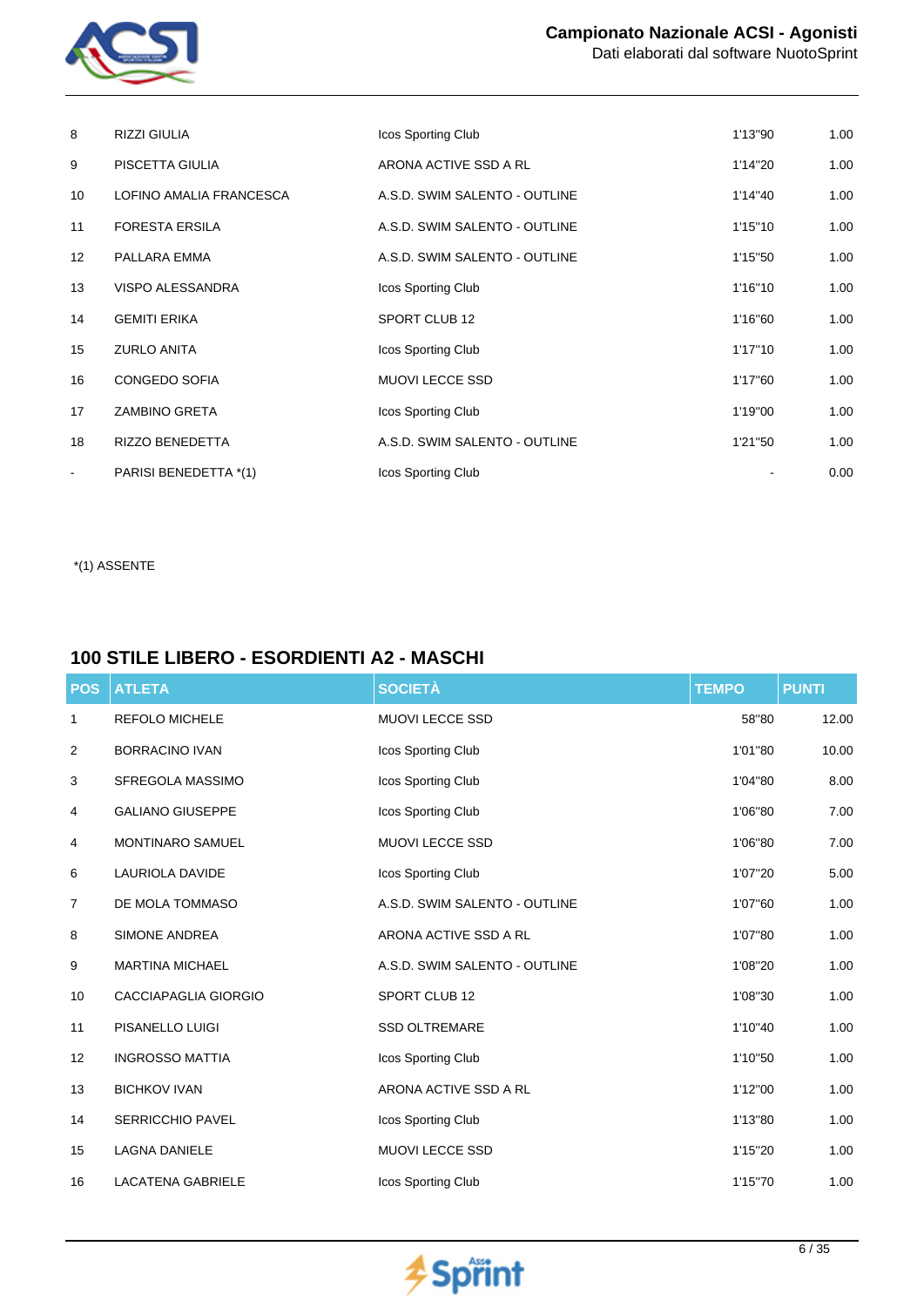

Dati elaborati dal software NuotoSprint

| 17             | FILOMENA MATTIA | <b>Icos Sporting Club</b> | 1'15"90 | 1.00 |
|----------------|-----------------|---------------------------|---------|------|
| $\blacksquare$ | ANCONA LUIGI    | <b>Icos Sporting Club</b> | 1'16"00 | 1.00 |
| $\blacksquare$ | LODEDO GIUSEPPE | <b>Icos Sporting Club</b> | 1'20"30 | 1.00 |
| 18             | VALZANO CLAUDIO | MUOVI LECCE SSD           | 1'20"60 | 1.00 |
| $\blacksquare$ | D'AMORE GABRIEL | Icos Sporting Club        | 1'26"40 | 1.00 |

## **100 DORSO - RAGAZZI PRIMO ANNO - MASCHI**

|   | <b>POS ATLETA</b>        | <b>SOCIETÀ</b>                             | <b>TEMPO</b> | <b>PUNTI</b> |
|---|--------------------------|--------------------------------------------|--------------|--------------|
|   | <b>TRAPANI SALVATORE</b> | Icos Sporting Club                         | 1'10"10      | 12.00        |
| 2 | <b>MANCINI GIUSEPPE</b>  | Icos Sporting Club                         | 1'11"40      | 10.00        |
| 3 | <b>BARDI DAVIDE</b>      | <b>MUOVI LECCE SSD</b>                     | 1'12"80      | 8.00         |
| 4 | <b>MULLALLI THOMAS</b>   | ACQUATICA SPORT E FITNESS SSD A RESPONSABI | 1'26"40      | 7.00         |

#### **100 DORSO - RAGAZZI - FEMMINE**

|                | <b>POS ATLETA</b>          | <b>SOCIETÀ</b>         | <b>TEMPO</b> | <b>PUNTI</b> |
|----------------|----------------------------|------------------------|--------------|--------------|
| 1              | <b>MANCA MATTEA</b>        | Icos Sporting Club     | 1'11"80      | 12.00        |
| $\overline{2}$ | <b>GRAVILI LAURA</b>       | <b>MUOVI LECCE SSD</b> | 1'12"00      | 10.00        |
| 3              | <b>BRUNO FATIMA</b>        | <b>MUOVI LECCE SSD</b> | 1'13"00      | 8.00         |
| 4              | ZAMBETTI ALESSIA           | <b>MUOVI LECCE SSD</b> | 1'15"20      | 7.00         |
| 5              | <b>BECCARISI ANASTASIA</b> | <b>MUOVI LECCE SSD</b> | 1'16"50      | 6.00         |
| 6              | <b>CARICATO SOFIA</b>      | MUOVI LECCE SSD        | 1'22"20      | 5.00         |
| $\overline{7}$ | <b>GALANTE GIORGIA</b>     | Icos Sporting Club     | 1'22"50      | 1.00         |
| 8              | <b>ISOLA SARA</b>          | MUOVI LECCE SSD        | 1'22"70      | 1.00         |
| 9              | PAIELLI RACHELE            | ARONA ACTIVE SSD A RL  | 1'24"60      | 1.00         |
| 10             | <b>VAVALLO VIRGINIA</b>    | Icos Sporting Club     | 1'25"40      | 1.00         |
| $\blacksquare$ | LATORRATA ANGELA *(1)      | Icos Sporting Club     |              | 0.00         |
| $\blacksquare$ | REALINI CAMILLE *(2)       | SPORT CLUB 12          |              | 0.00         |

\*(1) SQUALIFICATO

\*(2) ASSENTE

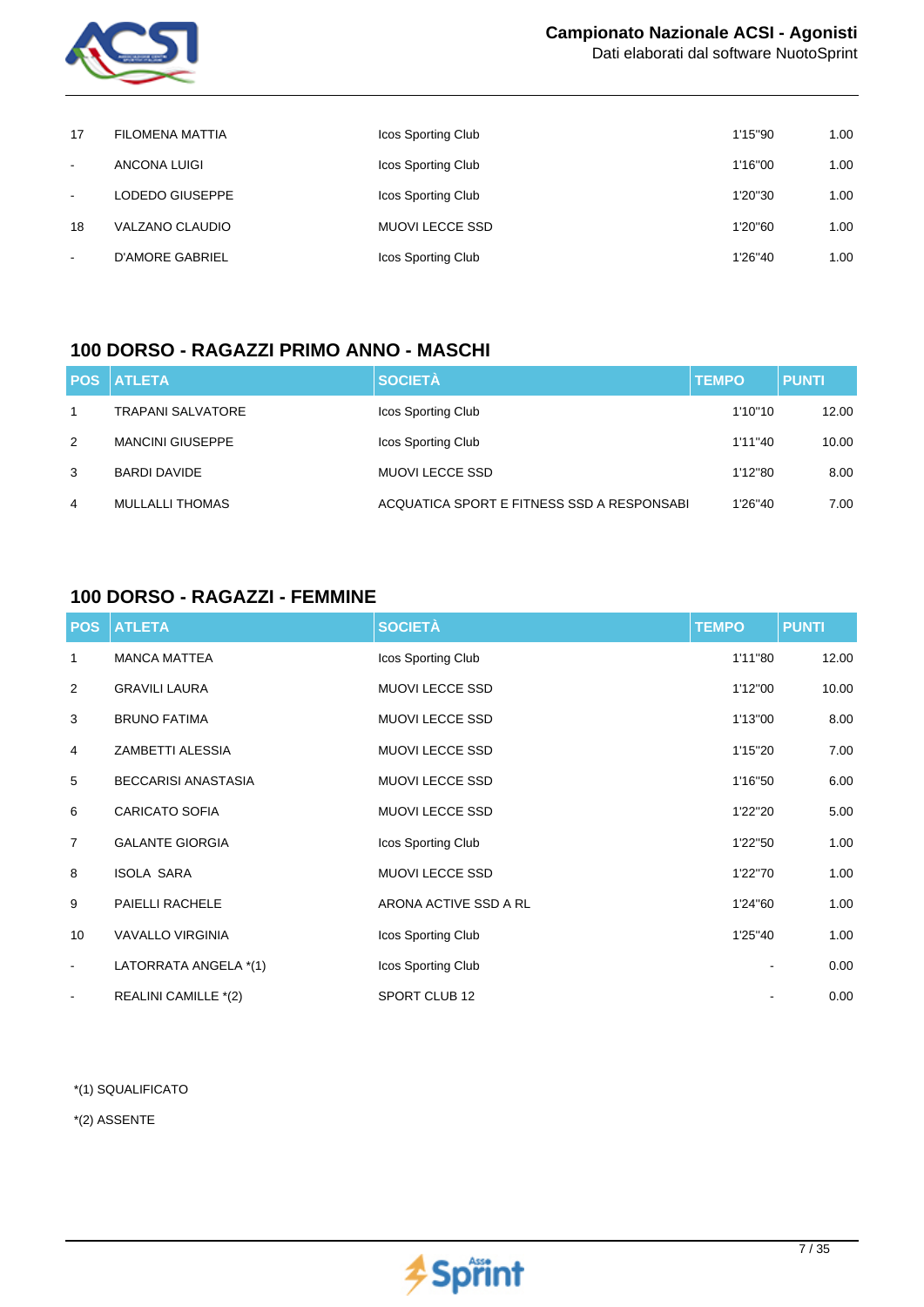

#### **100 DORSO - RAGAZZI - MASCHI**

| <b>POS</b>     | <b>ATLETA</b>             | <b>SOCIETÀ</b>                              | <b>TEMPO</b> | <b>PUNTI</b> |
|----------------|---------------------------|---------------------------------------------|--------------|--------------|
| 1              | DE AMBROSIS ETTORE        | SPORT CLUB 12                               | 1'03"40      | 12.00        |
| 2              | LODEDO SALVATORE          | Icos Sporting Club                          | 1'06"50      | 10.00        |
| 3              | <b>LEONE ANDREA</b>       | Icos Sporting Club                          | 1'08"60      | 8.00         |
| 4              | CAVALERA ANTONIO          | <b>SSD OLTREMARE</b>                        | 1'11"30      | 7.00         |
| 5              | RUSSO DIEGO               | Icos Sporting Club                          | 1'12"50      | 6.00         |
| 6              | DI NOI GIAN PAOLO         | Icos Sporting Club                          | 1'12"60      | 5.00         |
| $\overline{7}$ | DONNE'T DENNIS            | Icos Sporting Club                          | 1'12"80      | 1.00         |
| 8              | DI COSTE FRANCESCO        | Icos Sporting Club                          | 1'12"90      | 1.00         |
| 9              | CASSANO ANTONIO           | Icos Sporting Club                          | 1'13"00      | 1.00         |
| 10             | <b>DEL VITTO RICCARDO</b> | SPORT CLUB 12                               | 1'14"10      | 1.00         |
| 11             | <b>VILLA LUCA</b>         | ACQUATICA SPORT E FITNESS SSD A RESPONSABIL | 1'18"80      | 1.00         |
| 12             | <b>VIVA UMBERTO</b>       | <b>SSD OLTREMARE</b>                        | 1'20"30      | 1.00         |

# **100 DORSO - JUNIORES - FEMMINE**

|                | <b>POS ATLETA</b>             | <b>SOCIETÀ</b>         | <b>TEMPO</b> | <b>PUNTI</b> |
|----------------|-------------------------------|------------------------|--------------|--------------|
| 1              | <b>GALLO LETIZIA CRISTINA</b> | SPORT CLUB 12          | 1'12"80      | 12.00        |
| 2              | NARDINI OLIVIA                | Icos Sporting Club     | 1'14"40      | 10.00        |
| 3              | DE RICCARDIS ENRICA           | <b>MUOVI LECCE SSD</b> | 1'16"60      | 8.00         |
| $\overline{4}$ | <b>ROTTIGNI EMMA</b>          | <b>BLU SSD</b>         | 1'18"80      | 7.00         |
| 5              | <b>GRIMALDI GIORGIA</b>       | Icos Sporting Club     | 1'20"10      | 6.00         |
| $\sim$         | FURLAN CHIARA *(1)            | SPORT CLUB 12          |              | 0.00         |

\*(1) ASSENTE

#### **100 DORSO - JUNIORES - MASCHI**

|   | <b>POS ATLETA</b>         | <b>SOCIETÀ</b>     | <b>TEMPO</b> | <b>PUNTI</b> |
|---|---------------------------|--------------------|--------------|--------------|
| 1 | <b>BOGAZZI MICHELE</b>    | <b>BLU SSD</b>     | 1'00"90      | 12.00        |
| 2 | <b>MAIORANO FRANCESCO</b> | Icos Sporting Club | 1'06"50      | 10.00        |
| 3 | BERTODO LORENZO           | Icos Sporting Club | 1'07"60      | 8.00         |
| 4 | <b>FACENNA RICCARDO</b>   | Icos Sporting Club | 1'09"50      | 7.00         |

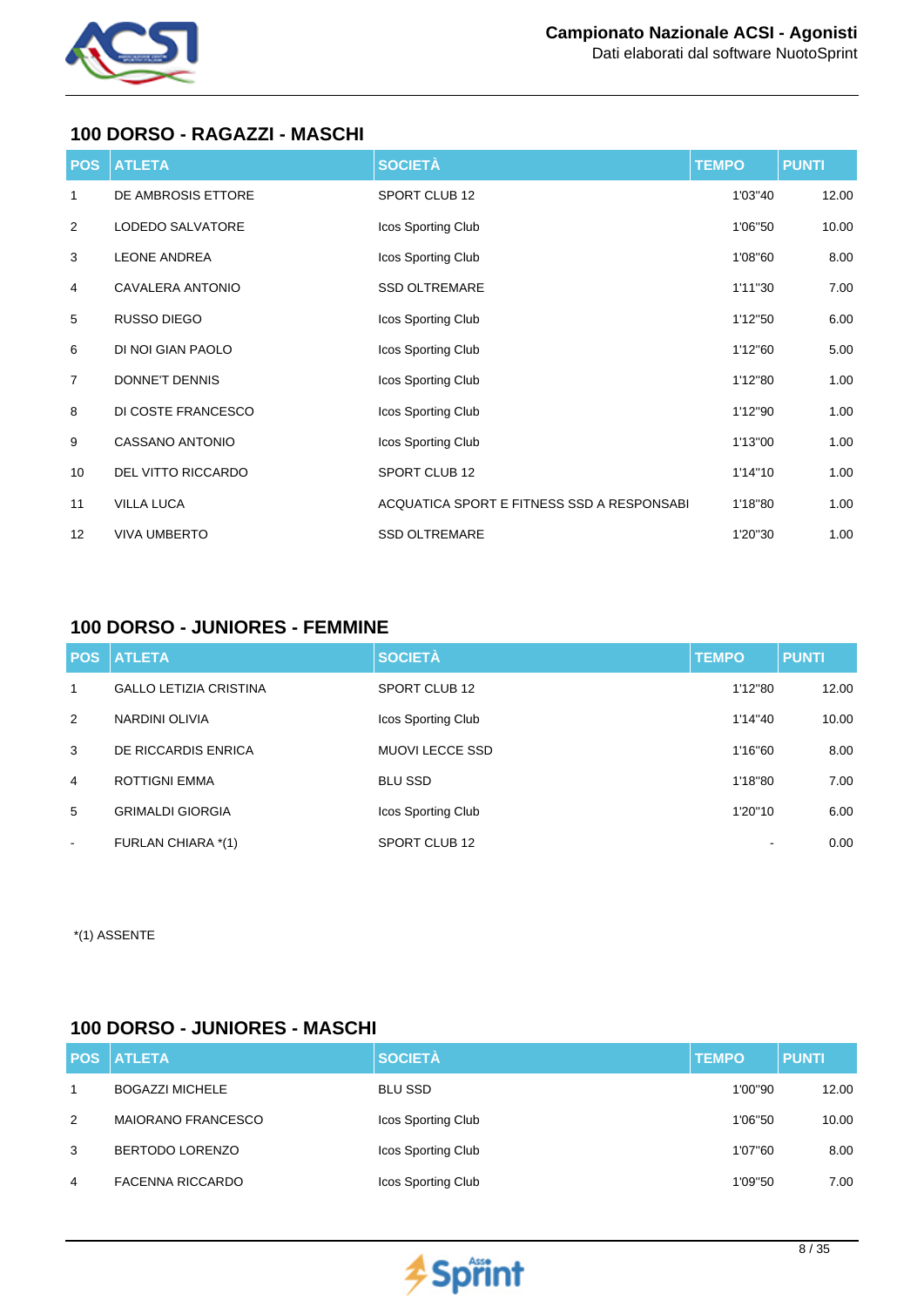

Dati elaborati dal software NuotoSprint

| 5 | MOSCONI LUCA   | <b>BLU SSD</b>                              | 1'09"60 | 6.00 |
|---|----------------|---------------------------------------------|---------|------|
| 6 | DUMANI LORENZO | ACQUATICA SPORT E FITNESS SSD A RESPONSABIL | 1'14"30 | 5.00 |

#### **100 DORSO - ASSOLUTI - MASCHI**

| <b>POS ATLETA</b> | <b>SOCIETÀ</b> | <b>ITEMPO</b> | PUNTI |
|-------------------|----------------|---------------|-------|
| PRECERUTI ANDREA  | <b>BLU SSD</b> | 1'07"50       | 2.00  |

## **STAFFETTA 4x50 MISTA - MASCHILE - ESORDIENTI B**

|   | <b>POS DESCRIZIONE</b> | <b>TEMPO</b> | <b>PUNTI</b> |
|---|------------------------|--------------|--------------|
|   | MUOVI LECCE SSD - A    | 2'40"00      | 24.00        |
| 2 | Icos Sporting Club - A | 2'46"50      | 20.00        |

## **STAFFETTA 4x50 MISTA - FEMMINILE - ESORDIENTI B**

|   | <b>POS DESCRIZIONE</b> | <b>TEMPO</b> | <b>PUNTI</b> |
|---|------------------------|--------------|--------------|
|   | Icos Sporting Club - A | 3'21"90      | 24.00        |
| 2 | MUOVI LECCE SSD - A    | 3'29"10      | 20.00        |

#### **STAFFETTA 4x50 MISTA - MASCHILE - ESORDIENTI A**

| <b>POS</b>     | <b>DESCRIZIONE</b>                | <b>TEMPO</b> | <b>PUNTI</b> |
|----------------|-----------------------------------|--------------|--------------|
| $\mathbf{1}$   | Icos Sporting Club - A            | 2'13"00      | 24.00        |
| 2              | SPORT CLUB 12 SRL SD - A          | 2'18"70      | 20.00        |
| 3              | A.S.D. SWIM SALENTO - OUTLINE - A | 2'22"40      | 16.00        |
| $\overline{4}$ | <b>MUOVI LECCE SSD - B</b>        | 2'37"60      | 14.00        |
| 5              | ARONA ACTIVE SSD A RL - A         | 2'37"90      | 12.00        |
| $\blacksquare$ | <b>MUOVI LECCE SSD - A</b>        | 3'09"70      | 2.00         |

## **STAFFETTA 4x50 MISTA - FEMMINILE - ESORDIENTI A**

|   | <b>POS DESCRIZIONE</b>            | <b>TEMPO</b> | <b>PUNTI</b> |
|---|-----------------------------------|--------------|--------------|
|   | Icos Sporting Club - A            | 2'21''00     | 24.00        |
| 2 | A.S.D. SWIM SALENTO - OUTLINE - A | 2'31"20      | 20.00        |

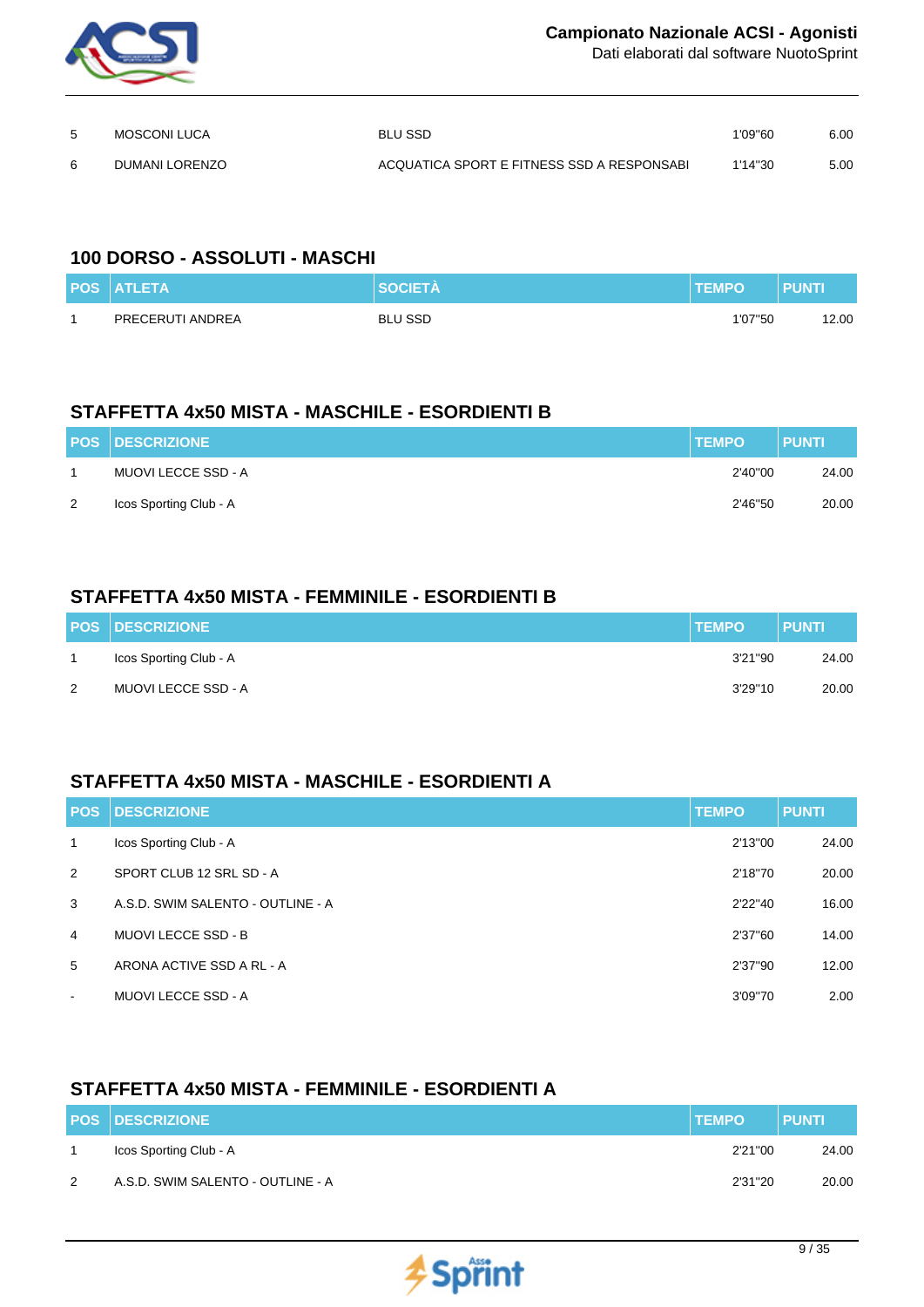

| 3      | SPORT CLUB 12 SRL SD - B          | 2'43"40                  | 16.00 |
|--------|-----------------------------------|--------------------------|-------|
| $\sim$ | A.S.D. SWIM SALENTO - OUTLINE - B | $\overline{\phantom{a}}$ | 0.00  |
| $\sim$ | MUOVI LECCE SSD - A               | ۰.                       | 0.00  |
| $\sim$ | MUOVI LECCE SSD - B *(1)          | $\overline{\phantom{a}}$ | 0.00  |
| ٠      | SPORT CLUB 12 SRL SD - A          | -                        | 0.00  |
|        |                                   |                          |       |

\*(1) ASSENTE

#### **4x100 MISTI - MASCHILE - RAGAZZI**

|   | <b>POS DESCRIZIONE</b>   | <b>TEMPO</b> | <b>PUNTI</b> |
|---|--------------------------|--------------|--------------|
|   | MUOVI LECCE SSD - A      | 4'23"30      | 24.00        |
| 2 | SPORT CLUB 12 SRL SD - A | 4'36"50      | 20.00        |
| 3 | Icos Sporting Club - A   | 4'41"90      | 16.00        |

### **4x100 MISTI - FEMMINILE - RAGAZZI**

|                | <b>POS DESCRIZIONE</b> | <b>TEMPO</b> | <b>PUNTI</b> |
|----------------|------------------------|--------------|--------------|
|                | MUOVI LECCE SSD - B    | 4'50"90      | 24.00        |
| 2              | Icos Sporting Club - A | 5'12"30      | 20.00        |
| $\blacksquare$ | MUOVI LECCE SSD - A    | 5'17"07      | 2.00         |

#### **4x100 MISTI - MASCHILE - ASSOLUTI**

|   | <b>POS DESCRIZIONE</b>                                      | <b>ITEMPO</b> | <b>PUNTI</b> |
|---|-------------------------------------------------------------|---------------|--------------|
|   | Icos Sporting Club - A                                      | 4'17"00       | 24.00        |
| 2 | ACQUATICA SPORT E FITNESS SSD A RESPONSABILITÀ LIMITATA - A | 4'50"90       | 20.00        |

## **4x100 MISTI - FEMMINILE - ASSOLUTI**

|   | <b>POS DESCRIZIONE</b>                                      | <b>TEMPO</b> | <b>PUNTI</b> |
|---|-------------------------------------------------------------|--------------|--------------|
|   | BLU SSD - A                                                 | 5'18"40      | 24.00        |
| 2 | ACQUATICA SPORT E FITNESS SSD A RESPONSABILITÀ LIMITATA - A | 5'23"40      | 20.00        |

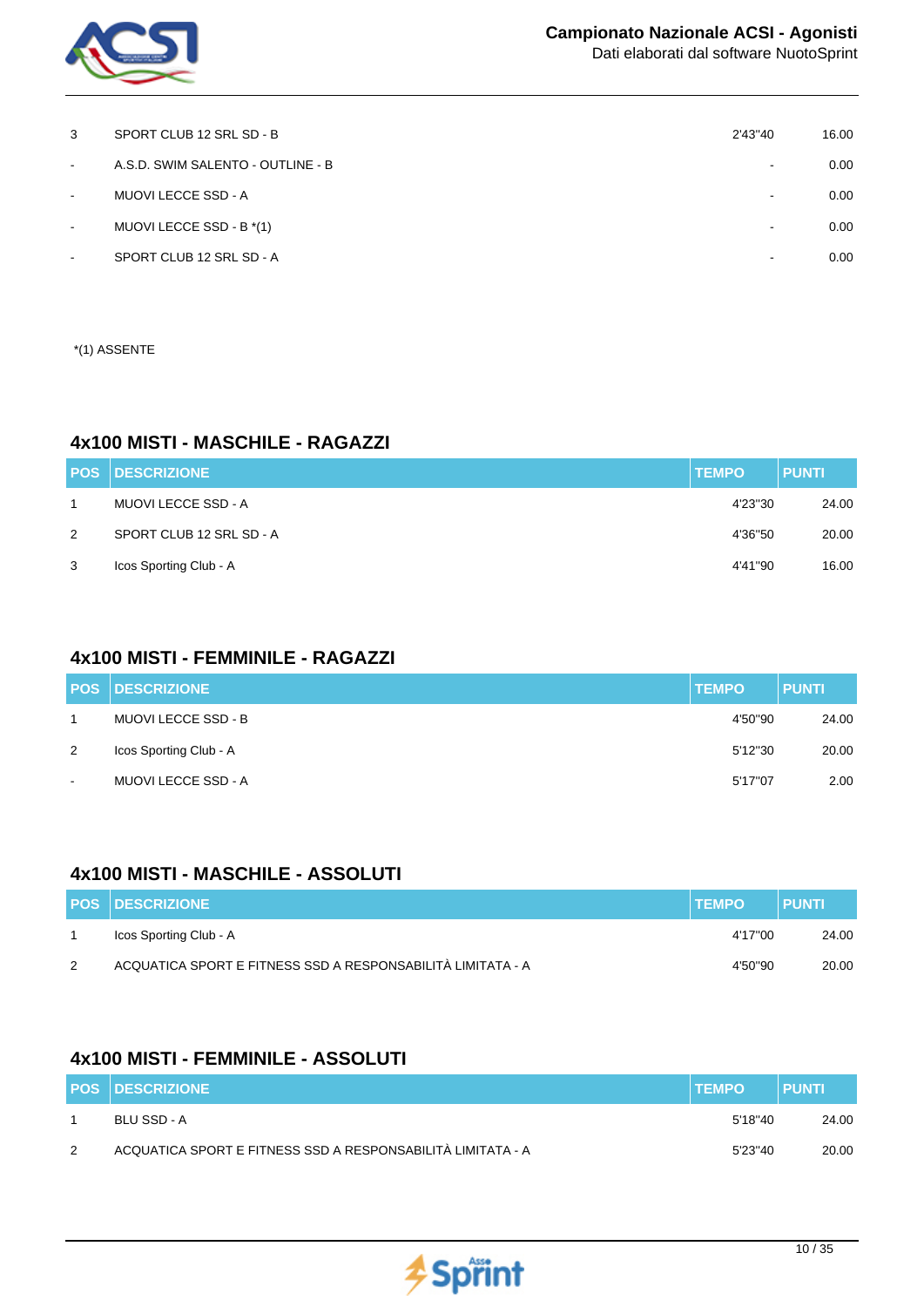

#### **100 RANA - ESORDIENTI B1 - FEMMINE**

|        | <b>POS ATLETA</b>    | <b>SOCIETÀ</b>     | <b>TEMPO</b> | <b>PUNTI</b> |
|--------|----------------------|--------------------|--------------|--------------|
|        | <b>TODARO GIULIA</b> | Icos Sporting Club | 2'01"30      | 12.00        |
| $\sim$ | ZIZZI MAIA MATILDE   | Icos Sporting Club | $\sim$       | 0.00         |

## **100 RANA - ESORDIENTI B1 - MASCHI**

| <b>POS</b> | <b>ATLETA</b>        | <b>SOCIETÀ</b>                | <b>TEMPO</b> | <b>PUNTI</b> |
|------------|----------------------|-------------------------------|--------------|--------------|
| 1          | QUARTA GIORGIO       | A.S.D. SWIM SALENTO - OUTLINE | 1'40"30      | 12.00        |
| 2          | ROTONDO FRANCESCO    | Icos Sporting Club            | 1'48"60      | 10.00        |
| 3          | RAGUSA VINCENZO      | <b>MUOVI LECCE SSD</b>        | 1'48"70      | 8.00         |
| 4          | DONNALOIA MATTIA     | Icos Sporting Club            | 1'53"20      | 7.00         |
| 5          | RITELLA DOMENICO     | Icos Sporting Club            | 1'54"30      | 6.00         |
| 6          | SPORTAIUOLO RICCARDO | <b>SSD OLTREMARE</b>          | 2'48"70      | 5.00         |

## **100 RANA - ESORDIENTI B2 - FEMMINE**

|        | <b>POS ATLETA</b>        | <b>SOCIETÀ</b>     | <b>TEMPO</b>             | <b>PUNTI</b> |
|--------|--------------------------|--------------------|--------------------------|--------------|
|        | MANICA MATILDA           | MUOVI LECCE SSD    | 2'00"60                  | 12.00        |
| $\sim$ | <b>GARGANESE GIORGIA</b> | Icos Sporting Club | $\overline{\phantom{a}}$ | 0.00         |

## **100 RANA - ESORDIENTI B2 - MASCHI**

| <b>POS</b>     | <b>ATLETA</b>            | <b>SOCIETÀ</b>                | <b>TEMPO</b> | <b>PUNTI</b> |
|----------------|--------------------------|-------------------------------|--------------|--------------|
| 1              | <b>VALZANO MATTEO</b>    | <b>MUOVI LECCE SSD</b>        | 1'38"40      | 12.00        |
| 2              | ORTOLANO NICOLÒ          | <b>MUOVI LECCE SSD</b>        | 1'41"10      | 10.00        |
| 3              | <b>MELE GIUSEPPE</b>     | <b>MUOVI LECCE SSD</b>        | 1'41"70      | 8.00         |
| 4              | <b>MARTINA FEDERICO</b>  | <b>MUOVI LECCE SSD</b>        | 1'46"10      | 7.00         |
| 5              | PALMISANO COSTANTINO     | Icos Sporting Club            | 1'46"90      | 6.00         |
| 6              | ARGESE ALESSIO           | Icos Sporting Club            | 1'54"80      | 5.00         |
| $\overline{7}$ | SAPONARO ANGELO          | Icos Sporting Club            | 1'56"90      | 1.00         |
| 8              | <b>SETTEMBRINI ROCCO</b> | A.S.D. SWIM SALENTO - OUTLINE | 1'58"50      | 1.00         |
| 9              | LEONE ALESSANDRO         | A.S.D. SWIM SALENTO - OUTLINE | 2'09"90      | 1.00         |

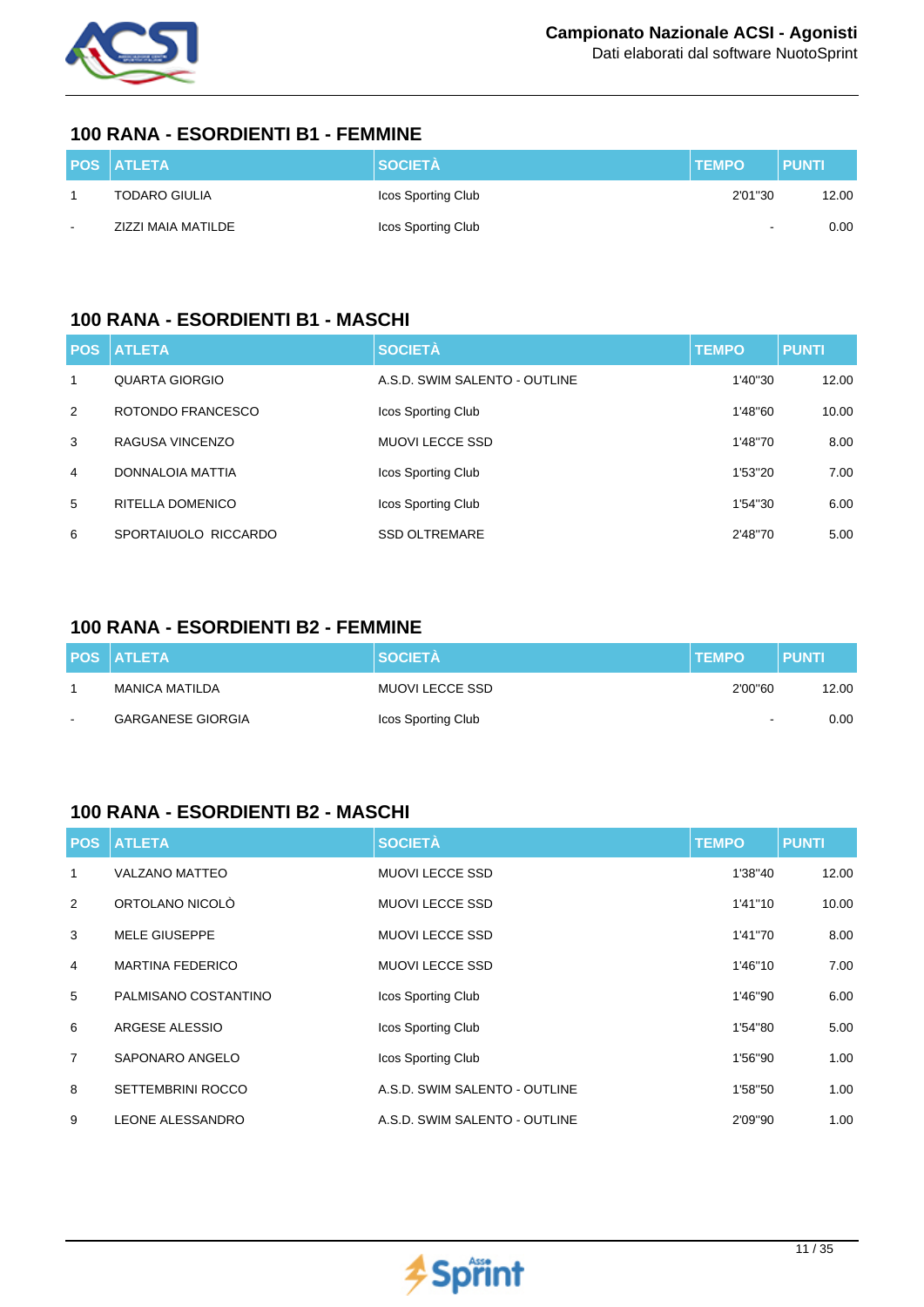

#### **100 RANA - ESORDIENTI A1 - FEMMINE**

| <b>POS</b>               | <b>ATLETA</b>                | <b>SOCIETÀ</b>                | <b>TEMPO</b> | <b>PUNTI</b> |
|--------------------------|------------------------------|-------------------------------|--------------|--------------|
| 1                        | SILOCCHI BEATRICE            | SPORT CLUB 12                 | 1'32"10      | 12.00        |
| $\mathbf{1}$             | ZACCARIA ANNACHIARA          | Icos Sporting Club            | 1'32"10      | 12.00        |
| 3                        | DE RICCARDIS MARIA GABRIELLA | <b>MUOVI LECCE SSD</b>        | 1'37"40      | 8.00         |
| $\overline{4}$           | CACCIAPAGLIA GIULIA          | SPORT CLUB 12                 | 1'38"70      | 7.00         |
| 5                        | <b>CONT ELISABETTA</b>       | SPORT CLUB 12                 | 1'39"80      | 6.00         |
| 6                        | <b>GALATI VITTORIA</b>       | A.S.D. SWIM SALENTO - OUTLINE | 1'45"90      | 5.00         |
| $\overline{7}$           | AMICO JASMINE                | <b>SSD OLTREMARE</b>          | 1'51"30      | 1.00         |
| 8                        | CALELLA MANUELA              | Icos Sporting Club            | 1'56"60      | 1.00         |
| 9                        | <b>GUIDA MARTINA</b>         | Icos Sporting Club            | 2'02"20      | 1.00         |
| $\blacksquare$           | DE CILLIS CARMEN             | MUOVI LECCE SSD               |              | 0.00         |
| $\blacksquare$           | DE FILIPPI LUDOVICA          | MUOVI LECCE SSD               |              | 0.00         |
| $\overline{\phantom{a}}$ | <b>MASSARO GIORGIA</b>       | A.S.D. SWIM SALENTO - OUTLINE |              | 0.00         |

## **100 RANA - ESORDIENTI A1 - MASCHI**

|                | <b>POS ATLETA</b>       | <b>SOCIETÀ</b>                | <b>TEMPO</b> | <b>PUNTI</b> |
|----------------|-------------------------|-------------------------------|--------------|--------------|
| 1              | D'ELIA DAVIDE           | A.S.D. SWIM SALENTO - OUTLINE | 1'26"30      | 12.00        |
| $\mathbf{1}$   | D'OSTUNI VITTORIO MARIA | A.S.D. SWIM SALENTO - OUTLINE | 1'26"30      | 12.00        |
| 3              | <b>MAMONE MATTIA</b>    | MUOVI LECCE SSD               | 1'31"50      | 8.00         |
| $\overline{4}$ | <b>GRAVILI CRISTIAN</b> | MUOVI LECCE SSD               | 1'40"60      | 7.00         |
| 5              | SAPIA DAVIDE            | A.S.D. SWIM SALENTO - OUTLINE | 1'41"10      | 6.00         |
| 6              | VIVA RAFFAFI F          | <b>SSD OLTREMARE</b>          | 1'41"70      | 5.00         |

#### **100 RANA - ESORDIENTI A2 - FEMMINE**

|                | <b>POS ATLETA</b>         | <b>SOCIETÀ</b>                | <b>TEMPO</b> | <b>PUNTI</b> |
|----------------|---------------------------|-------------------------------|--------------|--------------|
| 1              | <b>RIZZI GIULIA</b>       | Icos Sporting Club            | 1'26"60      | 12.00        |
| 2              | DE LUCA ASIA              | Icos Sporting Club            | 1'29"60      | 10.00        |
| 3              | <b>MACI CHIARA MARIA</b>  | A.S.D. SWIM SALENTO - OUTLINE | 1'29"90      | 8.00         |
| $\overline{4}$ | PISCETTA GIULIA           | ARONA ACTIVE SSD A RL         | 1'30"80      | 7.00         |
| 5              | <b>MARTINO SUAMY ROEL</b> | Icos Sporting Club            | 1'33"50      | 6.00         |
| 6              | <b>FORESTA ERSILA</b>     | A.S.D. SWIM SALENTO - OUTLINE | 1'35"50      | 5.00         |
| 7              | LOFINO AMALIA FRANCESCA   | A.S.D. SWIM SALENTO - OUTLINE | 1'38"70      | 1.00         |

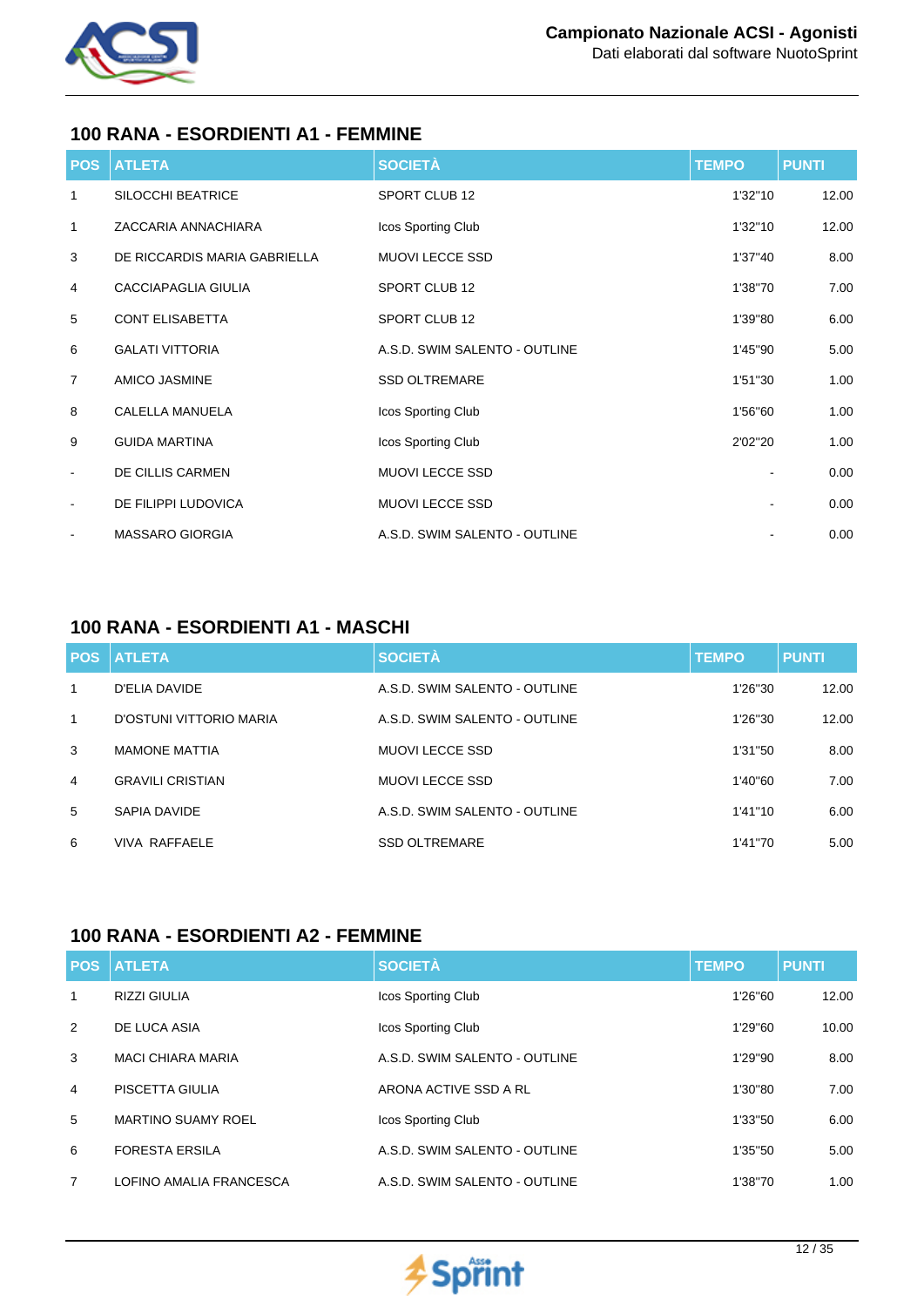

| 8      | PALLARA EMMA             | A.S.D. SWIM SALENTO - OUTLINE | 1'39"20 | 1.00 |
|--------|--------------------------|-------------------------------|---------|------|
| 9      | <b>GEMITI ERIKA</b>      | SPORT CLUB 12                 | 1'40"70 | 1.00 |
| 10     | <b>GAMBERINI RACHELE</b> | SPORT CLUB 12                 | 1'41"40 | 1.00 |
| 11     | PINTO ROSSANA            | <b>Icos Sporting Club</b>     | 1'41"60 | 1.00 |
| $\sim$ | <b>RIZZO BENEDETTA</b>   | A.S.D. SWIM SALENTO - OUTLINE | $\sim$  | 0.00 |
| $\sim$ | <b>ZAMBINO GRETA</b>     | Icos Sporting Club            |         | 0.00 |

#### **100 RANA - ESORDIENTI A2 - MASCHI**

| <b>POS</b>     | <b>ATLETA</b>            | <b>SOCIETÀ</b>                | <b>TEMPO</b> | <b>PUNTI</b> |
|----------------|--------------------------|-------------------------------|--------------|--------------|
| 1              | <b>SIMONE ANDREA</b>     | ARONA ACTIVE SSD A RL         | 1'21"90      | 12.00        |
| 2              | <b>CARBONE GIUSEPPE</b>  | Icos Sporting Club            | 1'23"80      | 10.00        |
| 3              | <b>GALIANO GIUSEPPE</b>  | Icos Sporting Club            | 1'24"10      | 8.00         |
| 3              | <b>LAZZARI STEFANO</b>   | SPORT CLUB 12                 | 1'24"10      | 8.00         |
| 5              | DE AMBROSIS DIEGO        | SPORT CLUB 12                 | 1'28"20      | 6.00         |
| 6              | DE MOLA TOMMASO          | A.S.D. SWIM SALENTO - OUTLINE | 1'32"70      | 5.00         |
| $\overline{7}$ | MONTINARO SAMUEL         | <b>MUOVI LECCE SSD</b>        | 1'33"30      | 1.00         |
| 8              | <b>ANCONA LUIGI</b>      | Icos Sporting Club            | 1'39"30      | 1.00         |
| 9              | <b>LACATENA GABRIELE</b> | Icos Sporting Club            | 1'42"00      | 1.00         |
| 10             | VALZANO CLAUDIO          | <b>MUOVI LECCE SSD</b>        | 1'42"20      | 1.00         |
| 11             | <b>FILOMENA MATTIA</b>   | Icos Sporting Club            | 1'42"80      | 1.00         |
| 12             | <b>D'AMORE GABRIEL</b>   | Icos Sporting Club            | 1'46"90      | 1.00         |

## **100 STILE LIBERO - RAGAZZI PRIMO ANNO - MASCHI**

| <b>POS</b>     | <b>ATLETA</b>            | <b>SOCIETÀ</b>                             | <b>TEMPO</b> | <b>PUNTI</b> |
|----------------|--------------------------|--------------------------------------------|--------------|--------------|
| 1              | <b>TRAPANI SALVATORE</b> | Icos Sporting Club                         | 59"70        | 12.00        |
| 2              | <b>BARDI DAVIDE</b>      | MUOVI LECCE SSD                            | 1'02"20      | 10.00        |
| 3              | <b>MANCINI GIUSEPPE</b>  | Icos Sporting Club                         | 1'04"30      | 8.00         |
| $\overline{4}$ | <b>MULLALLI THOMAS</b>   | ACQUATICA SPORT E FITNESS SSD A RESPONSABI | 1'12"30      | 7.00         |
| 5              | DI GENNARO ANDREA        | Icos Sporting Club                         | 1'13"30      | 6.00         |
| $\sim$         | OGGIONI FILIPPO *(1)     | SPORT CLUB 12                              |              | 0.00         |

\*(1) ASSENTE

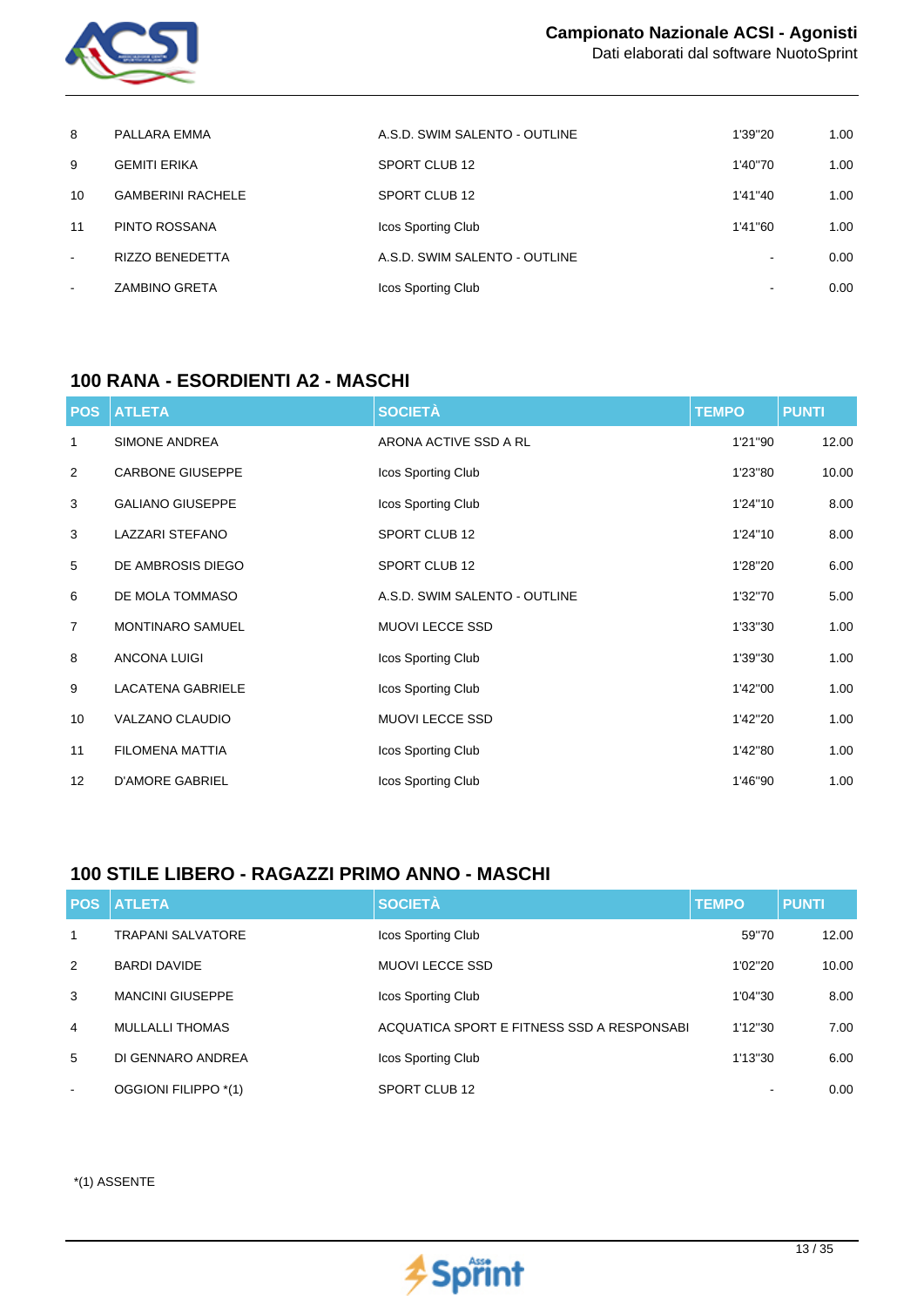

## **100 STILE LIBERO - RAGAZZI - FEMMINE**

| <b>POS</b>                   | <b>ATLETA</b>           | <b>SOCIETÀ</b>                             | <b>TEMPO</b> | <b>PUNTI</b> |
|------------------------------|-------------------------|--------------------------------------------|--------------|--------------|
| $\mathbf{1}$                 | <b>GRAVILI LAURA</b>    | MUOVI LECCE SSD                            | 1'03"10      | 12.00        |
| 2                            | <b>BRUNO FATIMA</b>     | MUOVI LECCE SSD                            | 1'03"40      | 10.00        |
| 3                            | <b>MANCA MATTEA</b>     | Icos Sporting Club                         | 1'05"20      | 8.00         |
| 4                            | SCHIAVONE ALESSIA       | Icos Sporting Club                         | 1'06"00      | 7.00         |
| 5                            | <b>MELE TERESA</b>      | MUOVI LECCE SSD                            | 1'06"60      | 6.00         |
| 6                            | ZAMBETTI ALESSIA        | MUOVI LECCE SSD                            | 1'08"00      | 5.00         |
| 7                            | PAIELLI RACHELE         | ARONA ACTIVE SSD A RL                      | 1'09"60      | 1.00         |
| 8                            | <b>FARINA ANNA</b>      | Icos Sporting Club                         | 1'10"30      | 1.00         |
| 9                            | LIPPOLIS RACHELE        | MUOVI LECCE SSD                            | 1'10"40      | 1.00         |
| 10                           | <b>MANGINI ELENA</b>    | Icos Sporting Club                         | 1'11"10      | 1.00         |
| $10\,$                       | MINARDI GIULIA          | Icos Sporting Club                         | 1'11"10      | 1.00         |
| 12                           | PIARULLI FRANCESCA      | <b>BLU SSD</b>                             | 1'12"20      | 1.00         |
| 13                           | <b>MANCA MIRIAM</b>     | MUOVI LECCE SSD                            | 1'13"50      | 1.00         |
| 14                           | <b>CARICATO SOFIA</b>   | MUOVI LECCE SSD                            | 1'13"60      | 1.00         |
| 15                           | <b>ISOLA SARA</b>       | MUOVI LECCE SSD                            | 1'14"80      | 1.00         |
| 16                           | <b>VAVALLO VIRGINIA</b> | Icos Sporting Club                         | 1'15"00      | 1.00         |
| 17                           | PALMISANO ELISABETTA    | Icos Sporting Club                         | 1'15"40      | 1.00         |
| 18                           | <b>GALANTE GIORGIA</b>  | Icos Sporting Club                         | 1'15"90      | 1.00         |
| $\qquad \qquad \blacksquare$ | LATORRATA ANGELA        | Icos Sporting Club                         | 1'16"10      | 1.00         |
| $\blacksquare$               | PALAZZO NATALIA         | MUOVI LECCE SSD                            | 1'16"60      | 1.00         |
| $\blacksquare$               | REALINI CAMILLE *(1)    | SPORT CLUB 12                              |              | 0.00         |
|                              | RONGONI GIORGIA *(2)    | ACQUATICA SPORT E FITNESS SSD A RESPONSABI |              | 0.00         |

\*(1) ASSENTE

\*(2) ASSENTE

# **100 STILE LIBERO - RAGAZZI - MASCHI**

|   | <b>POS ATLETA</b> | <b>SOCIETÀ</b>                             | <b>TEMPO</b> | <b>PUNTI</b> |
|---|-------------------|--------------------------------------------|--------------|--------------|
|   | CAVALERA ANTONIO  | <b>SSD OLTREMARE</b>                       | 57"90        | 12.00        |
| 2 | DELFRANCO LORENZO | ACQUATICA SPORT E FITNESS SSD A RESPONSABI | 58"30        | 10.00        |
| 2 | DISSANAYAKE ANUSH | MUOVI LECCE SSD                            | 58"30        | 10.00        |

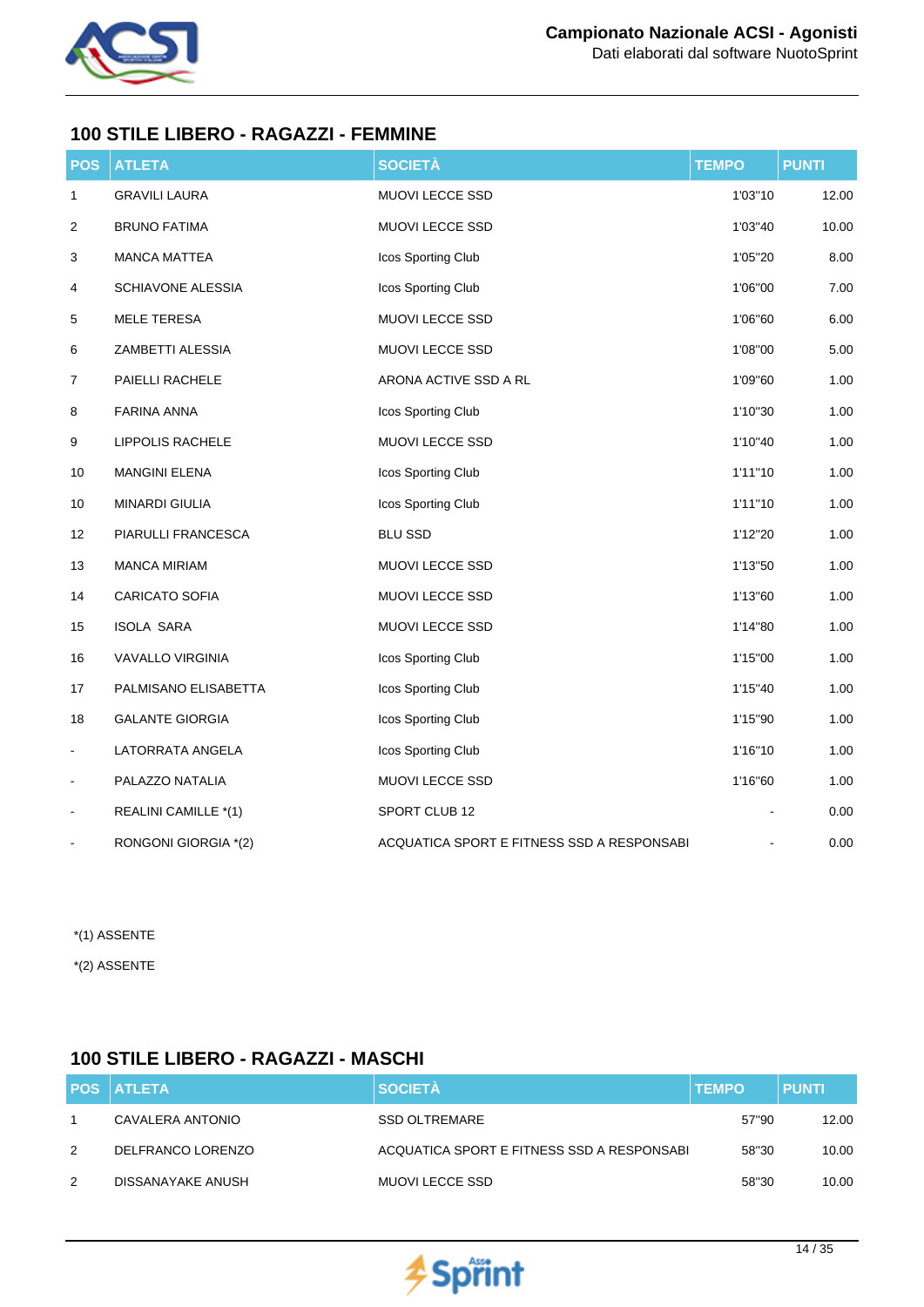

| 4                 | DE AMBROSIS ETTORE      | SPORT CLUB 12                               | 1'00"30 | 7.00 |
|-------------------|-------------------------|---------------------------------------------|---------|------|
| 4                 | RUSSO DIEGO             | Icos Sporting Club                          | 1'00"30 | 7.00 |
| 6                 | <b>TYLOTTA BRUNO</b>    | Icos Sporting Club                          | 1'00"50 | 5.00 |
| 7                 | <b>D'AMICO MATTIA</b>   | Icos Sporting Club                          | 1'01"20 | 1.00 |
| 8                 | REA GENNARO ANDREA      | Icos Sporting Club                          | 1'02"00 | 1.00 |
| 9                 | <b>GALLONE ROCCO</b>    | Icos Sporting Club                          | 1'02"10 | 1.00 |
| 10                | <b>CASSANO ANTONIO</b>  | Icos Sporting Club                          | 1'02"30 | 1.00 |
| 11                | DI COSTE FRANCESCO      | Icos Sporting Club                          | 1'02"50 | 1.00 |
| $12 \overline{ }$ | DEL VITTO RICCARDO      | SPORT CLUB 12                               | 1'03"90 | 1.00 |
| 13                | <b>LEONE ANDREA</b>     | Icos Sporting Club                          | 1'04"40 | 1.00 |
| $\blacksquare$    | <b>MENGA MATTEO</b>     | Icos Sporting Club                          | 1'04"40 | 1.00 |
| $\blacksquare$    | <b>BISIGNANO COSIMO</b> | Icos Sporting Club                          | 1'06"30 | 1.00 |
| 15                | <b>VIVA UMBERTO</b>     | <b>SSD OLTREMARE</b>                        | 1'06"40 | 1.00 |
| $\blacksquare$    | <b>DONNE'T DENNIS</b>   | Icos Sporting Club                          | 1'07"70 | 1.00 |
| 16                | <b>VILLA LUCA</b>       | ACQUATICA SPORT E FITNESS SSD A RESPONSABIL | 1'09"20 | 1.00 |
| 17                | <b>VARA CRISTIAN</b>    | ACQUATICA SPORT E FITNESS SSD A RESPONSABI  | 1'12"30 | 1.00 |
|                   | PINTO VITO              | Icos Sporting Club                          | 1'17"10 | 1.00 |
|                   |                         |                                             |         |      |

# **100 STILE LIBERO - JUNIORES - FEMMINE**

| <b>POS</b>     | <b>ATLETA</b>                  | <b>SOCIETÀ</b>                             | <b>TEMPO</b> | <b>PUNTI</b> |
|----------------|--------------------------------|--------------------------------------------|--------------|--------------|
| 1              | <b>AGRETTI EMILIA</b>          | ARONA ACTIVE SSD A RL                      | 1'06"00      | 12.00        |
| 2              | <b>GALLO LETIZIA CRISTINA</b>  | <b>SPORT CLUB 12</b>                       | 1'07"30      | 10.00        |
| 3              | <b>NARDINI OLIVIA</b>          | Icos Sporting Club                         | 1'07"90      | 8.00         |
| 4              | <b>MASSERINI ALESSIA</b>       | <b>BLU SSD</b>                             | 1'09"10      | 7.00         |
| 5              | <b>MASSERINI SARA</b>          | <b>BLU SSD</b>                             | 1'09"70      | 6.00         |
| 6              | SAPONARO ROBERTA               | Icos Sporting Club                         | 1'10"30      | 5.00         |
| $\overline{7}$ | RAMIREZ ENACHE AILEEN VICTORIA | ACQUATICA SPORT E FITNESS SSD A RESPONSABI | 1'11''10     | 1.00         |
| 8              | PEZZZOLI GIULIA                | ACQUATICA SPORT E FITNESS SSD A RESPONSABI | 1'11"50      | 1.00         |
| 9              | <b>HASA NOEMI</b>              | ACQUATICA SPORT E FITNESS SSD A RESPONSABI | 1'12"00      | 1.00         |
| 10             | PIDULO ILARIA                  | Icos Sporting Club                         | 1'13"60      | 1.00         |
| 11             | ROTTIGNI EMMA                  | <b>BLU SSD</b>                             | 1'14"30      | 1.00         |
| 12             | <b>SANTORO CHIARA</b>          | Icos Sporting Club                         | 1'15"20      | 1.00         |
| $\blacksquare$ | FURLAN CHIARA *(1)             | SPORT CLUB 12                              |              | 0.00         |
|                | <b>GRIMALDI GIORGIA</b>        | Icos Sporting Club                         |              | 0.00         |

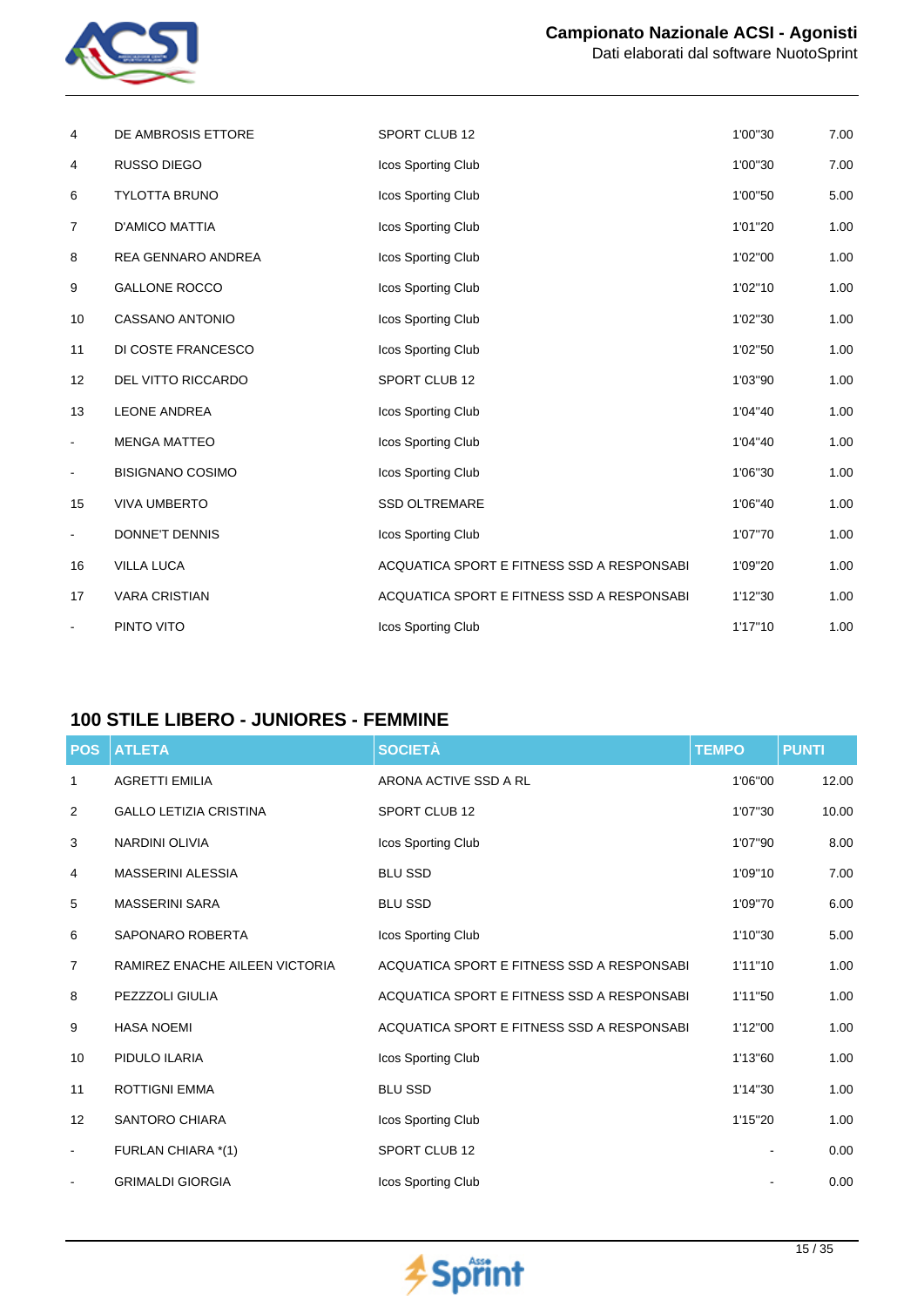

\*(1) ASSENTE

## **100 STILE LIBERO - JUNIORES - MASCHI**

| <b>POS</b>     | <b>ATLETA</b>             | <b>SOCIETÀ</b>                              | <b>TEMPO</b> | <b>PUNTI</b> |
|----------------|---------------------------|---------------------------------------------|--------------|--------------|
| 1              | <b>FERRINI ARMANDO</b>    | Icos Sporting Club                          | 55"70        | 12.00        |
| $\overline{2}$ | RIZZO ROBERTO             | Icos Sporting Club                          | 57"00        | 10.00        |
| 3              | <b>FACENNA RICCARDO</b>   | Icos Sporting Club                          | 57"30        | 8.00         |
| 4              | <b>CONTI GIORGIO</b>      | ACQUATICA SPORT E FITNESS SSD A RESPONSABIL | 58"20        | 7.00         |
| 5              | <b>MANGO GIACOMO</b>      | Icos Sporting Club                          | 58"40        | 6.00         |
| 6              | LATORRATA ANTONIO         | Icos Sporting Club                          | 58"70        | 5.00         |
| $\overline{7}$ | <b>BERTODO LORENZO</b>    | Icos Sporting Club                          | 58"90        | 1.00         |
| 8              | <b>MOSCONI LUCA</b>       | <b>BLU SSD</b>                              | 59"70        | 1.00         |
| 9              | <b>MAIORANO FRANCESCO</b> | Icos Sporting Club                          | 1'03"10      | 1.00         |
| 10             | <b>SPORTELLI NIKITA</b>   | Icos Sporting Club                          | 1'03"90      | 1.00         |
| 11             | <b>DUMANI LORENZO</b>     | ACQUATICA SPORT E FITNESS SSD A RESPONSABIL | 1'04"20      | 1.00         |
| 12             | <b>VARA LORENZO</b>       | ACQUATICA SPORT E FITNESS SSD A RESPONSABIL | 1'08"20      | 1.00         |

## **100 STILE LIBERO - ASSOLUTI - FEMMINE**

|   | <b>POS ATLETA</b>     | <b>SOCIETÀ</b> | <b>TEMPO</b> | <b>PUNTI</b> |
|---|-----------------------|----------------|--------------|--------------|
|   | <b>CATTANEO ELISA</b> | <b>BLU SSD</b> | 1'03"20      | 12.00        |
| 2 | REGONESI SARA         | <b>BLU SSD</b> | 1'11"00      | 10.00        |

#### **100 STILE LIBERO - ASSOLUTI - MASCHI**

|   | <b>POS ATLETA</b>       | <b>SOCIETÀ</b>     | <b>TEMPO</b> | <b>PUNTI</b> |
|---|-------------------------|--------------------|--------------|--------------|
|   | <b>FACENNA CRISTIAN</b> | Icos Sporting Club | 54"80        | 12.00        |
| 2 | <b>FASANO NICHOLAS</b>  | Icos Sporting Club | 56"20        | 10.00        |

## **100 MISTI - ESORDIENTI B1 - FEMMINE**

|   | <b>POS ATLETA</b>    | <b>SOCIETÀ</b>     | <b>TEMPO</b> | PUNTI |
|---|----------------------|--------------------|--------------|-------|
|   | GIANNOCCARO CARLOTTA | Icos Sporting Club | 1'41"30      | 12.00 |
| 2 | D'AMICO GINEVRA      | Icos Sporting Club | 1'42"70      | 10.00 |

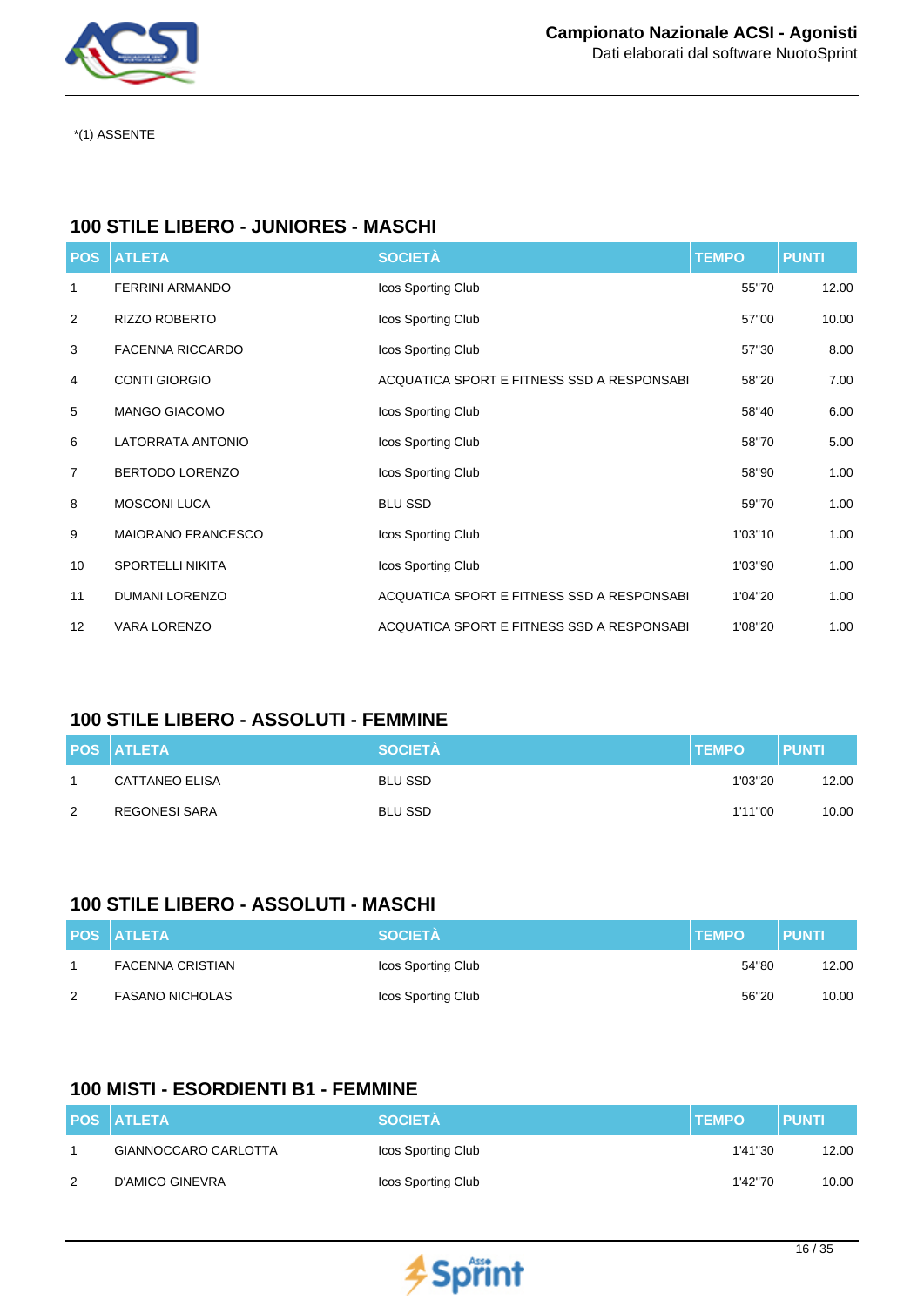

Dati elaborati dal software NuotoSprint

| $\mathbf{3}$ | PODICO RAKEB | SPORT CLUB 12 | 1'54"90 | 8.00 |
|--------------|--------------|---------------|---------|------|
|              |              |               |         |      |

## **100 MISTI - ESORDIENTI B1 - MASCHI**

|   | <b>POS ATLETA</b> | <b>SOCIETÀ</b>                | <b>TEMPO</b> | <b>PUNTI</b> |
|---|-------------------|-------------------------------|--------------|--------------|
|   | QUARTA GIORGIO    | A.S.D. SWIM SALENTO - OUTLINE | 1'30"40      | 12.00        |
| 2 | RAGUSA VINCENZO   | MUOVI LECCE SSD               | 1'32"90      | 10.00        |
| 3 | DONNALOIA MATTIA  | Icos Sporting Club            | 1'38"60      | 8.00         |
| 4 | RITELLA DOMENICO  | Icos Sporting Club            | 1'45"20      | 7.00         |

## **100 MISTI - ESORDIENTI B2 - FEMMINE**

|   | <b>POS ATLETA</b>       | <b>SOCIETÀ</b>     | <b>TEMPO</b> | <b>PUNTI</b> |
|---|-------------------------|--------------------|--------------|--------------|
|   | PETRAROLI LUCREZIA      | MUOVI LECCE SSD    | 1'34"50      | 12.00        |
| 2 | ZINGARELLI ALESSANDRA   | Icos Sporting Club | 1'38"80      | 10.00        |
| 3 | <b>CENTONZE ALESSIA</b> | Icos Sporting Club | 1'53"10      | 8.00         |

## **100 MISTI - ESORDIENTI B2 - MASCHI**

|   | <b>POS ATLETA</b>     | <b>SOCIETÀ</b>         | <b>TEMPO</b> | <b>PUNTI</b> |
|---|-----------------------|------------------------|--------------|--------------|
| 1 | D'AMICO FLAVIO        | Icos Sporting Club     | 1'25"00      | 12.00        |
| 2 | <b>VALZANO MATTEO</b> | <b>MUOVI LECCE SSD</b> | 1'27"90      | 10.00        |
| 3 | <b>MELE GIUSEPPE</b>  | <b>MUOVI LECCE SSD</b> | 1'32"90      | 8.00         |
| 4 | ARGESE ALESSIO        | Icos Sporting Club     | 1'46"00      | 7.00         |

### **100 MISTI - ESORDIENTI A1 - FEMMINE**

| <b>POS</b>     | <b>ATLETA</b>                | <b>SOCIETÀ</b>            | <b>TEMPO</b> | <b>PUNTI</b> |
|----------------|------------------------------|---------------------------|--------------|--------------|
| 1              | <b>CALO' BIANCA</b>          | Icos Sporting Club        | 1'21"50      | 12.00        |
| 2              | SILOCCHI BEATRICE            | SPORT CLUB 12             | 1'22"30      | 10.00        |
| 3              | DE CILLIS CARMEN             | <b>MUOVI LECCE SSD</b>    | 1'25"80      | 8.00         |
| $\overline{4}$ | DE FILIPPI LUDOVICA          | <b>MUOVI LECCE SSD</b>    | 1'26"20      | 7.00         |
| 4              | ZACCARIA ANNACHIARA          | <b>Icos Sporting Club</b> | 1'26"20      | 7.00         |
| 6              | DE RICCARDIS MARIA GABRIELLA | <b>MUOVI LECCE SSD</b>    | 1'26"50      | 5.00         |
| 7              | CACCIAPAGLIA GIULIA          | SPORT CLUB 12             | 1'28"10      | 1.00         |

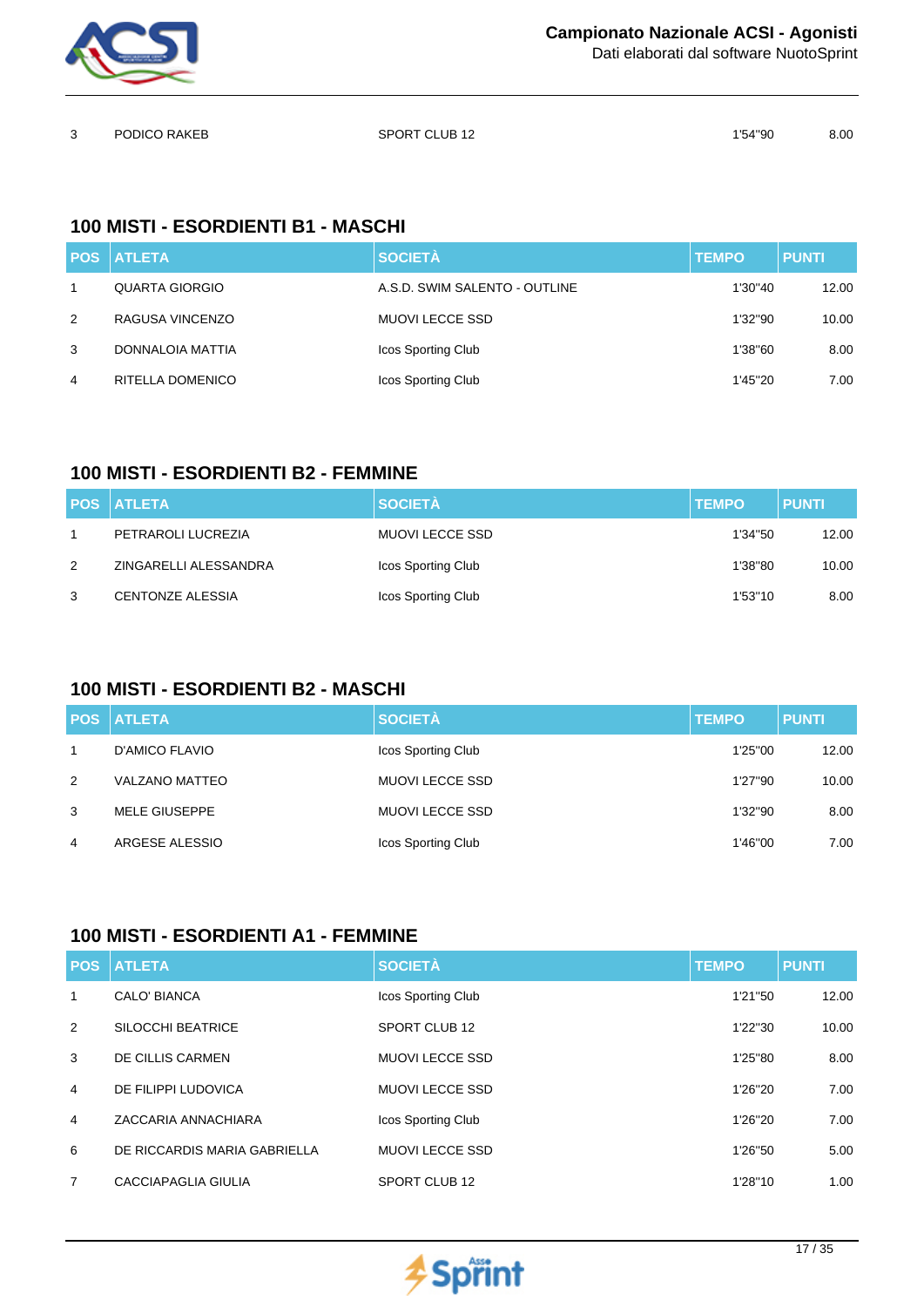

| 8  | <b>CONT ELISABETTA</b>     | SPORT CLUB 12                 | 1'28"50 | 1.00 |
|----|----------------------------|-------------------------------|---------|------|
| 9  | <b>MASSARO GIORGIA</b>     | A.S.D. SWIM SALENTO - OUTLINE | 1'29"20 | 1.00 |
| 10 | NARCISO CLAUDIA            | Icos Sporting Club            | 1'30"90 | 1.00 |
| 11 | <b>BELMONTE SOFIA</b>      | SPORT CLUB 12                 | 1'32"01 | 1.00 |
| 12 | <b>DISSANAYAKE SHEHELI</b> | MUOVI LECCE SSD               | 1'33"00 | 1.00 |
| 13 | <b>GALATI VITTORIA</b>     | A.S.D. SWIM SALENTO - OUTLINE | 1'34"80 | 1.00 |
| 14 | <b>SERAFINO ELISA</b>      | MUOVI LECCE SSD               | 1'35"00 | 1.00 |
| 15 | CAVALERA MARISOL           | A.S.D. SWIM SALENTO - OUTLINE | 1'36"60 | 1.00 |
| 16 | <b>GUARELLA ANNACHIARA</b> | Icos Sporting Club            | 1'37"50 | 1.00 |
| 17 | <b>AMICO JASMINE</b>       | <b>SSD OLTREMARE</b>          | 1'43"50 | 1.00 |
| 18 | <b>CONVERTINI ROSSELLA</b> | Icos Sporting Club            | 1'50"20 | 1.00 |
| 19 | <b>MARINELLI REBECCA</b>   | Icos Sporting Club            | 1'57"20 | 1.00 |
| 20 | <b>GUIDA MARTINA</b>       | Icos Sporting Club            | 2'03"90 | 1.00 |

## **100 MISTI - ESORDIENTI A1 - MASCHI**

| <b>POS</b>     | <b>ATLETA</b>               | <b>SOCIETÀ</b>                | <b>TEMPO</b> | <b>PUNTI</b> |
|----------------|-----------------------------|-------------------------------|--------------|--------------|
| 1              | D'ELIA DAVIDE               | A.S.D. SWIM SALENTO - OUTLINE | 1'17"10      | 12.00        |
| 1              | D'OSTUNI VITTORIO MARIA     | A.S.D. SWIM SALENTO - OUTLINE | 1'17"10      | 12.00        |
| 3              | <b>GALASSO DAVIDE</b>       | Icos Sporting Club            | 1'23"90      | 8.00         |
| 3              | <b>STASI GIUSEPPE</b>       | <b>SSD OLTREMARE</b>          | 1'23"90      | 8.00         |
| 5              | SAPIA DAVIDE                | A.S.D. SWIM SALENTO - OUTLINE | 1'24"20      | 6.00         |
| 6              | <b>SARINELLI VITTORIO</b>   | A.S.D. SWIM SALENTO - OUTLINE | 1'25"00      | 5.00         |
| $\overline{7}$ | <b>MAMONE MATTIA</b>        | MUOVI LECCE SSD               | 1'27"30      | 1.00         |
| 8              | <b>MUOLO ANGELO</b>         | Icos Sporting Club            | 1'29"30      | 1.00         |
| 9              | <b>GIANNA EDOARDO</b>       | ARONA ACTIVE SSD A RL         | 1'30"90      | 1.00         |
| 10             | <b>GRAVILI CRISTIAN</b>     | <b>MUOVI LECCE SSD</b>        | 1'31"00      | 1.00         |
| 11             | <b>MURGO GIOVANNI MARIA</b> | Icos Sporting Club            | 1'35"80      | 1.00         |

## **100 MISTI - ESORDIENTI A2 - FEMMINE**

|   | <b>POS ATLETA</b>        | <b>SOCIETÀ</b>                | <b>TEMPO</b> | <b>PUNTI</b> |
|---|--------------------------|-------------------------------|--------------|--------------|
| 1 | <b>MACI CHIARA MARIA</b> | A.S.D. SWIM SALENTO - OUTLINE | 1'17"50      | 12.00        |
| 2 | DE LUCA ASIA             | Icos Sporting Club            | 1'18"10      | 10.00        |
| 3 | RODIA MARIA SOFIA        | Icos Sporting Club            | 1'20"00      | 8.00         |

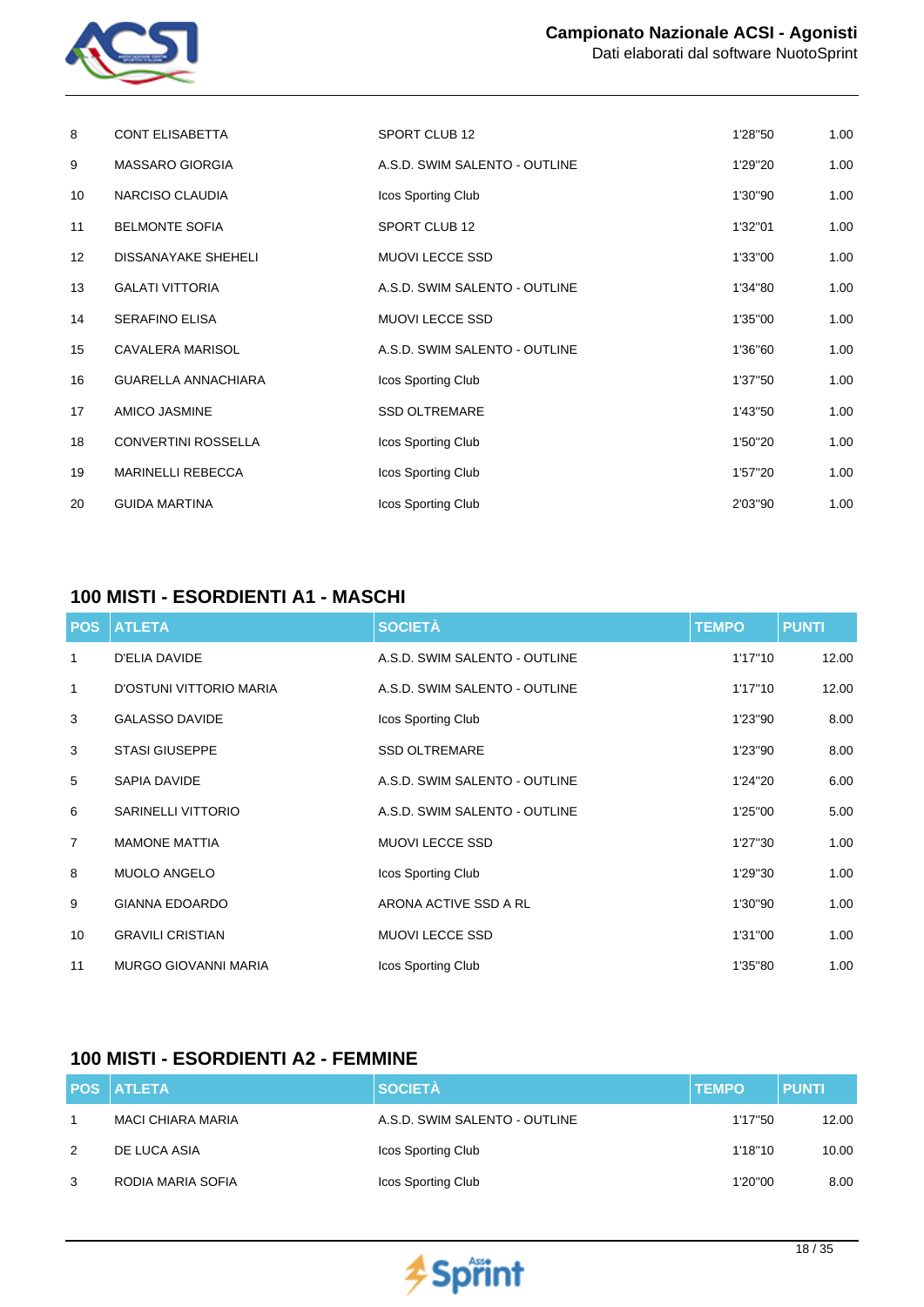

| Dati elaborati dal software NuotoSprint |
|-----------------------------------------|
|-----------------------------------------|

| 4                | <b>PARISI BENEDETTA</b>   | Icos Sporting Club            | 1'20"10 | 7.00 |
|------------------|---------------------------|-------------------------------|---------|------|
| 5                | <b>FIUME FRANCESCA</b>    | Icos Sporting Club            | 1'22"60 | 6.00 |
| 5                | <b>MARTINO SUAMY ROEL</b> | Icos Sporting Club            | 1'22"60 | 6.00 |
| $\boldsymbol{7}$ | <b>GAMBERINI RACHELE</b>  | SPORT CLUB 12                 | 1'23"70 | 1.00 |
| 8                | <b>RIZZI GIULIA</b>       | Icos Sporting Club            | 1'24"70 | 1.00 |
| 9                | <b>FRIGERIO SARA</b>      | SPORT CLUB 12                 | 1'24"90 | 1.00 |
| 10               | POTENZA GIADA             | Icos Sporting Club            | 1'26"10 | 1.00 |
| 11               | <b>FORESTA ERSILA</b>     | A.S.D. SWIM SALENTO - OUTLINE | 1'26"50 | 1.00 |
| 12               | PISCETTA GIULIA           | ARONA ACTIVE SSD A RL         | 1'26"70 | 1.00 |
| 13               | VISPO ALESSANDRA          | Icos Sporting Club            | 1'27"60 | 1.00 |
| 14               | CONGEDO SOFIA             | <b>MUOVI LECCE SSD</b>        | 1'28"10 | 1.00 |
| $\blacksquare$   | PINTO ROSSANA             | Icos Sporting Club            | 1'29"10 | 1.00 |
| 15               | PALLARA EMMA              | A.S.D. SWIM SALENTO - OUTLINE | 1'29"20 | 1.00 |
| $\blacksquare$   | <b>ZURLO ANITA</b>        | Icos Sporting Club            | 1'30"10 | 1.00 |
| $\blacksquare$   | ZAMBINO GRETA             | Icos Sporting Club            | 1'31"20 | 1.00 |
| 16               | <b>RIZZO BENEDETTA</b>    | A.S.D. SWIM SALENTO - OUTLINE | 1'33"80 | 1.00 |

## **100 MISTI - ESORDIENTI A2 - MASCHI**

| <b>POS</b> | <b>ATLETA</b>           | <b>SOCIETÀ</b>                | <b>TEMPO</b> | <b>PUNTI</b> |
|------------|-------------------------|-------------------------------|--------------|--------------|
| 1          | <b>REFOLO MICHELE</b>   | MUOVI LECCE SSD               | 1'07"20      | 12.00        |
| 2          | <b>LAZZARI STEFANO</b>  | SPORT CLUB 12                 | 1'10"60      | 10.00        |
| 3          | <b>BORRACINO IVAN</b>   | Icos Sporting Club            | 1'11"90      | 8.00         |
| 4          | SFREGOLA MASSIMO        | <b>Icos Sporting Club</b>     | 1'13"80      | 7.00         |
| 5          | DE AMBROSIS DIEGO       | SPORT CLUB 12                 | 1'15"60      | 6.00         |
| 6          | <b>SIMONE ANDREA</b>    | ARONA ACTIVE SSD A RL         | 1'16"00      | 5.00         |
| 7          | <b>MONTINARO SAMUEL</b> | <b>MUOVI LECCE SSD</b>        | 1'16"90      | 1.00         |
| 8          | <b>GALIANO GIUSEPPE</b> | Icos Sporting Club            | 1'17"60      | 1.00         |
| 9          | CACCIAPAGLIA GIORGIO    | SPORT CLUB 12                 | 1'18"20      | 1.00         |
| 10         | <b>LAURIOLA DAVIDE</b>  | Icos Sporting Club            | 1'18"30      | 1.00         |
| 11         | <b>CARBONE GIUSEPPE</b> | Icos Sporting Club            | 1'18"50      | 1.00         |
| 12         | DE MOLA TOMMASO         | A.S.D. SWIM SALENTO - OUTLINE | 1'19"00      | 1.00         |
| 13         | <b>INGROSSO MATTIA</b>  | Icos Sporting Club            | 1'21"40      | 1.00         |
| 14         | D'ADDARIO MASSIMILIANO  | Icos Sporting Club            | 1'21"90      | 1.00         |
| 15         | <b>MARTINA MICHAEL</b>  | A.S.D. SWIM SALENTO - OUTLINE | 1'22"20      | 1.00         |

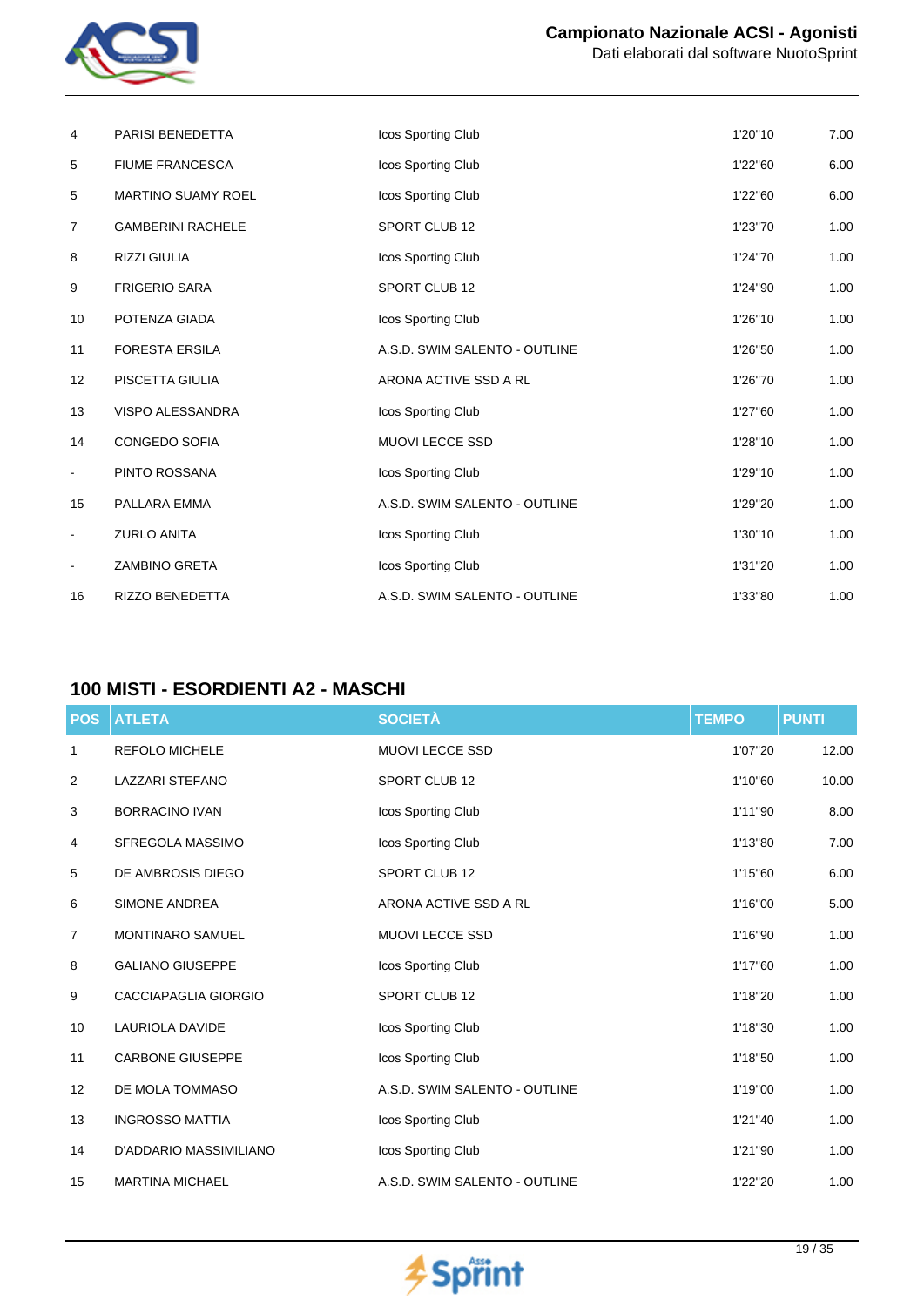

| 16     | PISANELLO LUIGI        | <b>SSD OLTREMARE</b>   | 1'24"70 | 1.00 |
|--------|------------------------|------------------------|---------|------|
| 17     | <b>BICHKOV IVAN</b>    | ARONA ACTIVE SSD A RL  | 1'27"30 | 1.00 |
| 18     | ANCONA LUIGI           | Icos Sporting Club     | 1'28"10 | 1.00 |
| $\sim$ | LACATENA GABRIELE      | Icos Sporting Club     | 1'28"10 | 1.00 |
| $\sim$ | <b>FILOMENA MATTIA</b> | Icos Sporting Club     | 1'30"60 | 1.00 |
| $\sim$ | LODEDO GIUSEPPE        | Icos Sporting Club     | 1'31"90 | 1.00 |
| 20     | VALZANO CLAUDIO        | <b>MUOVI LECCE SSD</b> | 1'34"00 | 1.00 |

## **100 MISTI - RAGAZZI PRIMO ANNO - MASCHI**

|              | <b>POS ATLETA</b>       | <b>SOCIETÀ</b>                             | <b>TEMPO</b> | <b>PUNTI</b> |
|--------------|-------------------------|--------------------------------------------|--------------|--------------|
| $\mathbf{1}$ | <b>OGGIONI FILIPPO</b>  | SPORT CLUB 12                              | 1'10"40      | 12.00        |
| 2            | POTENZA FLAVIO          | Icos Sporting Club                         | 1'11"90      | 10.00        |
| 3            | <b>BARDI DAVIDE</b>     | MUOVI LECCE SSD                            | 1'12"90      | 8.00         |
| 4            | <b>MANCINI GIUSEPPE</b> | Icos Sporting Club                         | 1'16"30      | 7.00         |
| 5            | MULLALLI THOMAS         | ACQUATICA SPORT E FITNESS SSD A RESPONSABI | 1'30"70      | 6.00         |

# **100 MISTI - RAGAZZI - FEMMINE**

| <b>POS</b> | <b>ATLETA</b>              | <b>SOCIETÀ</b>         | <b>TEMPO</b> | <b>PUNTI</b> |
|------------|----------------------------|------------------------|--------------|--------------|
| 1          | <b>GRAVILI LAURA</b>       | MUOVI LECCE SSD        | 1'12"70      | 12.00        |
| 2          | <b>MELE TERESA</b>         | <b>MUOVI LECCE SSD</b> | 1'13"60      | 10.00        |
| 3          | <b>BECCARISI ANASTASIA</b> | MUOVI LECCE SSD        | 1'14"90      | 8.00         |
| 4          | <b>BRUNO FATIMA</b>        | MUOVI LECCE SSD        | 1'15"70      | 7.00         |
| 5          | <b>MANCA MATTEA</b>        | Icos Sporting Club     | 1'16"80      | 6.00         |
| 6          | <b>SCHIAVONE ALESSIA</b>   | Icos Sporting Club     | 1'16"90      | 5.00         |
| 7          | ZAMBETTI ALESSIA           | <b>MUOVI LECCE SSD</b> | 1'18"20      | 1.00         |
| 8          | PAIELLI RACHELE            | ARONA ACTIVE SSD A RL  | 1'19"00      | 1.00         |
| 9          | <b>FARINA ANNA</b>         | Icos Sporting Club     | 1'19"60      | 1.00         |
| 10         | PALAZZO NATALIA            | <b>MUOVI LECCE SSD</b> | 1'20"90      | 1.00         |
| 11         | <b>MANGINI ELENA</b>       | Icos Sporting Club     | 1'22"20      | 1.00         |
| 12         | <b>ISOLA SARA</b>          | <b>MUOVI LECCE SSD</b> | 1'23"00      | 1.00         |
| 13         | PIARULLI FRANCESCA         | <b>BLU SSD</b>         | 1'23"40      | 1.00         |
| 14         | <b>MINARDI GIULIA</b>      | Icos Sporting Club     | 1'23"80      | 1.00         |
| 15         | <b>MANCA MIRIAM</b>        | <b>MUOVI LECCE SSD</b> | 1'24"50      | 1.00         |

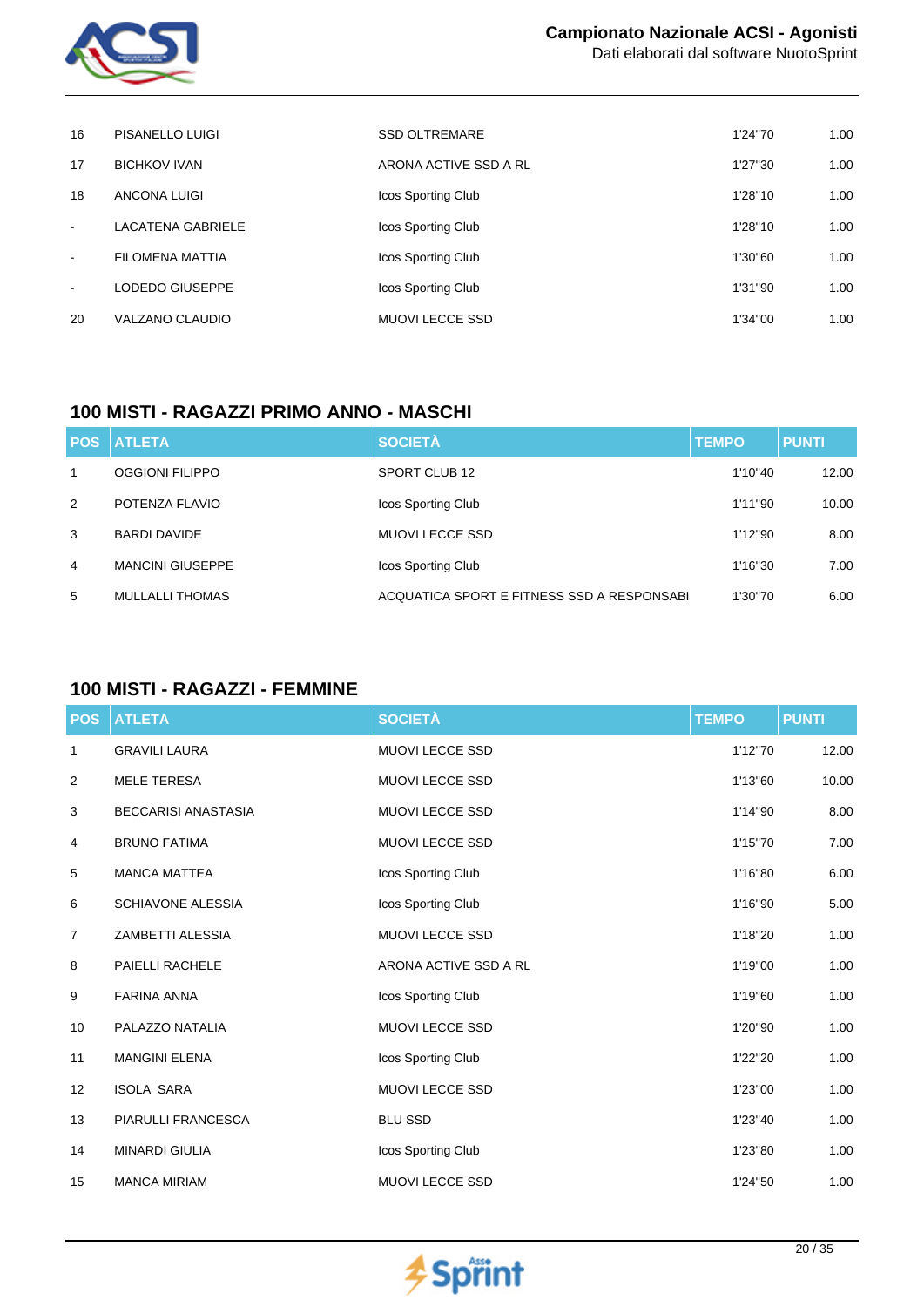

Dati elaborati dal software NuotoSprint

| $\sim$                   | LIPPOLIS RACHELE      | MUOVI LECCE SSD                            | 1'26"00        | 1.00 |
|--------------------------|-----------------------|--------------------------------------------|----------------|------|
| $\sim$                   | <b>CARICATO SOFIA</b> | MUOVI LECCE SSD                            | 1'26"30        | 1.00 |
| $\sim$                   | GALANTE GIORGIA *(3)  | Icos Sporting Club                         | $\blacksquare$ | 0.00 |
| $\overline{\phantom{a}}$ | REALINI CAMILLE *(1)  | SPORT CLUB 12                              |                | 0.00 |
| $\overline{\phantom{a}}$ | RONGONI GIORGIA *(2)  | ACQUATICA SPORT E FITNESS SSD A RESPONSABI |                | 0.00 |

- \*(1) ASSENTE
- \*(2) ASSENTE
- \*(3) ASSENTE

#### **100 MISTI - RAGAZZI - MASCHI**

| <b>POS</b>     | <b>ATLETA</b>            | <b>SOCIETÀ</b>                              | <b>TEMPO</b> | <b>PUNTI</b> |
|----------------|--------------------------|---------------------------------------------|--------------|--------------|
| 1              | DE AMBROSIS ETTORE       | SPORT CLUB 12                               | 1'07"80      | 12.00        |
| 2              | <b>DISSANAYAKE ANUSH</b> | MUOVI LECCE SSD                             | 1'08"80      | 10.00        |
| 3              | CAVALERA ANTONIO         | <b>SSD OLTREMARE</b>                        | 1'09"10      | 8.00         |
| 3              | RUSSO DIEGO              | Icos Sporting Club                          | 1'09"10      | 8.00         |
| 5              | LODEDO SALVATORE         | Icos Sporting Club                          | 1'10"30      | 6.00         |
| 6              | <b>D'AMICO MATTIA</b>    | Icos Sporting Club                          | 1'12"90      | 5.00         |
| $\overline{7}$ | DI COSTE FRANCESCO       | Icos Sporting Club                          | 1'13"50      | 1.00         |
| 8              | DEL VITTO RICCARDO       | SPORT CLUB 12                               | 1'13"90      | 1.00         |
| 8              | DI NOI GIAN PAOLO        | Icos Sporting Club                          | 1'13"90      | 1.00         |
| 10             | <b>LEONE ANDREA</b>      | Icos Sporting Club                          | 1'14"10      | 1.00         |
| 11             | <b>VIVA UMBERTO</b>      | <b>SSD OLTREMARE</b>                        | 1'15"60      | 1.00         |
| 12             | DONNE'T DENNIS           | Icos Sporting Club                          | 1'17"00      | 1.00         |
| 12             | <b>GALLONE ROCCO</b>     | Icos Sporting Club                          | 1'17"00      | 1.00         |
| 14             | <b>VILLA LUCA</b>        | ACQUATICA SPORT E FITNESS SSD A RESPONSABI  | 1'20"60      | 1.00         |
| 15             | <b>VARA CRISTIAN</b>     | ACQUATICA SPORT E FITNESS SSD A RESPONSABI  | 1'23"10      | 1.00         |
| $\blacksquare$ | PINTO VITO               | Icos Sporting Club                          | 1'27"00      | 1.00         |
|                | DELFRANCO LORENZO *(1)   | ACQUATICA SPORT E FITNESS SSD A RESPONSABIL |              | 0.00         |

\*(1) ASSENTE

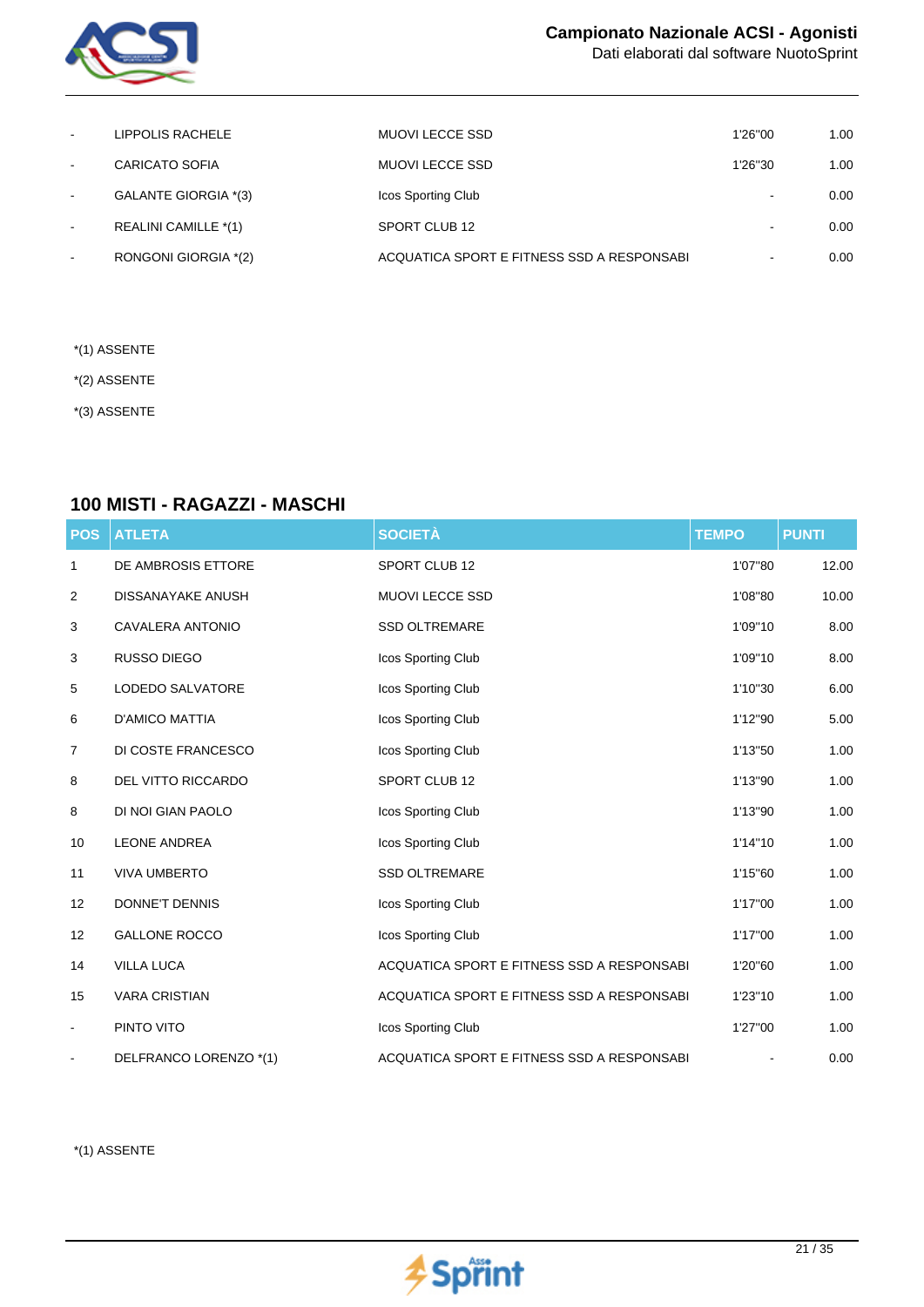

### **100 MISTI - JUNIORES - FEMMINE**

| <b>POS</b>     | <b>ATLETA</b>                  | <b>SOCIETÀ</b>                              | <b>TEMPO</b> | <b>PUNTI</b> |
|----------------|--------------------------------|---------------------------------------------|--------------|--------------|
| 1              | NARDINI OLIVIA                 | Icos Sporting Club                          | 1'14"90      | 12.00        |
| 2              | DE RICCARDIS ENRICA            | <b>MUOVI LECCE SSD</b>                      | 1'15"00      | 10.00        |
| 3              | <b>AGRETTI EMILIA</b>          | ARONA ACTIVE SSD A RL                       | 1'16"00      | 8.00         |
| 4              | <b>GALLO LETIZIA CRISTINA</b>  | SPORT CLUB 12                               | 1'16"10      | 7.00         |
| 5              | <b>MASSERINI ALESSIA</b>       | <b>BLU SSD</b>                              | 1'16"70      | 6.00         |
| 6              | <b>HASA NOEMI</b>              | ACQUATICA SPORT E FITNESS SSD A RESPONSABIL | 1'17"80      | 5.00         |
| $\overline{7}$ | <b>GRIMALDI GIORGIA</b>        | Icos Sporting Club                          | 1'18"30      | 1.00         |
| 8              | <b>MASSERINI SARA</b>          | <b>BLU SSD</b>                              | 1'18"60      | 1.00         |
| 9              | <b>ROTTIGNI EMMA</b>           | <b>BLU SSD</b>                              | 1'20"50      | 1.00         |
| 10             | PIDULO ILARIA                  | Icos Sporting Club                          | 1'23"00      | 1.00         |
| 11             | RAMIREZ ENACHE AILEEN VICTORIA | ACQUATICA SPORT E FITNESS SSD A RESPONSABIL | 1'23"60      | 1.00         |
| 12             | <b>SANTORO CHIARA</b>          | Icos Sporting Club                          | 1'24"40      | 1.00         |
| 13             | PEZZZOLI GIULIA                | ACQUATICA SPORT E FITNESS SSD A RESPONSABIL | 1'24"90      | 1.00         |
| $\blacksquare$ | FURLAN CHIARA *(1)             | SPORT CLUB 12                               |              | 0.00         |

\*(1) ASSENTE

## **100 MISTI - JUNIORES - MASCHI**

| <b>POS</b> | <b>ATLETA</b>             | <b>SOCIETÀ</b>                             | <b>TEMPO</b> | <b>PUNTI</b> |
|------------|---------------------------|--------------------------------------------|--------------|--------------|
| 1          | <b>BOGAZZI MICHELE</b>    | <b>BLU SSD</b>                             | 1'03"90      | 12.00        |
| 2          | FERRINI ARMANDO           | Icos Sporting Club                         | 1'04"80      | 10.00        |
| 3          | <b>MANGO GIACOMO</b>      | Icos Sporting Club                         | 1'07"40      | 8.00         |
| 4          | <b>MOSCONI LUCA</b>       | <b>BLU SSD</b>                             | 1'07"50      | 7.00         |
| 5          | BERTODO LORENZO           | Icos Sporting Club                         | 1'08"20      | 6.00         |
| 6          | <b>CONTI GIORGIO</b>      | ACQUATICA SPORT E FITNESS SSD A RESPONSABI | 1'08"50      | 5.00         |
| 7          | <b>MAIORANO FRANCESCO</b> | Icos Sporting Club                         | 1'09"50      | 1.00         |
| 8          | VARA LORENZO              | ACQUATICA SPORT E FITNESS SSD A RESPONSABI | 1'18"10      | 1.00         |

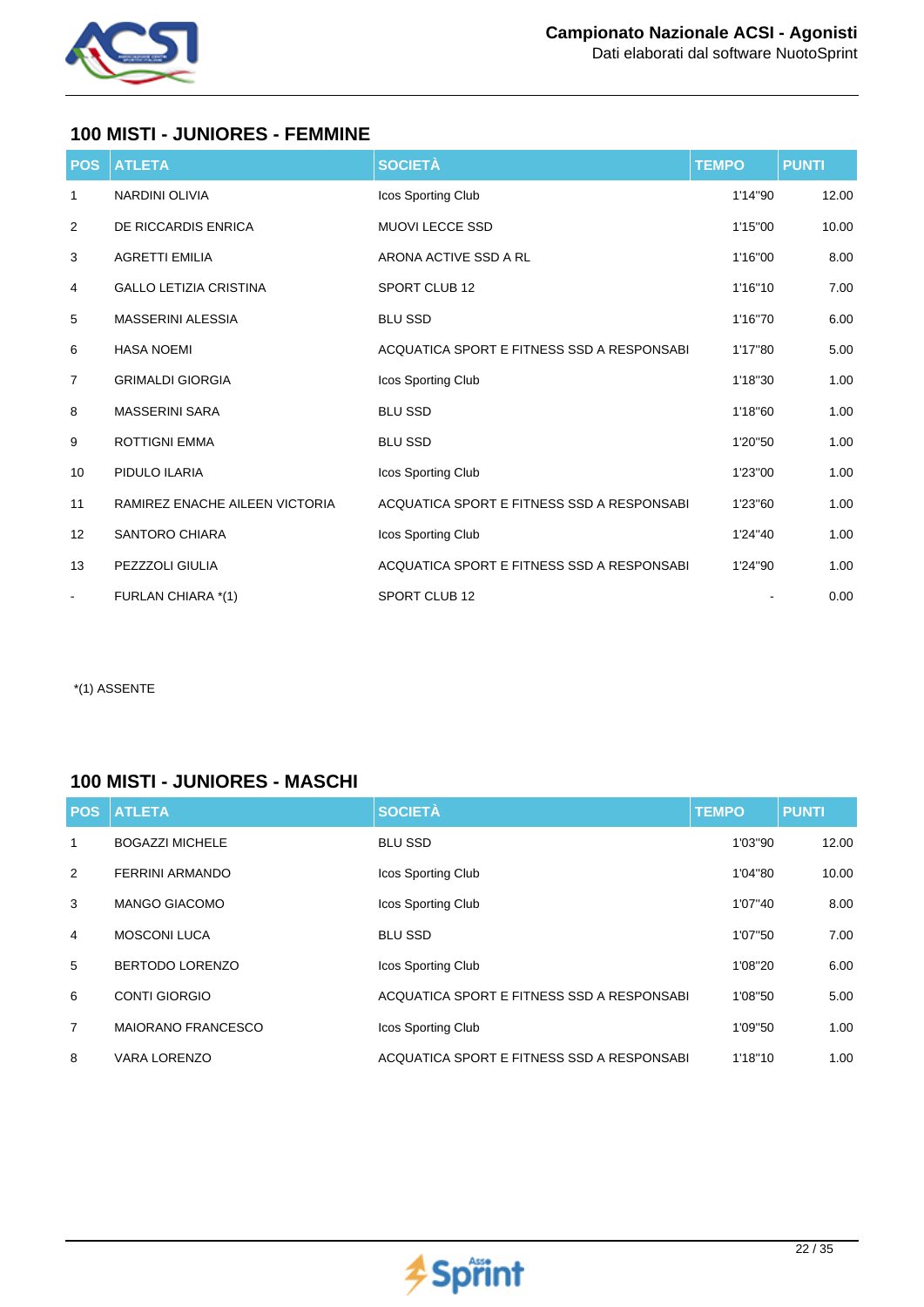

#### **100 MISTI - ASSOLUTI - FEMMINE**

|   | <b>POS ATLETA</b> | <b>SOCIETÀ</b> | <b>TEMPO</b> | <b>PUNTI</b> |
|---|-------------------|----------------|--------------|--------------|
|   | CATTANEO ELISA    | <b>BLU SSD</b> | 1'10"50      | 12.00        |
| 2 | REGONESI SARA     | <b>BLU SSD</b> | 1'20"30      | 10.00        |

## **100 MISTI - ASSOLUTI - MASCHI**

|   | <b>POS ATLETA</b>       | <b>SOCIETÀ</b>     | <b>TEMPO</b> | <b>PUNTI</b> |
|---|-------------------------|--------------------|--------------|--------------|
|   | <b>FACENNA CRISTIAN</b> | Icos Sporting Club | 1'05"20      | 12.00        |
| 2 | PRECERUTI ANDREA        | <b>BLU SSD</b>     | 1'07"70      | 10.00        |

## **50 FARFALLA - ESORDIENTI B1 - FEMMINE**

|                          | <b>POS ATLETA</b>           | <b>SOCIETÀ</b>     | <b>TEMPO</b>             | <b>PUNTI</b> |
|--------------------------|-----------------------------|--------------------|--------------------------|--------------|
| $\blacksquare$           | <b>CARISSIMI MARGHERITA</b> | SPORT CLUB 12      | $\overline{\phantom{a}}$ | 0.00         |
| $\blacksquare$           | D'AMICO GINEVRA             | Icos Sporting Club | $\overline{\phantom{0}}$ | 0.00         |
| $\blacksquare$           | GIANNOCCARO CARLOTTA        | Icos Sporting Club | $\,$ $\,$                | 0.00         |
| $\overline{\phantom{0}}$ | PODICO RAKEB                | SPORT CLUB 12      | $\overline{\phantom{a}}$ | 0.00         |

## **50 FARFALLA - ESORDIENTI B1 - MASCHI**

|   | <b>POS ATLETA</b> | <b>SOCIETÀ</b>     | <b>TEMPO</b> | <b>PUNTI</b> |
|---|-------------------|--------------------|--------------|--------------|
|   | RAGUSA VINCENZO   | MUOVI LECCE SSD    | 42"50        | 12.00        |
| 2 | DONNALOIA MATTIA  | Icos Sporting Club | 43"40        | 10.00        |

#### **50 FARFALLA - ESORDIENTI B2 - FEMMINE**

|                          | <b>POS ATLETA</b>       | <b>SOCIETÀ</b>         | <b>TEMPO</b>             | <b>PUNTI</b> |
|--------------------------|-------------------------|------------------------|--------------------------|--------------|
| $\sim$                   | <b>CENTONZE ALESSIA</b> | Icos Sporting Club     | $\,$                     | 0.00         |
| $\sim$                   | <b>GIORDANO DAIANA</b>  | Icos Sporting Club     | $\overline{\phantom{a}}$ | 0.00         |
| $\overline{\phantom{a}}$ | <b>MANICA MATILDA</b>   | <b>MUOVI LECCE SSD</b> | $\,$ $\,$                | 0.00         |
| $\overline{\phantom{a}}$ | PETRAROLI LUCREZIA      | <b>MUOVI LECCE SSD</b> | $\overline{\phantom{a}}$ | 0.00         |

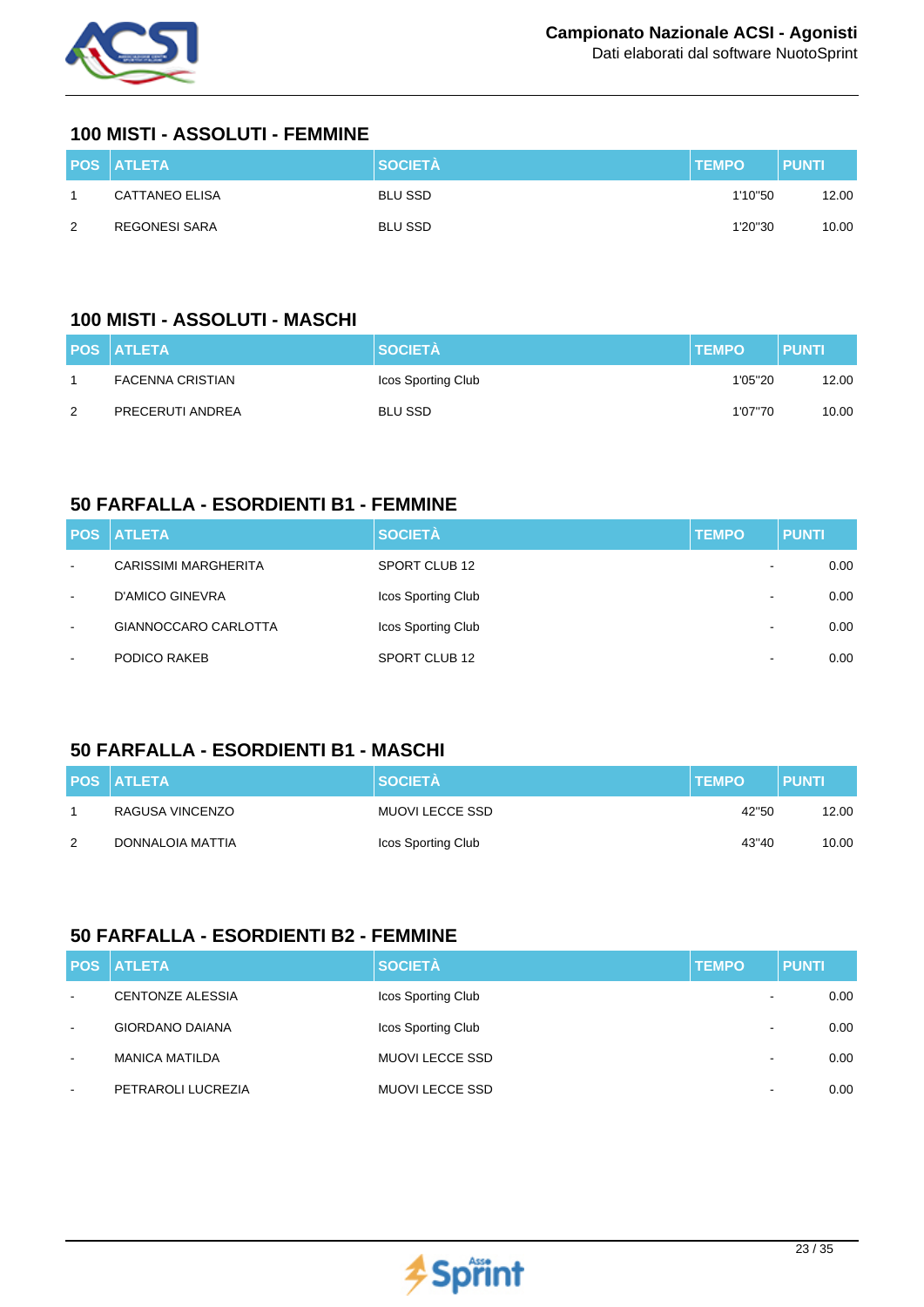

#### **50 FARFALLA - ESORDIENTI B2 - MASCHI**

|                | <b>POS ATLETA</b>          | <b>SOCIETÀ</b>         | <b>TEMPO</b> | <b>PUNTI</b> |
|----------------|----------------------------|------------------------|--------------|--------------|
| 1              | D'AMICO FLAVIO             | Icos Sporting Club     | 36"80        | 12.00        |
| $\mathcal{P}$  | ORTOLANO NICOLÒ            | <b>MUOVI LECCE SSD</b> | 37"70        | 10.00        |
| 3              | <b>VALZANO MATTEO</b>      | <b>MUOVI LECCE SSD</b> | 39"00        | 8.00         |
| $\overline{4}$ | <b>LANZILOTTA GABRIELE</b> | Icos Sporting Club     | 41"40        | 7.00         |
| 5              | <b>MELE GIUSEPPE</b>       | <b>MUOVI LECCE SSD</b> | 41"50        | 6.00         |
| 6              | <b>MARTINA FEDERICO</b>    | <b>MUOVI LECCE SSD</b> | 43"70        | 5.00         |

## **100 FARFALLA - ESORDIENTI A1 - FEMMINE**

| <b>POS</b>     | <b>ATLETA</b>                | <b>SOCIETÀ</b>                | <b>TEMPO</b> | <b>PUNTI</b> |
|----------------|------------------------------|-------------------------------|--------------|--------------|
| $\mathbf{1}$   | CALO' BIANCA                 | Icos Sporting Club            | 1'28"10      | 12.00        |
| 2              | <b>BELMONTE SOFIA</b>        | SPORT CLUB 12                 | 1'33"90      | 10.00        |
| 3              | NARCISO CLAUDIA              | <b>Icos Sporting Club</b>     | 1'34"20      | 8.00         |
| $\overline{4}$ | DE RICCARDIS MARIA GABRIELLA | <b>MUOVI LECCE SSD</b>        | 1'36"30      | 7.00         |
| 5              | <b>DISSANAYAKE SHEHELI</b>   | <b>MUOVI LECCE SSD</b>        | 1'40"70      | 6.00         |
| 6              | CAVALERA MARISOL             | A.S.D. SWIM SALENTO - OUTLINE | 1'51"00      | 5.00         |
| $\blacksquare$ | DE FILIPPI LUDOVICA *(1)     | <b>MUOVI LECCE SSD</b>        |              | 0.00         |

\*(1) ASSENTE

## **100 FARFALLA - ESORDIENTI A1 - MASCHI**

| <b>POS</b> | <b>ATLETA</b>           | <b>SOCIETÀ</b>                | <b>TEMPO</b> | <b>PUNTI</b> |
|------------|-------------------------|-------------------------------|--------------|--------------|
| 1          | SARINELLI VITTORIO      | A.S.D. SWIM SALENTO - OUTLINE | 1'25"00      | 12.00        |
| 2          | SAPIA DAVIDE            | A.S.D. SWIM SALENTO - OUTLINE | 1'28"50      | 10.00        |
| 3          | <b>MUOLO ANGELO</b>     | Icos Sporting Club            | 1'28"80      | 8.00         |
| 4          | <b>GRAVILI CRISTIAN</b> | MUOVI LECCE SSD               | 1'37"30      | 7.00         |
| 5          | <b>STASI GIUSEPPE</b>   | <b>SSD OLTREMARE</b>          | 1'38"10      | 6.00         |

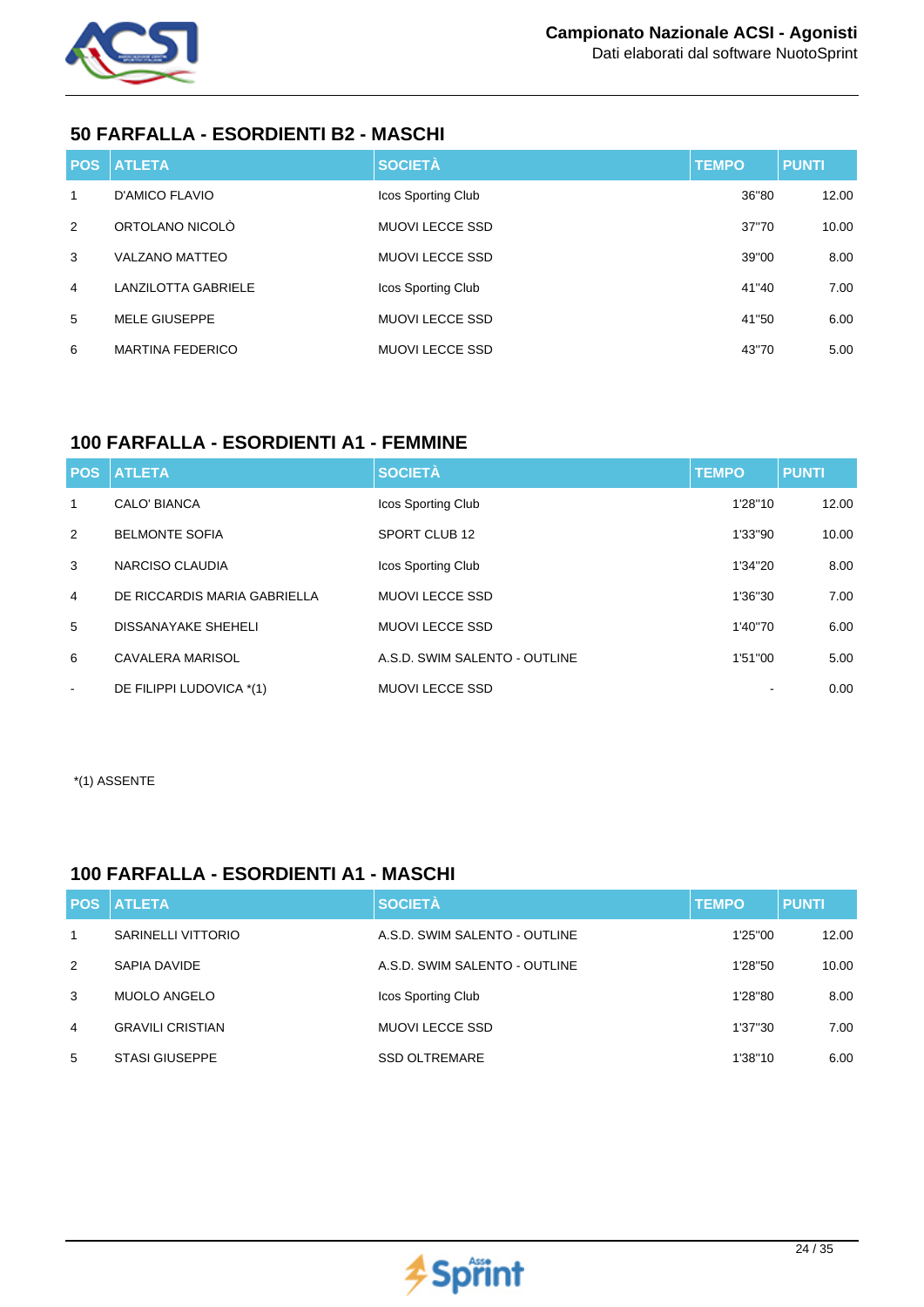

Dati elaborati dal software NuotoSprint

#### **100 FARFALLA - ESORDIENTI A2 - FEMMINE**

|                          | <b>POS ATLETA</b>        | <b>SOCIETÀ</b>                | <b>TEMPO</b> | <b>PUNTI</b> |
|--------------------------|--------------------------|-------------------------------|--------------|--------------|
| $\mathbf{1}$             | DE LUCA ASIA             | Icos Sporting Club            | 1'17"80      | 12.00        |
| 2                        | POTENZA GIADA            | Icos Sporting Club            | 1'27"00      | 10.00        |
| 3                        | <b>FORESTA ERSILA</b>    | A.S.D. SWIM SALENTO - OUTLINE | 1'28"20      | 8.00         |
| $\overline{4}$           | <b>CONGEDO SOFIA</b>     | <b>MUOVI LECCE SSD</b>        | 1'34"20      | 7.00         |
| 5                        | <b>ZURLO ANITA</b>       | Icos Sporting Club            | 1'39"00      | 6.00         |
| $\overline{\phantom{a}}$ | <b>GEMITI ERIKA *(1)</b> | SPORT CLUB 12                 |              | 0.00         |

\*(1) ASSENTE

#### **100 FARFALLA - ESORDIENTI A2 - MASCHI**

| <b>POS</b>     | <b>ATLETA</b>          | <b>SOCIETÀ</b>         | <b>TEMPO</b> | <b>PUNTI</b> |
|----------------|------------------------|------------------------|--------------|--------------|
| 1              | <b>REFOLO MICHELE</b>  | <b>MUOVI LECCE SSD</b> | 1'08"20      | 12.00        |
| 2              | SFREGOLA MASSIMO       | Icos Sporting Club     | 1'09"10      | 10.00        |
| 3              | <b>BORRACINO IVAN</b>  | Icos Sporting Club     | 1'12"80      | 8.00         |
| $\overline{4}$ | DE AMBROSIS DIEGO      | SPORT CLUB 12          | 1'12"90      | 7.00         |
| 5              | LAURIOLA DAVIDE        | Icos Sporting Club     | 1'18"30      | 6.00         |
| 6              | CACCIAPAGLIA GIORGIO   | SPORT CLUB 12          | 1'18"70      | 5.00         |
| $\overline{7}$ | PISANELLO LUIGI        | <b>SSD OLTREMARE</b>   | 1'22"30      | 1.00         |
| 8              | <b>VALZANO CLAUDIO</b> | <b>MUOVI LECCE SSD</b> | 1'35"70      | 1.00         |
| 9              | LODEDO GIUSEPPE        | Icos Sporting Club     | 1'38"30      | 1.00         |
| $\blacksquare$ | <b>RUSSO DARIO</b>     | Icos Sporting Club     |              | 0.00         |

## **4x100 STILE LIBERO MASCHILE - RAGAZZI**

|                          | <b>POS DESCRIZIONE</b>     | <b>TEMPO</b>   | <b>PUNTI</b> |
|--------------------------|----------------------------|----------------|--------------|
| $\overline{1}$           | Icos Sporting Club - A     | 4'02"70        | 24.00        |
| 2                        | <b>MUOVI LECCE SSD - A</b> | 4'10"30        | 20.00        |
| 3                        | SSD OLTREMARE - A          | 4'25"10        | 16.00        |
| $\overline{\phantom{a}}$ | SSD OLTREMARE - B *(1)     | $\blacksquare$ | 0.00         |

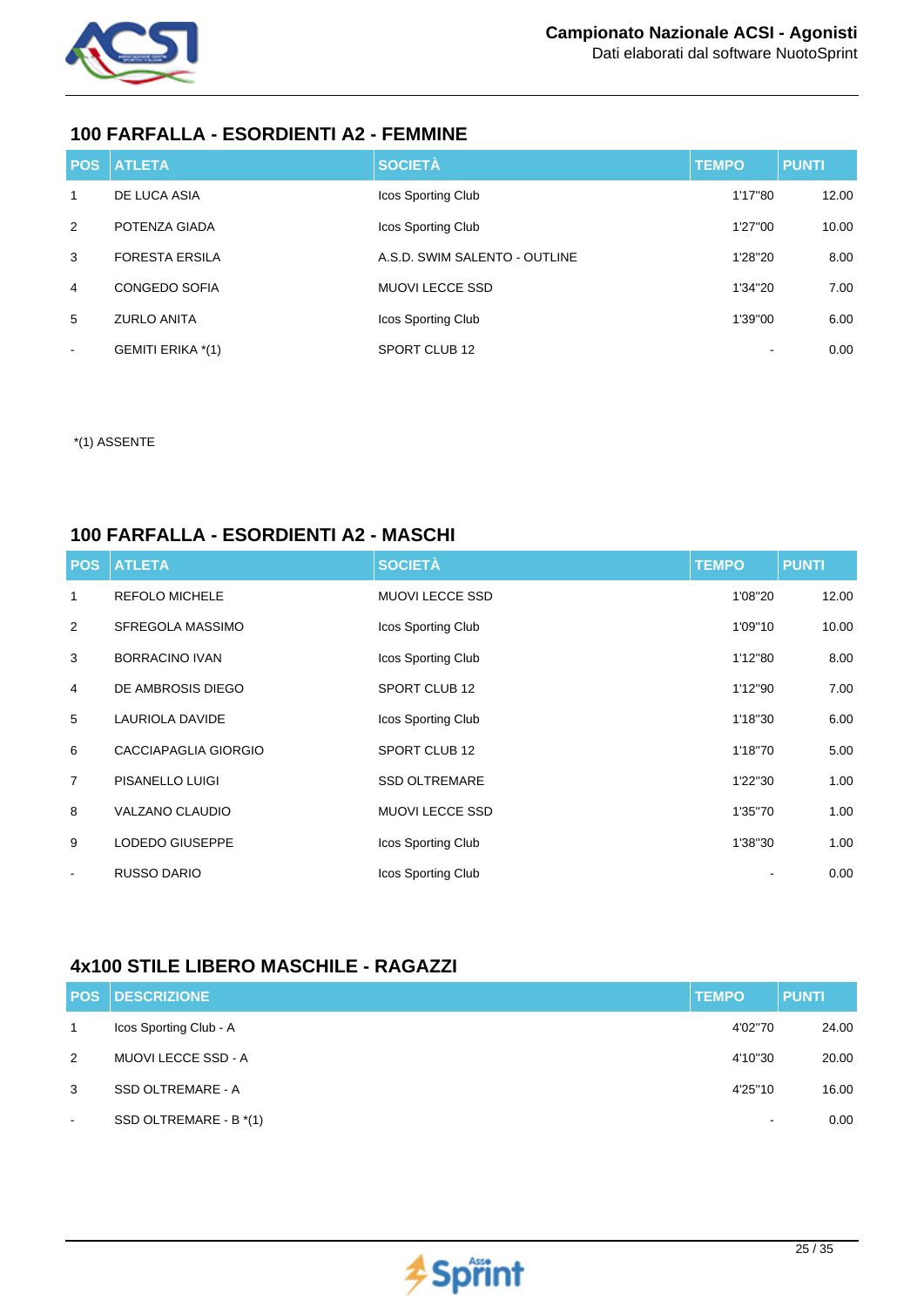

\*(1) ASSENTE

## **4x100 STILE LIBERO FEMMINILE - RAGAZZI**

|                | <b>POS DESCRIZIONE</b>     | <b>TEMPO</b>   | <b>PUNTI</b> |
|----------------|----------------------------|----------------|--------------|
|                | <b>MUOVI LECCE SSD - B</b> | 4'46"00        | 24.00        |
| 2              | Icos Sporting Club - A     | 4'50"90        | 20.00        |
| $\blacksquare$ | <b>MUOVI LECCE SSD - A</b> | $\blacksquare$ | 0.00         |

## **4x100 STILE LIBERO FEMMINILE - ASSOLUTI**

|               | <b>POS DESCRIZIONE</b>                                           | <b>TEMPO</b>   | <b>PUNTI</b> |
|---------------|------------------------------------------------------------------|----------------|--------------|
|               | Icos Sporting Club - A                                           | 1'42''10       | 24.00        |
| $\mathcal{P}$ | BLU SSD - A                                                      | 4'54"60        | 20.00        |
| $\sim$        | ACQUATICA SPORT E FITNESS SSD A RESPONSABILITÀ LIMITATA - A *(1) | $\blacksquare$ | 0.00         |

\*(1) ASSENTE

#### **100 DORSO - ESORDIENTI B1 - FEMMINE**

|                | <b>POS ATLETA</b>    | <b>SOCIETÀ</b>     | <b>TEMPO</b> | <b>PUNTI</b> |
|----------------|----------------------|--------------------|--------------|--------------|
| 1              | GIANNOCCARO CARLOTTA | Icos Sporting Club | 1'38"90      | 12.00        |
| $\overline{2}$ | CARISSIMI MARGHERITA | SPORT CLUB 12      | 1'52"90      | 10.00        |
| 3              | ZIZZI MAIA MATILDE   | Icos Sporting Club | 1'54"90      | 8.00         |

## **100 DORSO - ESORDIENTI B1 - MASCHI**

| <b>POS ATLETA</b>    | <b>SOCIETA</b>       | <b>TEMPO</b> | <b>PUNT</b> |
|----------------------|----------------------|--------------|-------------|
| SPORTAIUOLO RICCARDO | <b>SSD OLTREMARE</b> | 2'19"00      | 12.00       |

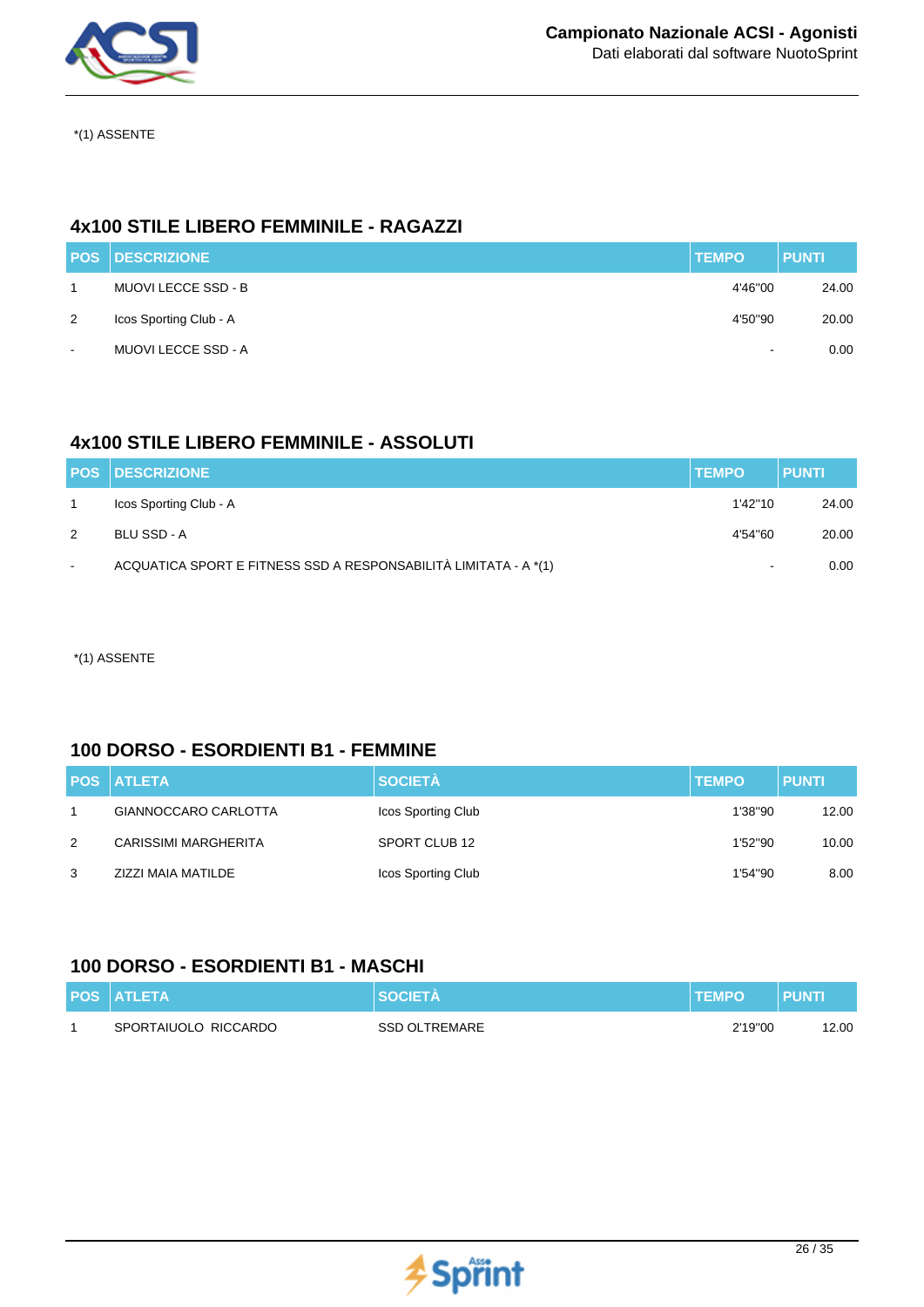

#### **100 DORSO - ESORDIENTI B2 - FEMMINE**

|   | <b>POS ATLETA</b>       | <b>SOCIETÀ</b>     | <b>TEMPO</b> | <b>PUNTI</b> |
|---|-------------------------|--------------------|--------------|--------------|
|   | PETRAROLI LUCREZIA      | MUOVI LECCE SSD    | 1'27"80      | 12.00        |
| 2 | <b>GIORDANO DAIANA</b>  | Icos Sporting Club | 1'43"30      | 10.00        |
| 3 | <b>CENTONZE ALESSIA</b> | Icos Sporting Club | 1'47"90      | 8.00         |

#### **100 DORSO - ESORDIENTI B2 - MASCHI**

|               | <b>POS ATLETA</b>       | <b>SOCIETÀ</b>         | <b>TEMPO</b> | <b>PUNTI</b> |
|---------------|-------------------------|------------------------|--------------|--------------|
|               | D'AMICO FLAVIO          | Icos Sporting Club     | 1'24"40      | 12.00        |
| $\mathcal{P}$ | ORTOLANO NICOLÒ         | <b>MUOVI LECCE SSD</b> | 1'26"80      | 10.00        |
| 3             | <b>MARTINA FEDERICO</b> | MUOVI LECCE SSD        | 1'28"90      | 8.00         |

#### **100 DORSO - ESORDIENTI A1 - FEMMINE**

| <b>POS</b>        | <b>ATLETA</b>              | <b>SOCIETÀ</b>                | <b>TEMPO</b> | <b>PUNTI</b> |
|-------------------|----------------------------|-------------------------------|--------------|--------------|
| 1                 | DE CILLIS CARMEN           | <b>MUOVI LECCE SSD</b>        | 1'23"30      | 12.00        |
| 2                 | ZACCARIA ANNACHIARA        | Icos Sporting Club            | 1'26"50      | 10.00        |
| 3                 | SILOCCHI BEATRICE          | SPORT CLUB 12                 | 1'27"10      | 8.00         |
| 4                 | <b>MASSARO GIORGIA</b>     | A.S.D. SWIM SALENTO - OUTLINE | 1'29"80      | 7.00         |
| 5                 | CALELLA MANUELA            | Icos Sporting Club            | 1'32"00      | 6.00         |
| 5                 | <b>DISSANAYAKE SHEHELI</b> | <b>MUOVI LECCE SSD</b>        | 1'32"00      | 6.00         |
| $\overline{7}$    | <b>SERAFINO ELISA</b>      | <b>MUOVI LECCE SSD</b>        | 1'36"90      | 1.00         |
| 8                 | <b>GUARELLA ANNACHIARA</b> | Icos Sporting Club            | 1'37"50      | 1.00         |
| 9                 | <b>BELMONTE SOFIA</b>      | SPORT CLUB 12                 | 1'37"80      | 1.00         |
| 10                | CAVALERA MARISOL           | A.S.D. SWIM SALENTO - OUTLINE | 1'38"90      | 1.00         |
| 11                | <b>GALATI VITTORIA</b>     | A.S.D. SWIM SALENTO - OUTLINE | 1'39"00      | 1.00         |
| $12 \overline{ }$ | AMICO JASMINE              | <b>SSD OLTREMARE</b>          | 1'43"10      | 1.00         |
| 13                | <b>CONVERTINI ROSSELLA</b> | Icos Sporting Club            | 1'46"80      | 1.00         |

## **100 DORSO - ESORDIENTI A1 - MASCHI**

|   | <b>POS ATLETA</b>       | <b>SOCIETA</b>                | <b>TEMPO</b> | <b>PUNT</b> |
|---|-------------------------|-------------------------------|--------------|-------------|
|   | STASI GIUSEPPE          | <b>SSD OLTREMARE</b>          | 1'19"60      | 12.00       |
| 2 | D'OSTUNI VITTORIO MARIA | A.S.D. SWIM SALENTO - OUTLINE | 1'19"80      | 10.00       |

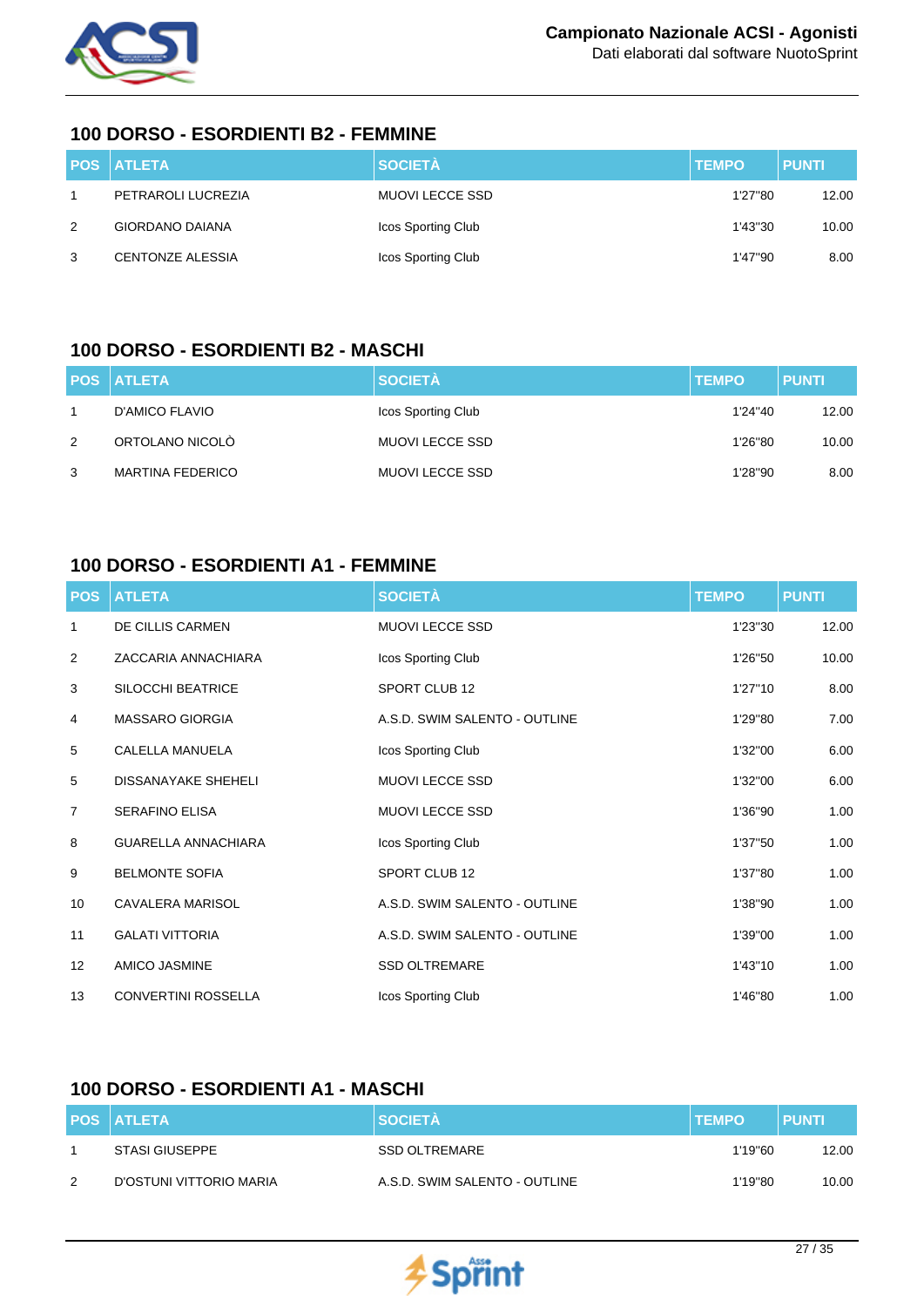

Dati elaborati dal software NuotoSprint

| 3 | <b>GALASSO DAVIDE</b>       | Icos Sporting Club     | 1'20"70 | 8.00 |
|---|-----------------------------|------------------------|---------|------|
| 4 | <b>MAMONE MATTIA</b>        | <b>MUOVI LECCE SSD</b> | 1'28"90 | 7.00 |
| 5 | <b>GIANNA EDOARDO</b>       | ARONA ACTIVE SSD A RL  | 1'31"00 | 6.00 |
| 6 | <b>MUOLO ANGELO</b>         | Icos Sporting Club     | 1'31"80 | 5.00 |
| 7 | <b>MURGO GIOVANNI MARIA</b> | Icos Sporting Club     | 1'36"20 | 1.00 |
| 8 | VIVA RAFFAELE               | <b>SSD OLTREMARE</b>   | 1'41"30 | 1.00 |

#### **100 DORSO - ESORDIENTI A2 - FEMMINE**

| <b>POS</b>      | <b>ATLETA</b>            | <b>SOCIETÀ</b>                | <b>TEMPO</b> | <b>PUNTI</b> |
|-----------------|--------------------------|-------------------------------|--------------|--------------|
| 1               | <b>MACI CHIARA MARIA</b> | A.S.D. SWIM SALENTO - OUTLINE | 1'13"80      | 12.00        |
| 2               | PARISI BENEDETTA         | Icos Sporting Club            | 1'14"80      | 10.00        |
| 3               | RODIA MARIA SOFIA        | Icos Sporting Club            | 1'16"50      | 8.00         |
| 4               | <b>FIUME FRANCESCA</b>   | Icos Sporting Club            | 1'18"70      | 7.00         |
| 5               | CONGEDO SOFIA            | <b>MUOVI LECCE SSD</b>        | 1'26"50      | 6.00         |
| 6               | <b>VISPO ALESSANDRA</b>  | Icos Sporting Club            | 1'27"60      | 5.00         |
| $\overline{7}$  | POTENZA GIADA            | Icos Sporting Club            | 1'28"10      | 1.00         |
| 8               | PISCETTA GIULIA          | ARONA ACTIVE SSD A RL         | 1'28"60      | 1.00         |
| 9               | PINTO ROSSANA            | Icos Sporting Club            | 1'29"30      | 1.00         |
| 10 <sup>1</sup> | <b>FRIGERIO SARA</b>     | SPORT CLUB 12                 | 1'32"20      | 1.00         |

# **100 DORSO - ESORDIENTI A2 - MASCHI**

| <b>POS</b>     | <b>ATLETA</b>           | <b>SOCIETÀ</b>                | <b>TEMPO</b> | <b>PUNTI</b> |
|----------------|-------------------------|-------------------------------|--------------|--------------|
| 1              | <b>BORRACINO IVAN</b>   | Icos Sporting Club            | 1'08"50      | 12.00        |
| 1              | <b>REFOLO MICHELE</b>   | MUOVI LECCE SSD               | 1'08"50      | 12.00        |
| 3              | <b>LAZZARI STEFANO</b>  | SPORT CLUB 12                 | 1'10"00      | 8.00         |
| 4              | <b>CARBONE GIUSEPPE</b> | Icos Sporting Club            | 1'15"80      | 7.00         |
| 5              | <b>MONTINARO SAMUEL</b> | MUOVI LECCE SSD               | 1'17"10      | 6.00         |
| 6              | DE MOLA TOMMASO         | A.S.D. SWIM SALENTO - OUTLINE | 1'17"40      | 5.00         |
| $\overline{7}$ | D'ADDARIO MASSIMILIANO  | Icos Sporting Club            | 1'18"40      | 1.00         |
| $\overline{7}$ | <b>INGROSSO MATTIA</b>  | Icos Sporting Club            | 1'18"40      | 1.00         |
| 9              | <b>RUSSO DARIO</b>      | Icos Sporting Club            | 1'20"20      | 1.00         |
| 10             | <b>SIMONE ANDREA</b>    | ARONA ACTIVE SSD A RL         | 1'21"10      | 1.00         |
| 11             | <b>MARTINA MICHAEL</b>  | A.S.D. SWIM SALENTO - OUTLINE | 1'21"80      | 1.00         |

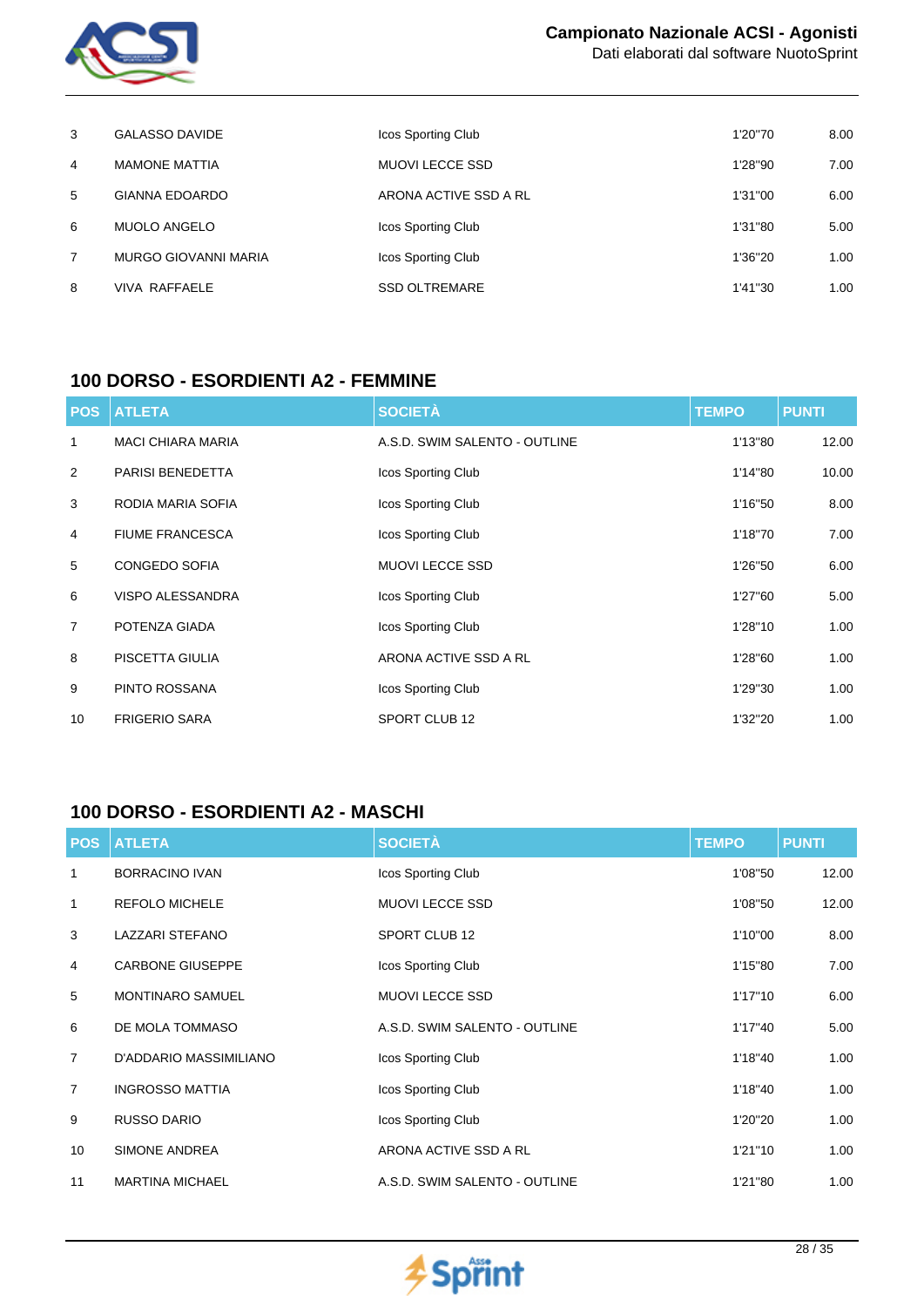

Dati elaborati dal software NuotoSprint

| $12 \overline{ }$ | <b>SERRICCHIO PAVEL</b> | Icos Sporting Club    | 1'23"40 | 1.00 |
|-------------------|-------------------------|-----------------------|---------|------|
| 13                | <b>BICHKOV IVAN</b>     | ARONA ACTIVE SSD A RL | 1'27"00 | 1.00 |
| 14                | <b>PISANELLO LUIGI</b>  | <b>SSD OLTREMARE</b>  | 1'29"90 | 1.00 |
| 15                | LAGNA DANIELE           | MUOVI LECCE SSD       | 1'31"30 | 1.00 |
| 16                | FILOMENA MATTIA         | Icos Sporting Club    | 1'32"60 | 1.00 |

#### **100 FARFALLA - RAGAZZI PRIMO ANNO - MASCHI**

|        | <b>POS ATLETA</b>        | <b>SOCIETÀ</b>         | <b>TEMPO</b>             | <b>PUNTI</b> |
|--------|--------------------------|------------------------|--------------------------|--------------|
| 1      | <b>TRAPANI SALVATORE</b> | Icos Sporting Club     | 1'09"30                  | 12.00        |
| 2      | BARDI DAVIDE             | <b>MUOVI LECCE SSD</b> | 1'12"10                  | 10.00        |
| 3      | <b>OGGIONI FILIPPO</b>   | SPORT CLUB 12          | 1'12"20                  | 8.00         |
| $\sim$ | POTENZA FLAVIO           | Icos Sporting Club     | $\overline{\phantom{a}}$ | 0.00         |

## **100 FARFALLA - RAGAZZI - FEMMINE**

| <b>POS</b>     | <b>ATLETA</b>              | <b>SOCIETÀ</b>         | <b>TEMPO</b> | <b>PUNTI</b> |
|----------------|----------------------------|------------------------|--------------|--------------|
| 1              | ZAMBETTI ALESSIA           | <b>MUOVI LECCE SSD</b> | 1'14"50      | 12.00        |
| 2              | <b>MELE TERESA</b>         | <b>MUOVI LECCE SSD</b> | 1'14"60      | 10.00        |
| 3              | <b>SCHIAVONE ALESSIA</b>   | Icos Sporting Club     | 1'18"20      | 8.00         |
| 4              | <b>BECCARISI ANASTASIA</b> | <b>MUOVI LECCE SSD</b> | 1'18"90      | 7.00         |
| 5              | <b>BRUNO FATIMA</b>        | <b>MUOVI LECCE SSD</b> | 1'19"30      | 6.00         |
| 6              | PALAZZO NATALIA            | <b>MUOVI LECCE SSD</b> | 1'21"70      | 5.00         |
| $\overline{7}$ | PAIELLI RACHELE            | ARONA ACTIVE SSD A RL  | 1'22"30      | 1.00         |
| 8              | <b>MANCA MIRIAM</b>        | <b>MUOVI LECCE SSD</b> | 1'23"90      | 1.00         |
| 9              | PIARULLI FRANCESCA         | <b>BLU SSD</b>         | 1'24"20      | 1.00         |
| 10             | <b>LIPPOLIS RACHELE</b>    | <b>MUOVI LECCE SSD</b> | 1'29"90      | 1.00         |
| $\blacksquare$ | <b>MANGINI ELENA</b>       | Icos Sporting Club     |              | 0.00         |
| $\blacksquare$ | <b>REALINI CAMILLE</b>     | SPORT CLUB 12          |              | 0.00         |

# **100 FARFALLA - RAGAZZI - MASCHI**

|   | <b>POS ATLETA</b>  | <b>SOCIETA</b>         | <b>TEMPO</b> | <b>PUNTI</b> |
|---|--------------------|------------------------|--------------|--------------|
|   | DISSANAYAKE ANUSH  | <b>MUOVI LECCE SSD</b> | 1'04"40      | 12.00        |
| 2 | REA GENNARO ANDREA | Icos Sporting Club     | 1'05"30      | 10.00        |

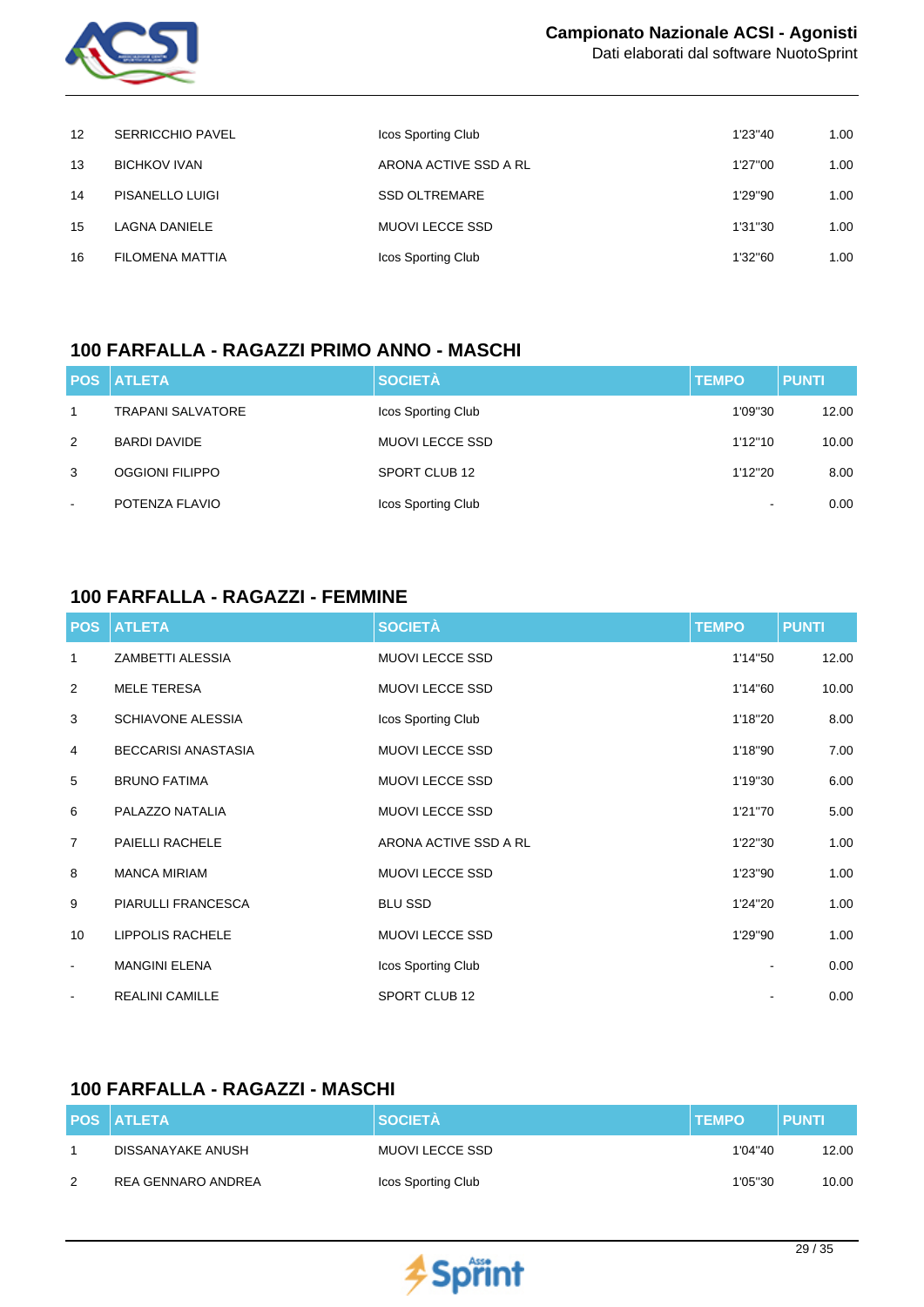

| 3              | CAVALERA ANTONIO       | <b>SSD OLTREMARE</b>                       | 1'07"70 | 8.00 |
|----------------|------------------------|--------------------------------------------|---------|------|
| $\sim$         | DE AMBROSIS ETTORE     | SPORT CLUB 12                              |         | 0.00 |
| $\sim$         | DEL VITTO RICCARDO     | SPORT CLUB 12                              |         | 0.00 |
| $\sim$         | DELFRANCO LORENZO *(2) | ACQUATICA SPORT E FITNESS SSD A RESPONSABI |         | 0.00 |
| $\sim$         | GALLONE ROCCO *(1)     | Icos Sporting Club                         |         | 0.00 |
| $\sim$         | LODEDO SALVATORE       | Icos Sporting Club                         |         | 0.00 |
| $\blacksquare$ | RUSSO DIEGO            | <b>Icos Sporting Club</b>                  |         | 0.00 |

- \*(1) ASSENTE
- \*(2) ASSENTE

#### **100 FARFALLA - JUNIORES - FEMMINE**

| <b>POS</b>   | <b>ATLETA</b>                 | <b>SOCIETÀ</b>                             | <b>TEMPO</b> | <b>PUNTI</b> |
|--------------|-------------------------------|--------------------------------------------|--------------|--------------|
| $\mathbf{1}$ | DE RICCARDIS ENRICA           | MUOVI LECCE SSD                            | 1'13"50      | 12.00        |
| 2            | <b>GALLO LETIZIA CRISTINA</b> | SPORT CLUB 12                              | 1'13"90      | 10.00        |
| 3            | MASSERINI ALESSIA             | <b>BLU SSD</b>                             | 1'22"00      | 8.00         |
| 4            | <b>AGRETTI EMILIA</b>         | ARONA ACTIVE SSD A RL                      | 1'23"00      | 7.00         |
| 4            | <b>MASSERINI SARA</b>         | <b>BLU SSD</b>                             | 1'23"00      | 7.00         |
| 6            | PEZZZOLI GIULIA               | ACQUATICA SPORT E FITNESS SSD A RESPONSABI | 1'23"30      | 5.00         |

# **100 FARFALLA - JUNIORES - MASCHI**

| <b>POS</b>     | <b>ATLETA</b>           | <b>SOCIETÀ</b>                             | <b>TEMPO</b> | <b>PUNTI</b> |
|----------------|-------------------------|--------------------------------------------|--------------|--------------|
| 1              | <b>BOGAZZI MICHELE</b>  | <b>BLU SSD</b>                             | 1'00"60      | 12.00        |
| 2              | <b>CONTI GIORGIO</b>    | ACQUATICA SPORT E FITNESS SSD A RESPONSABI | 1'05"30      | 10.00        |
| 3              | LATORRATA ANTONIO       | Icos Sporting Club                         | 1'06"30      | 8.00         |
| $\overline{4}$ | <b>MOSCONI LUCA</b>     | <b>BLU SSD</b>                             | 1'06"80      | 7.00         |
| 5              | <b>RIZZO ROBERTO</b>    | Icos Sporting Club                         | 1'07"40      | 6.00         |
| 6              | <b>DUMANI LORENZO</b>   | ACQUATICA SPORT E FITNESS SSD A RESPONSABI | 1'13"40      | 5.00         |
| $\sim$         | <b>SPORTELLI NIKITA</b> | Icos Sporting Club                         |              | 0.00         |

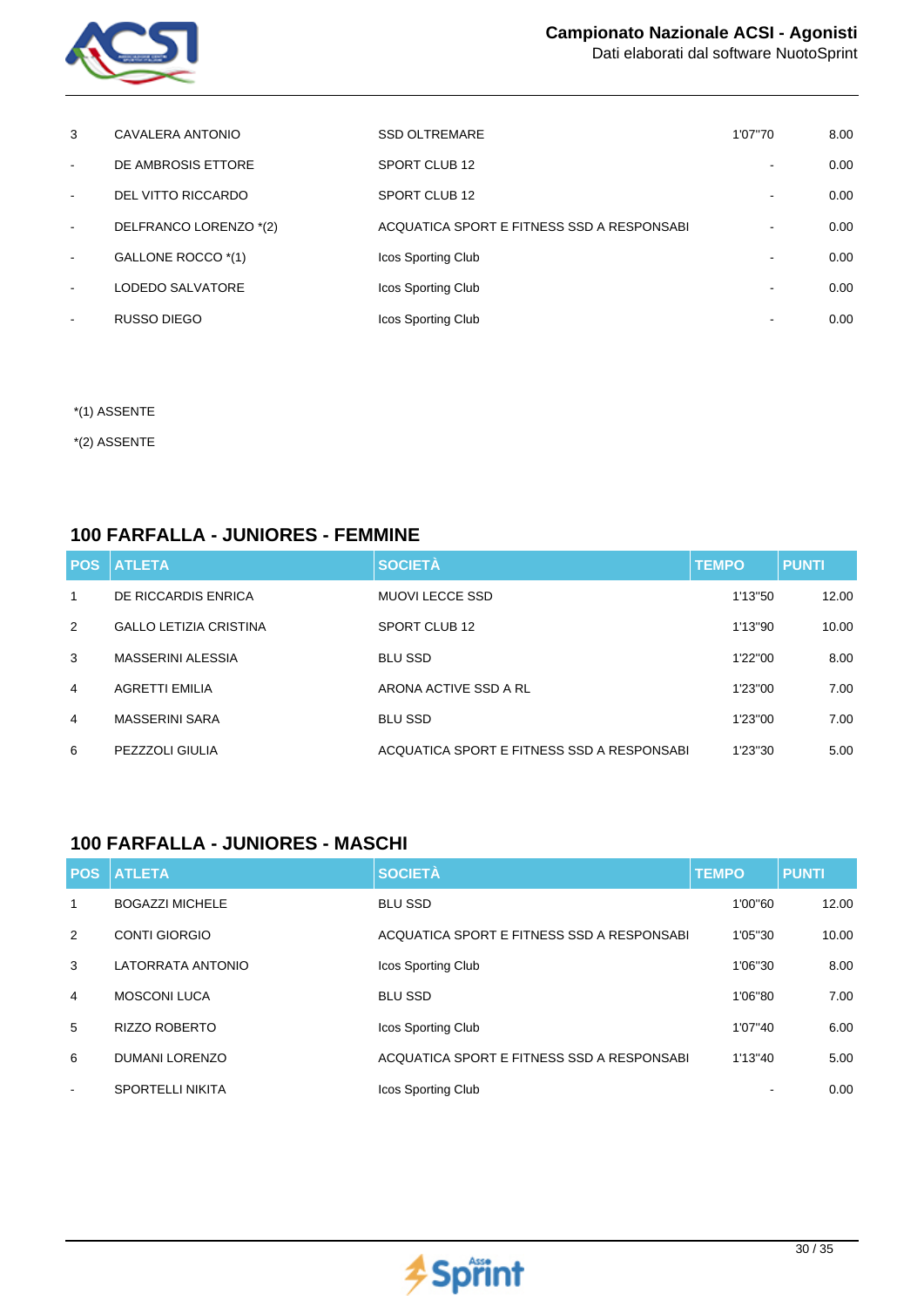

#### **100 FARFALLA - ASSOLUTI - FEMMINE**

|   | <b>POS ATLETA</b> | <b>SOCIETÀ</b> | <b>TEMPO</b> | <b>PUNTI</b> |
|---|-------------------|----------------|--------------|--------------|
|   | CATTANEO ELISA    | <b>BLU SSD</b> | 1'07"80      | 12.00        |
| 2 | REGONESI SARA     | <b>BLU SSD</b> | 1'18"90      | 10.00        |

## **100 FARFALLA - ASSOLUTI - MASCHI**

|   | <b>POS ATLETA</b>       | <b>SOCIETÀ</b>     | <b>TEMPO</b> | <b>PUNTI</b> |
|---|-------------------------|--------------------|--------------|--------------|
|   | <b>FASANO NICHOLAS</b>  | Icos Sporting Club | 1'01"20      | 12.00        |
| 2 | PRECERUTI ANDREA        | BLU SSD            | 1'02"10      | 10.00        |
| 3 | <b>FACENNA CRISTIAN</b> | Icos Sporting Club | 1'04"70      | 8.00         |

## **STAFFETTA 4x50 STILE LIBERO - MASCHI - ESORDIENTI B**

|   | <b>POS DESCRIZIONE</b> | <b>TEMPO</b> | <b>PUNTI</b> |
|---|------------------------|--------------|--------------|
|   | MUOVI LECCE SSD - A    | 2'18"50      | 24.00        |
| 2 | Icos Sporting Club - A | 2'23"00      | 20.00        |

## **STAFFETTA 4x50 STILE LIBERO - FEMMINE - ESORDIENTI B**

|   | <b>POS DESCRIZIONE</b>   | <b>TEMPO</b> | <b>PUNTI</b> |
|---|--------------------------|--------------|--------------|
|   | Icos Sporting Club - A   | 2'40"40      | 24.00        |
| 2 | MUOVI LECCE SSD - A      | 3'04"20      | 20.00        |
| 3 | SPORT CLUB 12 SRL SD - A | 3'09"80      | 16.00        |

## **STAFFETTA 4x50 STILE LIBERO - MASCHI - ESORDIENTI A**

| <b>POS</b>     | <b>DESCRIZIONE</b>                | <b>TEMPO</b>             | <b>PUNTI</b> |
|----------------|-----------------------------------|--------------------------|--------------|
| $\mathbf{1}$   | A.S.D. SWIM SALENTO - OUTLINE - A | 2'02"10                  | 24.00        |
| 2              | SPORT CLUB 12 SRL SD - A          | 2'04"20                  | 20.00        |
| 3              | Icos Sporting Club - A            | 2'06"70                  | 16.00        |
| $\overline{4}$ | <b>MUOVI LECCE SSD - B</b>        | 2'13"50                  | 14.00        |
| 5              | ARONA ACTIVE SSD A RL - A         | 2'17"60                  | 12.00        |
| $\sim$         | <b>MUOVI LECCE SSD - A</b>        | $\overline{\phantom{0}}$ | 0.00         |

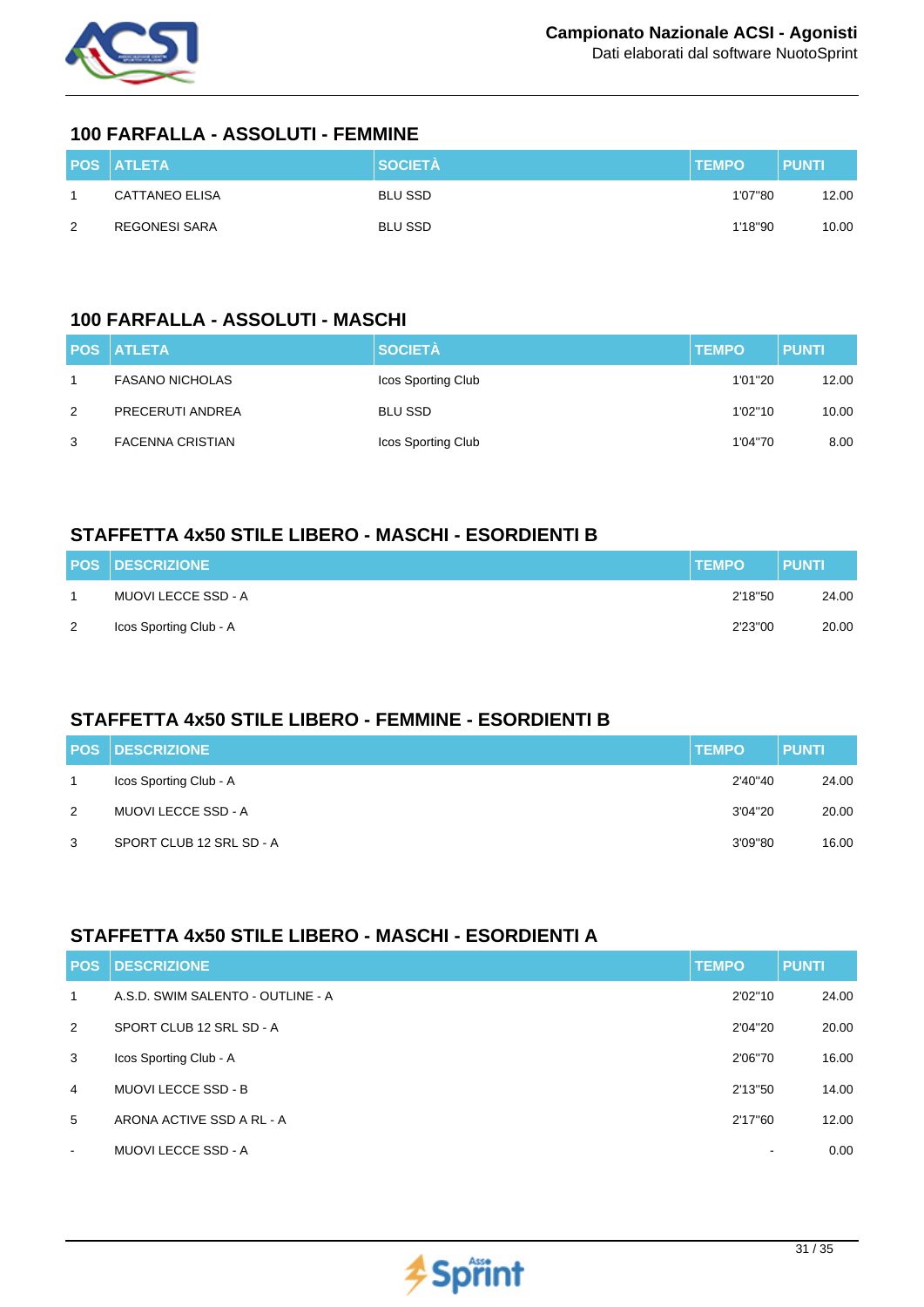

# **STAFFETTA 4x50 STILE LIBERO - FEMMINE - ESORDIENTI A**

| <b>POS</b>               | <b>DESCRIZIONE</b>                | <b>TEMPO</b> | <b>PUNTI</b> |
|--------------------------|-----------------------------------|--------------|--------------|
| $\mathbf{1}$             | Icos Sporting Club - A            | 2'08"40      | 24.00        |
| 2                        | SPORT CLUB 12 SRL SD - A          | 2'12"50      | 20.00        |
| 3                        | A.S.D. SWIM SALENTO - OUTLINE - B | 2'14"13      | 16.00        |
| $\overline{4}$           | <b>MUOVI LECCE SSD - B</b>        | 2'17"60      | 14.00        |
| $\sim$                   | A.S.D. SWIM SALENTO - OUTLINE - A | 2'23"40      | 2.00         |
| $\overline{\phantom{a}}$ | SPORT CLUB 12 SRL SD - B          | 2'25"50      | 2.00         |
| $\overline{\phantom{a}}$ | MUOVI LECCE SSD - A *(1)          |              | 0.00         |

\*(1) ASSENTE

#### **STAFFETTA 4x50 STILE LIBERO - MASCHI - RAGAZZI**

|   | <b>POS DESCRIZIONE</b>   | <b>TEMPO</b> | <b>PUNTI</b> |
|---|--------------------------|--------------|--------------|
|   | SPORT CLUB 12 SRL SD - A | 1'50"20      | 24.00        |
| 2 | Icos Sporting Club - A   | 1'53"70      | 20.00        |

## **STAFFETTA 4x50 STILE LIBERO - FEMMINE - RAGAZZI**

|        | <b>POS DESCRIZIONE</b>   | <b>TEMPO</b> | <b>PUNTI</b> |
|--------|--------------------------|--------------|--------------|
|        | Icos Sporting Club - A   | 2'10"50      | 24.00        |
| $\sim$ | SPORT CLUB 12 SRL SD - A | $\sim$       | $0.00 -$     |

#### **STAFFETTA 4x50 STILE LIBERO - MASCHI - ASSOLUTI**

|   | <b>POS DESCRIZIONE</b>                                      | <b>TEMPO</b> | <b>PUNTI</b> |
|---|-------------------------------------------------------------|--------------|--------------|
|   | Icos Sporting Club - A                                      | 1'42"01      | 24.00        |
| 2 | ACQUATICA SPORT E FITNESS SSD A RESPONSABILITÀ LIMITATA - A | 1'56"60      | 20.00        |

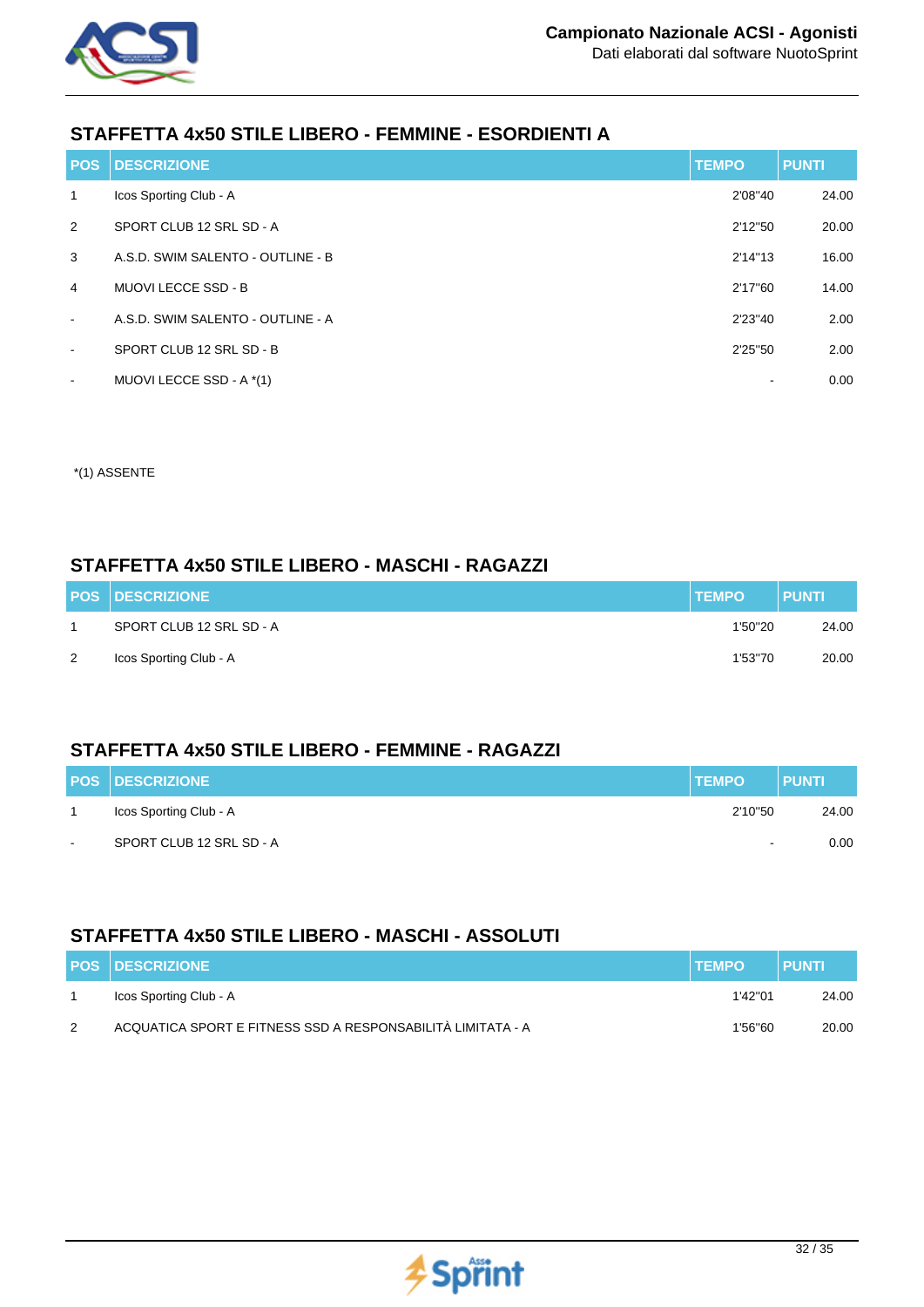

## **STAFFETTA 4x50 STILE LIBERO - FEMMINE - ASSOLUTI**

|   | <b>POS DESCRIZIONE</b>                                      | <b>TEMPO</b> | <b>PUNTI</b> |
|---|-------------------------------------------------------------|--------------|--------------|
|   | ACQUATICA SPORT E FITNESS SSD A RESPONSABILITÀ LIMITATA - A | 2'04"10      | 24.00        |
| 2 | Icos Sporting Club - A                                      | 2'08"50      | 20.00        |
| 3 | BLU SSD - A                                                 | 2'08"70      | 16.00        |

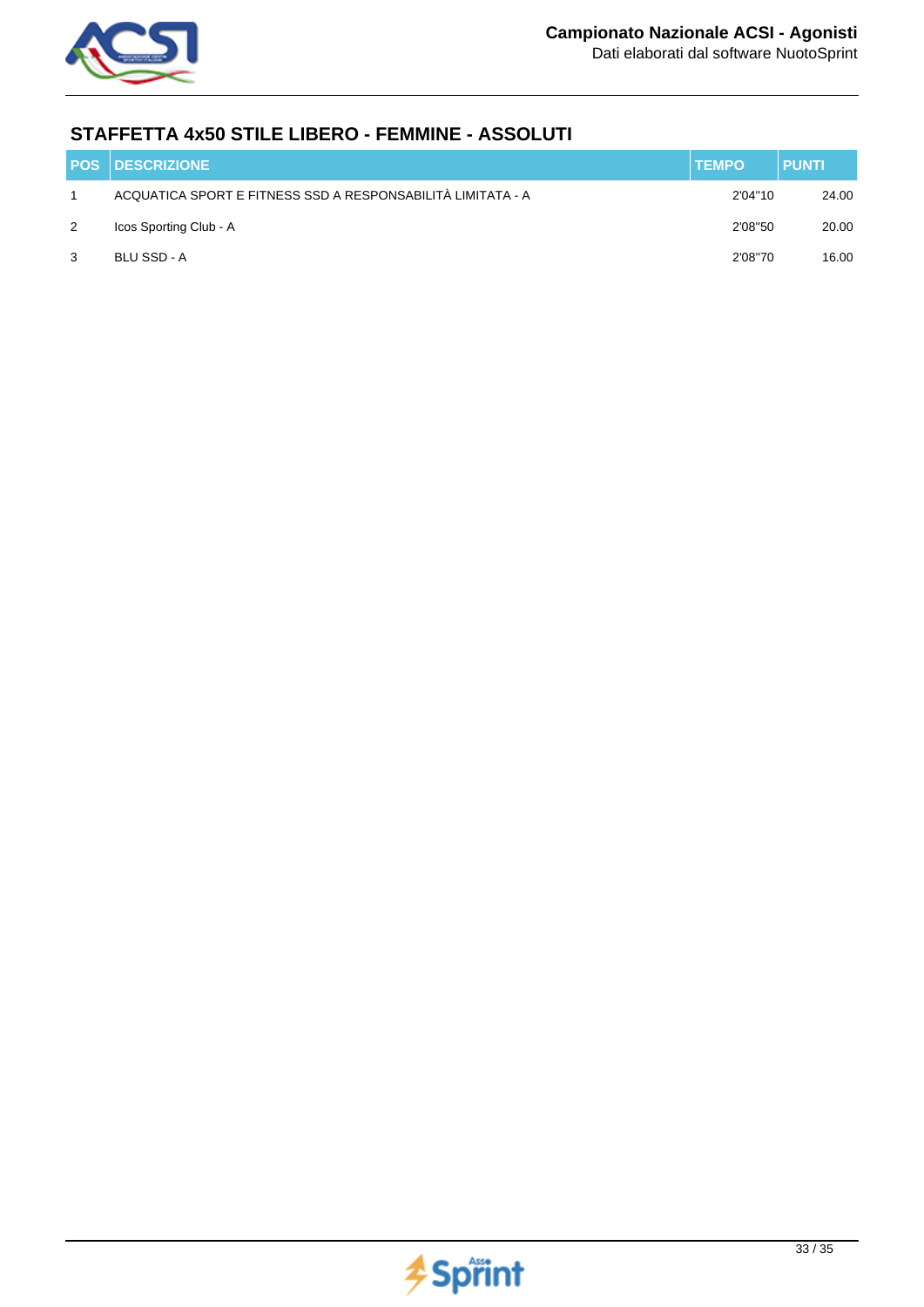

# **Classifica per società**

| <b>SOCIETÀ</b>                       | <b>GARE INDIVIDUALI</b> |        | <b>STAFFETTE</b> |        |            | <b>BONUS</b> | <b>TOTALE</b> |
|--------------------------------------|-------------------------|--------|------------------|--------|------------|--------------|---------------|
|                                      | M                       | F      | M                | ß      | <b>MIX</b> |              |               |
| <b>ICOS SPORTING CLUB</b>            | 708.00                  | 508.00 | 188.00           | 204.00 | 0.00       | $\mathbf 0$  | 1608.00       |
| <b>MUOVI LECCE SSD</b>               | 361.00                  | 410.00 | 122.00           | 104.00 | 0.00       | $\mathbf 0$  | 997.00        |
| A.S.D. SWIM SALENTO - OUTLINE        | 185.00                  | 91.00  | 40.00            | 38.00  | 0.00       | 0            | 354.00        |
| <b>BLU SSD</b>                       | 109.00                  | 149.00 | 0.00             | 60.00  | 0.00       | $\mathbf 0$  | 318.00        |
| SPORT CLUB 12                        | 118.00                  | 156.00 | 0.00             | 0.00   | 0.00       | 0            | 274.00        |
| ACQUATICA SPORT E FITNESS SSD A RESI | 79.00                   | 26.00  | 40.00            | 44.00  | 0.00       | $\mathbf 0$  | 189.00        |
| SPORT CLUB 12 SRL SD                 | 0.00                    | 0.00   | 84.00            | 54.00  | 0.00       | $\mathbf 0$  | 138.00        |
| <b>SSD OLTREMARE</b>                 | 117.00                  | 4.00   | 16.00            | 0.00   | 0.00       | $\mathbf 0$  | 137.00        |
| ARONA ACTIVE SSD A RL                | 30.00                   | 47.00  | 24.00            | 0.00   | 0.00       | 0            | 101.00        |